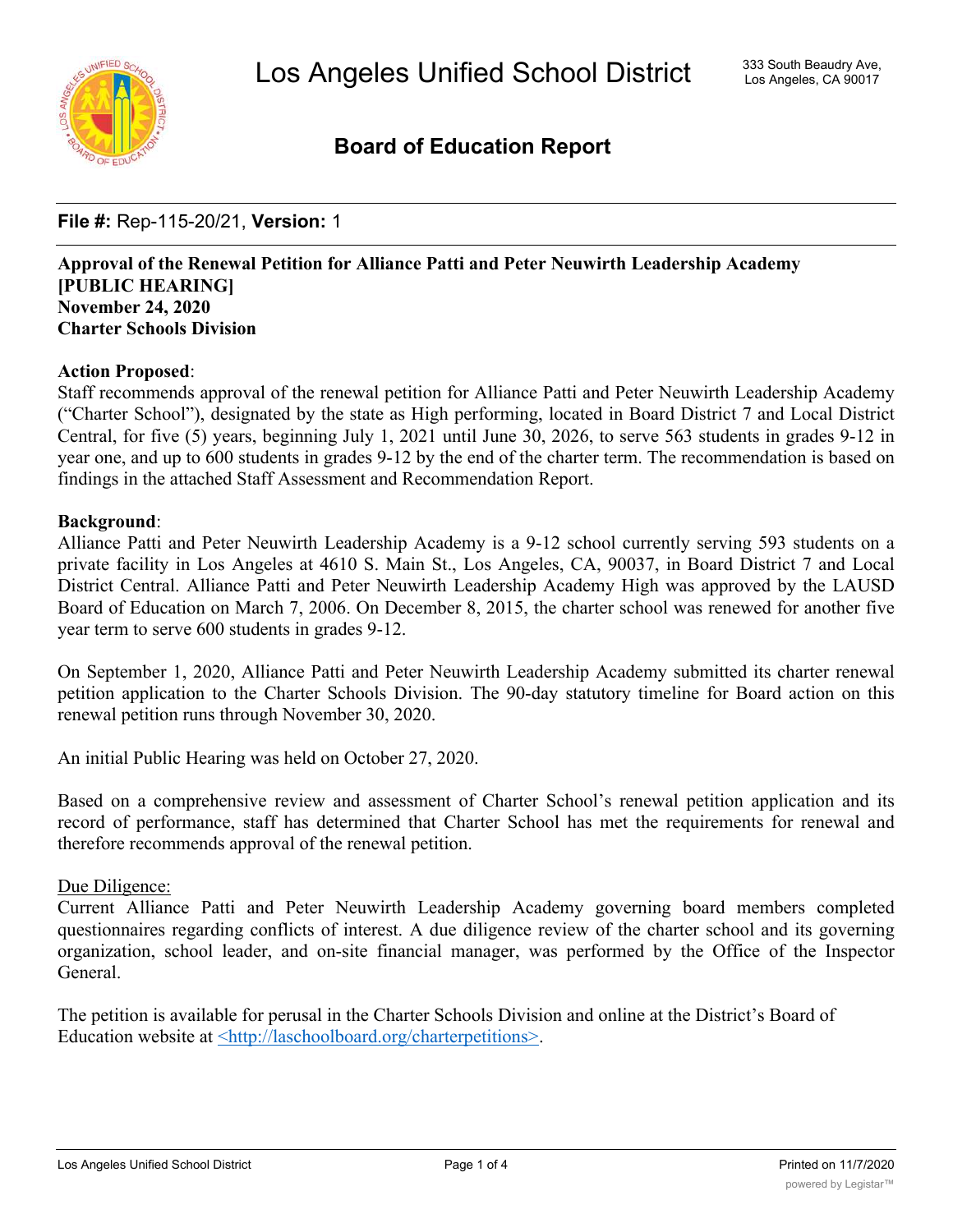## **File #:** Rep-115-20/21, **Version:** 1

#### **Expected Outcomes**:

Charter School is expected to operate its school in a manner consistent with local, state, and federal ordinances, laws and regulations and with the terms and conditions set forth in its petition. The measurable pupil outcomes and method by which pupil progress toward outcomes will be measured are set forth in the charter petition.

#### **Board Options and Consequences**:

"Yes" - If the Board adopts the recommendation of approval of the renewal petition, Charter School would be authorized to continue operating as a charter school under the terms of the approved renewal petition for a five (5) year period beginning July 1, 2021.

"No" - If the Board does not adopt the recommendation of approval of the renewal petition, and instead takes specific action to deny the renewal petition, Charter School would not be authorized to continue operating as a charter school under the terms of the renewal petition. Charter School's current charter expires on June 30, 2021. The petitioners may appeal a denial to Los Angeles County Board of Education ("LACBOE"). If the appeal is approved by LACBOE, Charter School would be authorized by the LACBOE. If LACBOE denies a petition on appeal, the Charter School may appeal to the State Board of Education ("SBE") which will review the appeal using an abuse of discretion standard. If the denial is reversed by the SBE, the SBE shall designate, in consultation with the petitioner, the LAUSD Board of Education or LACBOE as the chartering authority.

This Board Report No. 115-20/21, accompanying documents, and transcript of the Board meeting, shall constitute the Board of Education's adopted written findings of fact for the denial of the Charter School renewal petition.

#### **Policy Implications**:

There are no policy implications at this time.

#### **Budget Impact**:

State income and various other income sources to the District are reduced when current District students enroll at a charter school, and comparable or offsetting expenditure reduction may not occur in such cases. Under Education Code section 47604(c), a school district that grants a charter to a charter school to be operated by, or as, a nonprofit public benefit corporation is not held liable for the charter school's debts or obligations as long as the school district complies with all oversight responsibilities. The District will continue to have monitoring and oversight responsibility for charter school finances, as specified in the Charter Schools Act. Any modifications to the charter school's petition or operations with significant financial implications would require District approval prior to implementation. Petition approval is also contingent upon adequate liability insurance coverage.

Charter School has selected to join the LAUSD SELPA Option 3. The Charter School's fair share contribution to special education will be 10% of the charter schools' AB 602 (rate includes Base, COLA, and Growth/Decline reduced by the amount withheld for Program Specialist/Regionalized Services) and Federal IDEA revenues. This amount will be paid from the Charter School's Local Control Funding Formula ("LCFF") funds or other unrestricted revenue sources and will be allocated to support the existing District-wide administration of special education supports and services. The revenue rate will be adjusted to account for changes in the State's funding formula beginning in fiscal year 2013-2014. The amount withheld by the District from the Program Specialist/Regionalized Services in fiscal year will continue to be withheld and adjusted annually for COLA. An additional 10% of special education revenues will be retained by the District and allocated as directed by the Advisory Board and members of the LAUSD SELPA Option 3, with the leadership of the Charter-operated Program special education director. These funds will be used to support the personnel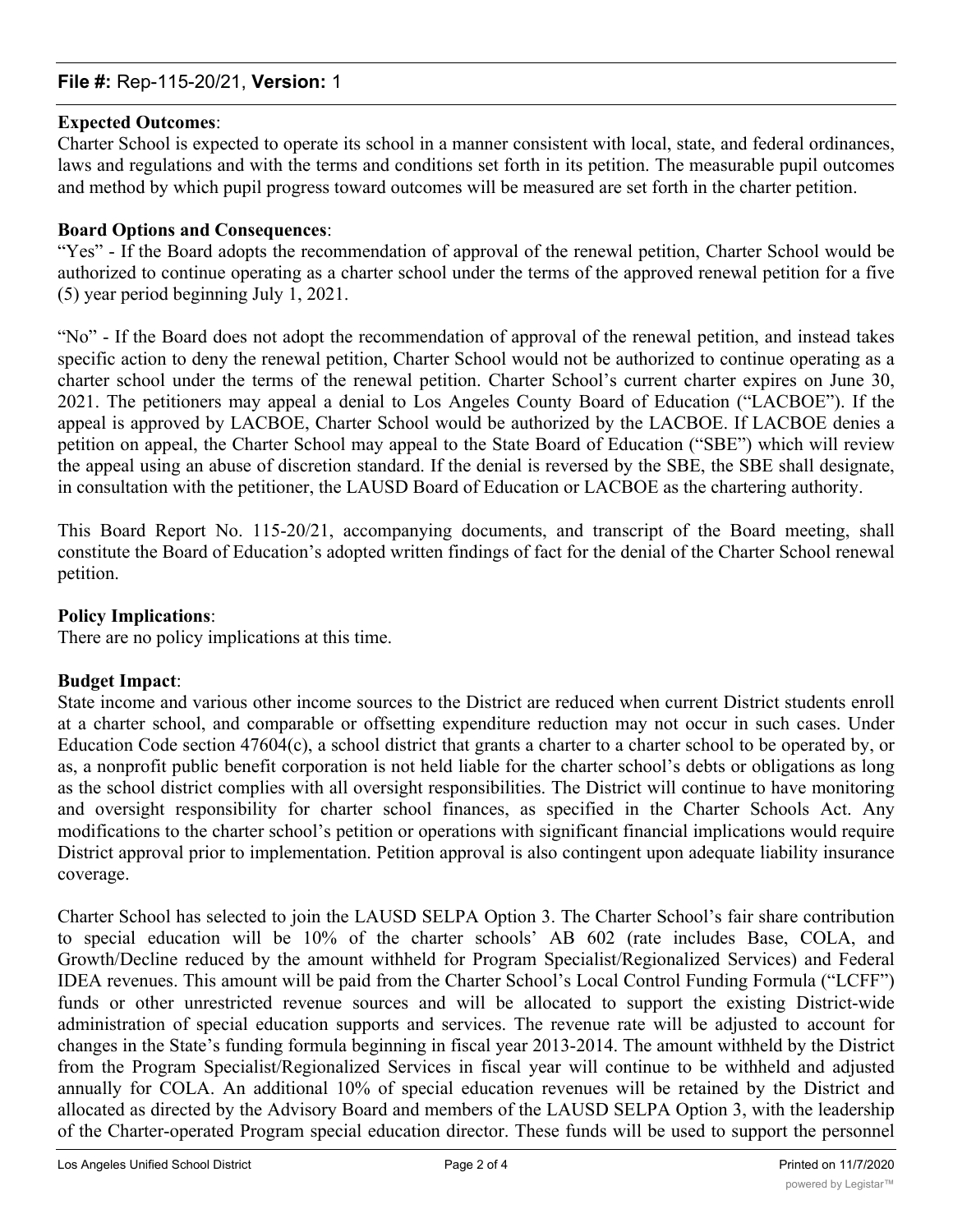## **File #:** Rep-115-20/21, **Version:** 1

for the members of the LAUSD SELPA Option 3; build management and operating procedures to create an infrastructure to support schools in meeting the needs of students with mild to severe disabilities; and, to create and implement new programs that serve students in charter schools. If Charter School does not spend their allocation of special education funds during a fiscal year of the charter petition period, the allocation of special education funds to Charter School for the next fiscal year will be reduced in an amount equal to the unspent special education funds of the previous fiscal year.

In addition to the payments required under this Section, the Charter School may request specific special education related services from the District through fee-for-service arrangements that will reflect the calculated cost of the requested services and will be contingent on the District's available resources.

Any change in the Option election that occurs during the term of Charter School's petition period shall be mutually agreed upon and addressed in an MOU between the charter school and the District. The new Option election shall be effective on July 1 of the next school year with the corresponding fair share contribution.

#### **Student Impact**:

As stated in the Board of Education's Policy on Charter School Authorizing, "[W]hen the Board of Education authorizes a charter school, it establishes a partnership to advance its vision and mission and to accelerate gains in academic achievement and accountability for *all* of its students and public schools (*Policy*, p.2)." Based on a comprehensive review and assessment of Charter School's renewal petition application and its record of performance, staff has determined that Charter School has met the requirements for charter school renewal and therefore recommends approval of the renewal petition.

#### **Issues and Analysis**:

If all pending issues, including but not limited to special education requirements, special education local planning area (SELPA) requirements, governance, fiscal and facilities matters, are not resolved at the time of the Board meeting, the item may be pulled from the agenda.

Budget and Petition available for perusal at the following link: <https://www.dropbox.com/sh/ru14t4cocke49ms/AACyMcUOv2PghXOgoBDo3dW3a?dl=0>

#### **Attachments:**

Attachment A - Staff Assessment and Recommendation Report Attachment B - DFS Data and High vs Low Performance Data Sets Attachment C - Desegregation Impact Statement

**Informatives:** Not applicable

**Submitted:** 11/06/20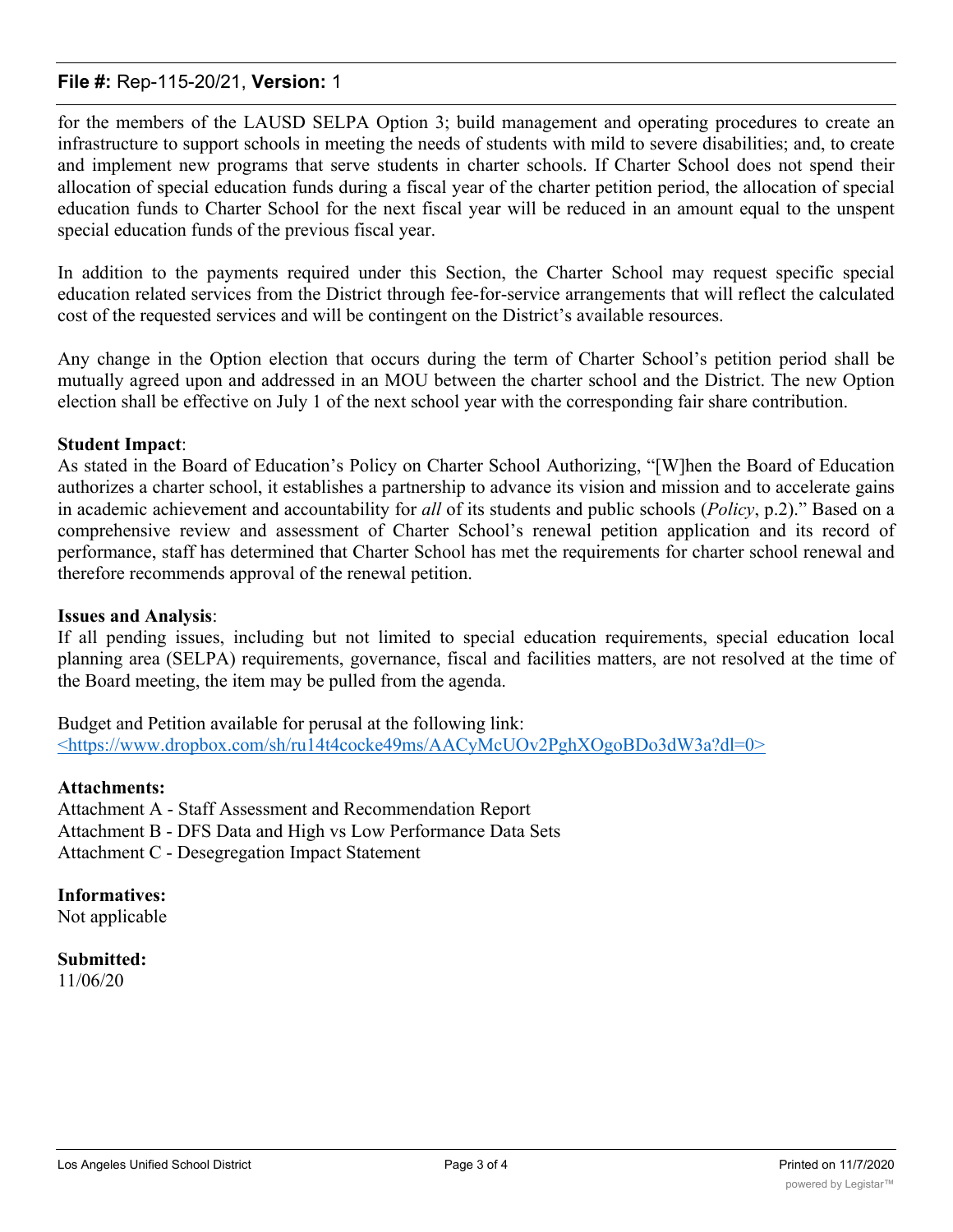**File #:** Rep-115-20/21, **Version:** 1

## **RESPECTFULLY SUBMITTED, APPROVED & PRESENTED BY:**

**AUSTIN BEUTNER JOSÉ COLE-GUTIÉRREZ** Superintendent of Schools Director

Charter Schools Division

**REVIEWED BY:**

DEVORA NAVERA REED Interim General Counsel

Approved as to form.

**REVIEWED BY:**

TONY ATIENZA Director, Budget Services and Financial Planning

\_\_\_ Approved as to budget impact statement.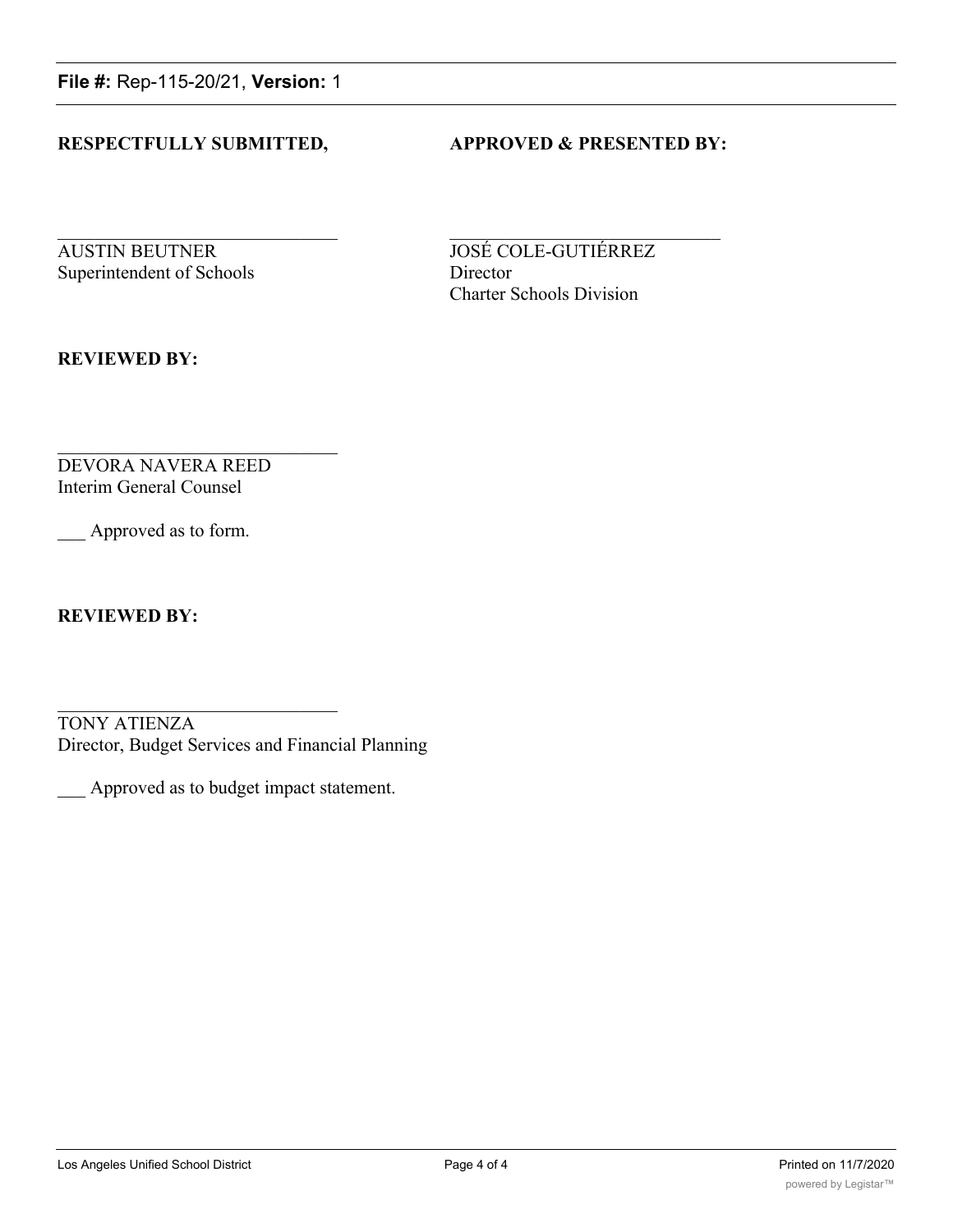## ATTACHMENT A

# **STAFF ASSESSMENT AND RECOMMENDATION REPORT RENEWAL PETITION**

Board of Education Report 115-20/21 November 24, 2020

| <b>School Name:</b>                                   | <b>Alliance Patti and Peter Neuwirth Leadership</b>                             | <b>BOARD IS</b>                                                                                                                                                                                                                                                                                                                                                                                                                                                                                                                                                                                                                                                                                                                                                                                                                                                                                                                                 |                          |
|-------------------------------------------------------|---------------------------------------------------------------------------------|-------------------------------------------------------------------------------------------------------------------------------------------------------------------------------------------------------------------------------------------------------------------------------------------------------------------------------------------------------------------------------------------------------------------------------------------------------------------------------------------------------------------------------------------------------------------------------------------------------------------------------------------------------------------------------------------------------------------------------------------------------------------------------------------------------------------------------------------------------------------------------------------------------------------------------------------------|--------------------------|
| <b>Type of Charter School:</b>                        | <b>Academy</b><br><b>Start-Up Independent Charter School</b>                    | <b>REQUIRED TO</b>                                                                                                                                                                                                                                                                                                                                                                                                                                                                                                                                                                                                                                                                                                                                                                                                                                                                                                                              |                          |
| <b>Charter Operator</b>                               | <b>Academy</b>                                                                  | <b>Alliance Patti and Peter Neuwirth Leadership</b>                                                                                                                                                                                                                                                                                                                                                                                                                                                                                                                                                                                                                                                                                                                                                                                                                                                                                             | <b>TAKE ACTION BY:</b>   |
| <b>Location Code:</b>                                 | 8824                                                                            |                                                                                                                                                                                                                                                                                                                                                                                                                                                                                                                                                                                                                                                                                                                                                                                                                                                                                                                                                 | <b>November 30, 2020</b> |
| Type of $Site(s)$ :                                   | <b>Private</b>                                                                  |                                                                                                                                                                                                                                                                                                                                                                                                                                                                                                                                                                                                                                                                                                                                                                                                                                                                                                                                                 |                          |
| Site Address(es):                                     |                                                                                 | 4610 South Main St., Los Angeles, CA, 90037                                                                                                                                                                                                                                                                                                                                                                                                                                                                                                                                                                                                                                                                                                                                                                                                                                                                                                     |                          |
| <b>Board District(s):</b>                             | 7                                                                               | Local District(s):                                                                                                                                                                                                                                                                                                                                                                                                                                                                                                                                                                                                                                                                                                                                                                                                                                                                                                                              | <b>Central</b>           |
| <b>Grade Levels Served:</b>                           | $9-12$                                                                          | <b>Current Enrollment:</b>                                                                                                                                                                                                                                                                                                                                                                                                                                                                                                                                                                                                                                                                                                                                                                                                                                                                                                                      | 593                      |
| <b>Grade Levels Authorized</b><br>in Current Charter: | $9 - 12$                                                                        | <b>Approved Enrollment in Current</b><br>Charter:                                                                                                                                                                                                                                                                                                                                                                                                                                                                                                                                                                                                                                                                                                                                                                                                                                                                                               | 600                      |
| <b>CONSIDERATION:</b>                                 | <b>Renewal</b>                                                                  |                                                                                                                                                                                                                                                                                                                                                                                                                                                                                                                                                                                                                                                                                                                                                                                                                                                                                                                                                 |                          |
| <b>CDE PERFORMANCE</b><br>LEVEL:                      | <b>High Performing</b>                                                          |                                                                                                                                                                                                                                                                                                                                                                                                                                                                                                                                                                                                                                                                                                                                                                                                                                                                                                                                                 |                          |
| <b>STAFF</b><br><b>RECOMMENDATION:</b>                | <b>Approval</b>                                                                 |                                                                                                                                                                                                                                                                                                                                                                                                                                                                                                                                                                                                                                                                                                                                                                                                                                                                                                                                                 |                          |
| <b>SUMMARY OF</b><br><b>STAFF FINDINGS:</b>           | <b>Criterion 1:</b><br>٠<br>٠<br>٠<br>declarations.<br><b>Criterion 2:</b><br>٠ | Based on a comprehensive review of the renewal petition application and the<br>school's record of performance, staff has determined that the charter school has<br>met the criteria for renewal (Ed. Code § 47605, 47607 and 47607.2).<br>The charter school has presented a sound educational program.<br>The petition, as revised through the petition review and revisions process,<br>contains reasonably comprehensive descriptions of all required<br>elements, including the Federal, State, and District Required Language.<br>Petitioners are demonstrably likely to successfully implement the<br>educational program set forth in the renewal petition.<br>The petition contains required affirmations, assurances, and<br>Charter School qualifies for renewal as a [low, middle, high] performing<br>charter school based on performance indicators and pursuant to the statutory<br>renewal framework. (See full analysis below). |                          |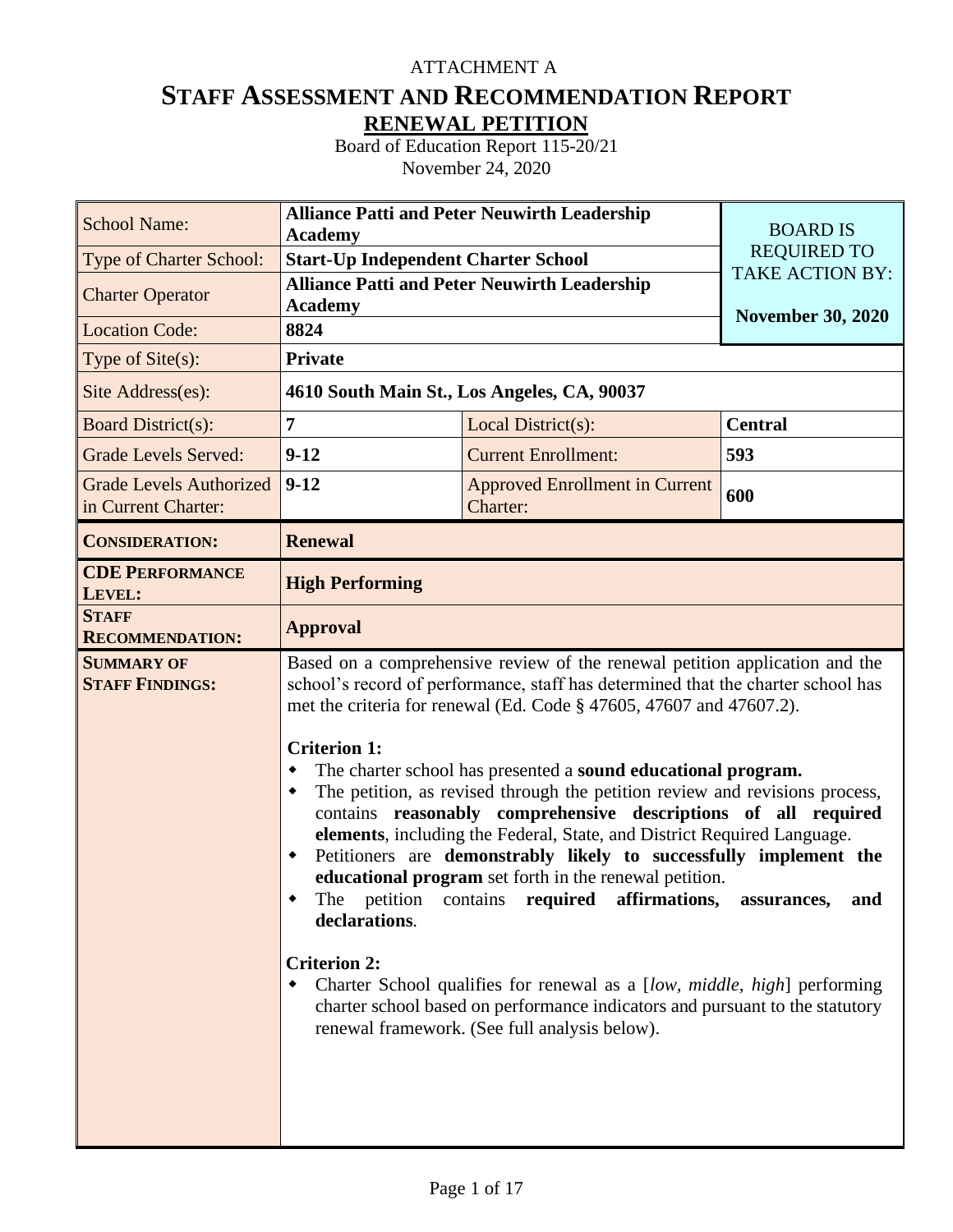|                                       | <b>Criterion 3:</b><br>At the time of renewal, Charter School does not have substantial fiscal or<br>٠<br>substantial governance factors that would lead to a finding that the Charter<br>School is demonstrably unlikely to successfully implement the program set<br>forth in the renewal petition.                                                                                                                                                                            |
|---------------------------------------|----------------------------------------------------------------------------------------------------------------------------------------------------------------------------------------------------------------------------------------------------------------------------------------------------------------------------------------------------------------------------------------------------------------------------------------------------------------------------------|
|                                       | There is no evidence at the time of renewal that Charter School is not serving<br>all pupils who wish to attend based on data on pupil enrollment patterns.<br>In addition to the above, the petition contains a declaration of whether or not<br>the charter school shall be deemed the exclusive public employer of the<br><b>employees of the charter school</b> for purposes of Chapter 10.7. Please see "Staff"<br>Review and Assessment" section below for further detail. |
| <b>PROPOSED</b><br><b>BENCHMARKS:</b> | N/A                                                                                                                                                                                                                                                                                                                                                                                                                                                                              |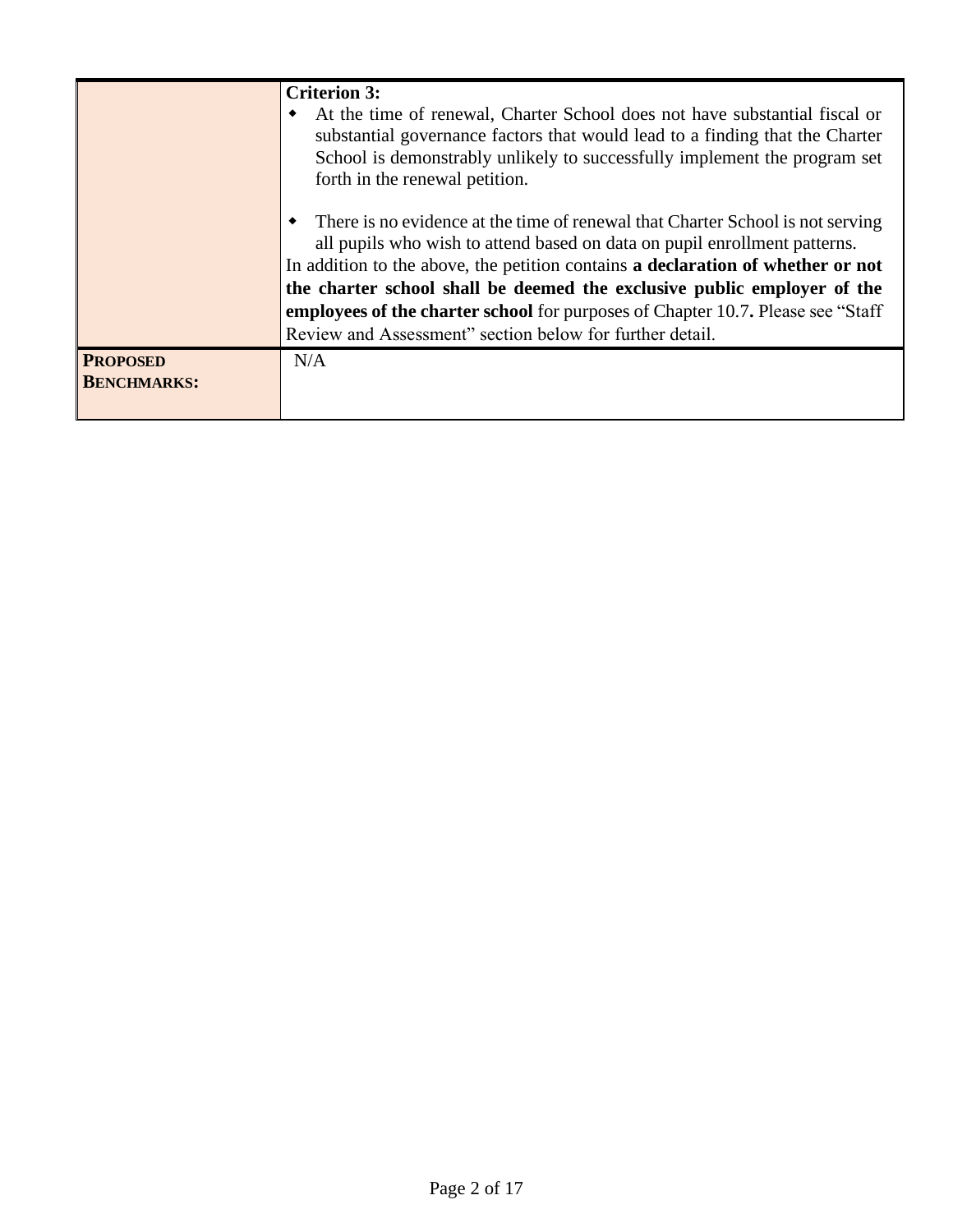# **STAFF ASSESSMENT**

## **I. ACTION PROPOSED**

Staff recommends approval, of the renewal petition for Alliance Patti and Peter Neuwirth Leadership Academy ("Alliance Neuwirth" or "Charter School"), located in Board District 7 and Local District Central, for a term of 5 years, beginning July 1, 2021, until June 30, 2026 to serve up to 600 students in grades 9-12 in each year of the charter term.

## **II. CRITERIA FOR RENEWAL**

Upon submission, District staff comprehensively reviews each renewal petition application to determine whether the school has met the requirements for renewal set forth in California Education Code sections 47605, 47607, and 47607.2. As part of staff's holistic review of the renewal petition application, the charter school must be determined to be eligible for renewal under the renewal criteria prescribed in Education Code sections 47607 and 47607.2 requires a three-pronged analysis:

- **Criterion 1:** Does the renewal petition include a sound educational program, a reasonably comprehensive description of the 15 elements required for petitions, an affirmation of each of the conditions described in Education Code section 47605(e), and are petitioners likely to successfully implement the program set forth in the petition? (Ed. Code, § 47607(b).)
- Criterion 2: Is the charter school "high," "middle," or "low" performing? (see Ed. Code, §§  $47607(c)$ ,  $47607.2(a)$ , and  $47607.2(b)$ . Has the charter school attained measurable increases in academic achievement schoolwide and for numerically significant numerically significant student groups served by the charter school, and does the charter school have strong postsecondary outcomes, if applicable?
- **Criterion 3:** Is the charter school serving all pupils who wish to attend, or does the charter school have substantial fiscal or governance issues? (Ed. Code, § 47607(e).)

Charter schools designated as Dashboard Alternative School Status ("DASS") will work with LAUSD to establish renewal targets locally. (Ed. Code, § 47607(c)(7).) Please see *LAUSD Policy and Procedures for Charter School Authorizing* (LAUSD Board of Education, August 11, 2020) for more information regarding renewal criteria.

#### **III. GENERAL SCHOOL INFORMATION**

|                             | <b>Alliance Patti and Peter Neuwirth Leadership Academy</b>     |  |  |  |  |  |  |  |  |
|-----------------------------|-----------------------------------------------------------------|--|--|--|--|--|--|--|--|
| <b>Initial</b>              | On March 7, 2006, Alliance Patti and Peter Neuwirth Leadership  |  |  |  |  |  |  |  |  |
| <b>Authorization:</b>       | Academy (formerly named Alliance College-Ready Academy          |  |  |  |  |  |  |  |  |
|                             | High School No. 5; and College-Ready High School No. 5) was     |  |  |  |  |  |  |  |  |
|                             | authorized by the LAUSD Board of Education to serve 500         |  |  |  |  |  |  |  |  |
|                             | students in grades 9-12.                                        |  |  |  |  |  |  |  |  |
| <b>Most Recent</b>          | The charter was renewed on December 8, 2015, to serve up to 600 |  |  |  |  |  |  |  |  |
| <b>Renewal</b>              | students in grades 9-12.                                        |  |  |  |  |  |  |  |  |
| <b>Approved Material</b>    | The Board of Education approved a request for material revision |  |  |  |  |  |  |  |  |
| <b>Revisions of Current</b> | on December 12, 2019, to amend the corporate structure and      |  |  |  |  |  |  |  |  |
| <b>Charter:</b>             | governance model.                                               |  |  |  |  |  |  |  |  |

#### **A. School History**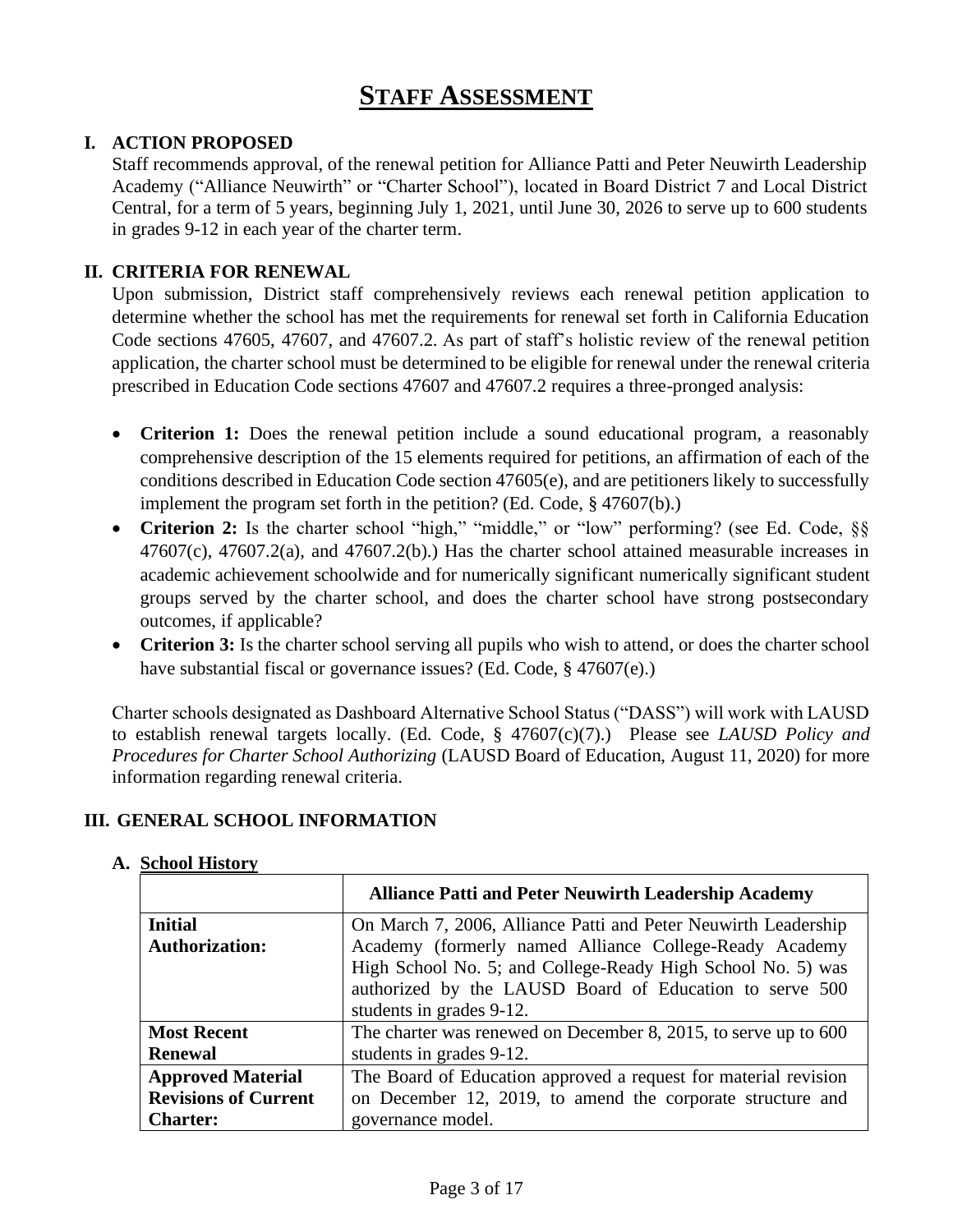|                                                               | <b>Alliance Patti and Peter Neuwirth Leadership Academy</b>                                                                                                                                                                                                                                                                                                                                                                                                                                                                                                                                                                                                                                                                                                                                                                                                                                                                                                                                                                                                                                                                                                                                                                                                                                                                                                                                                                                                                                                                                                                                                                                                                                                                                                                                                                                                                                |
|---------------------------------------------------------------|--------------------------------------------------------------------------------------------------------------------------------------------------------------------------------------------------------------------------------------------------------------------------------------------------------------------------------------------------------------------------------------------------------------------------------------------------------------------------------------------------------------------------------------------------------------------------------------------------------------------------------------------------------------------------------------------------------------------------------------------------------------------------------------------------------------------------------------------------------------------------------------------------------------------------------------------------------------------------------------------------------------------------------------------------------------------------------------------------------------------------------------------------------------------------------------------------------------------------------------------------------------------------------------------------------------------------------------------------------------------------------------------------------------------------------------------------------------------------------------------------------------------------------------------------------------------------------------------------------------------------------------------------------------------------------------------------------------------------------------------------------------------------------------------------------------------------------------------------------------------------------------------|
| <b>Board Benchmarks in</b><br><b>Current Charter</b><br>Term: | On December 8, 2015, as part of the school's most recent renewal,<br>the LAUSD Board of Education issued the following governance<br>and academic benchmarks to Alliance Neuwirth:<br>Governance<br>Alliance Patti and Peter Neuwirth Leadership Academy's<br>$\blacksquare$<br>nonprofit governing board will implement the policy and<br>procedure changes required by the District's Notice to Cure:<br>Further Action on Governance, dated October 22, 2015 and in<br>the District's oversight observations regarding governance, as<br>well as any prospective oversight observations during the 2015-<br>16 academic year no later than July 1, 2016.<br>Alliance Patti and Peter Neuwirth Leadership Academy shall<br>$\blacksquare$<br>provide to the District copies of the service agreement and/or<br>any other contracts between or among Alliance for College-<br>Ready Public Schools and Alliance Patti and Peter Neuwirth<br>Leadership Academy, as soon as possible, and in any event on<br>or prior to January 2, 2016.<br>Alliance Patti and Peter Neuwirth Leadership Academy's<br>٠<br>nonprofit governing board will submit any applicable<br>governance revisions to its charter petition (whether<br>administrative or material) for District review and appropriate<br>action to be completed by January 31, 2017 or earlier if<br>practicable.<br>Academics<br>Alliance Patti and Peter Neuwirth Leadership Academy shall<br>provide a yearly student achievement report to the Charter<br>Schools Division summarizing schoolwide and subgroup<br>performance and progress on Smarter Balanced Assessments<br>and other measures considered during this renewal by October<br>1 for the first two years of its new term for District evaluation.<br>Alliance Neuwirth met all of its benchmarks.<br>Please see the "Staff Review and Assessment" section below. |
| <b>Submission of Renewal</b>                                  | Alliance Neuwirth submitted its renewal petition application on                                                                                                                                                                                                                                                                                                                                                                                                                                                                                                                                                                                                                                                                                                                                                                                                                                                                                                                                                                                                                                                                                                                                                                                                                                                                                                                                                                                                                                                                                                                                                                                                                                                                                                                                                                                                                            |
| <b>Petition Application:</b>                                  | September 1, 2020. The 90-day statutory timeline for Board action<br>on the petition runs through November 30, 2020.                                                                                                                                                                                                                                                                                                                                                                                                                                                                                                                                                                                                                                                                                                                                                                                                                                                                                                                                                                                                                                                                                                                                                                                                                                                                                                                                                                                                                                                                                                                                                                                                                                                                                                                                                                       |
| <b>Concurrent Request</b>                                     | N/A                                                                                                                                                                                                                                                                                                                                                                                                                                                                                                                                                                                                                                                                                                                                                                                                                                                                                                                                                                                                                                                                                                                                                                                                                                                                                                                                                                                                                                                                                                                                                                                                                                                                                                                                                                                                                                                                                        |
| for Material Revision:                                        |                                                                                                                                                                                                                                                                                                                                                                                                                                                                                                                                                                                                                                                                                                                                                                                                                                                                                                                                                                                                                                                                                                                                                                                                                                                                                                                                                                                                                                                                                                                                                                                                                                                                                                                                                                                                                                                                                            |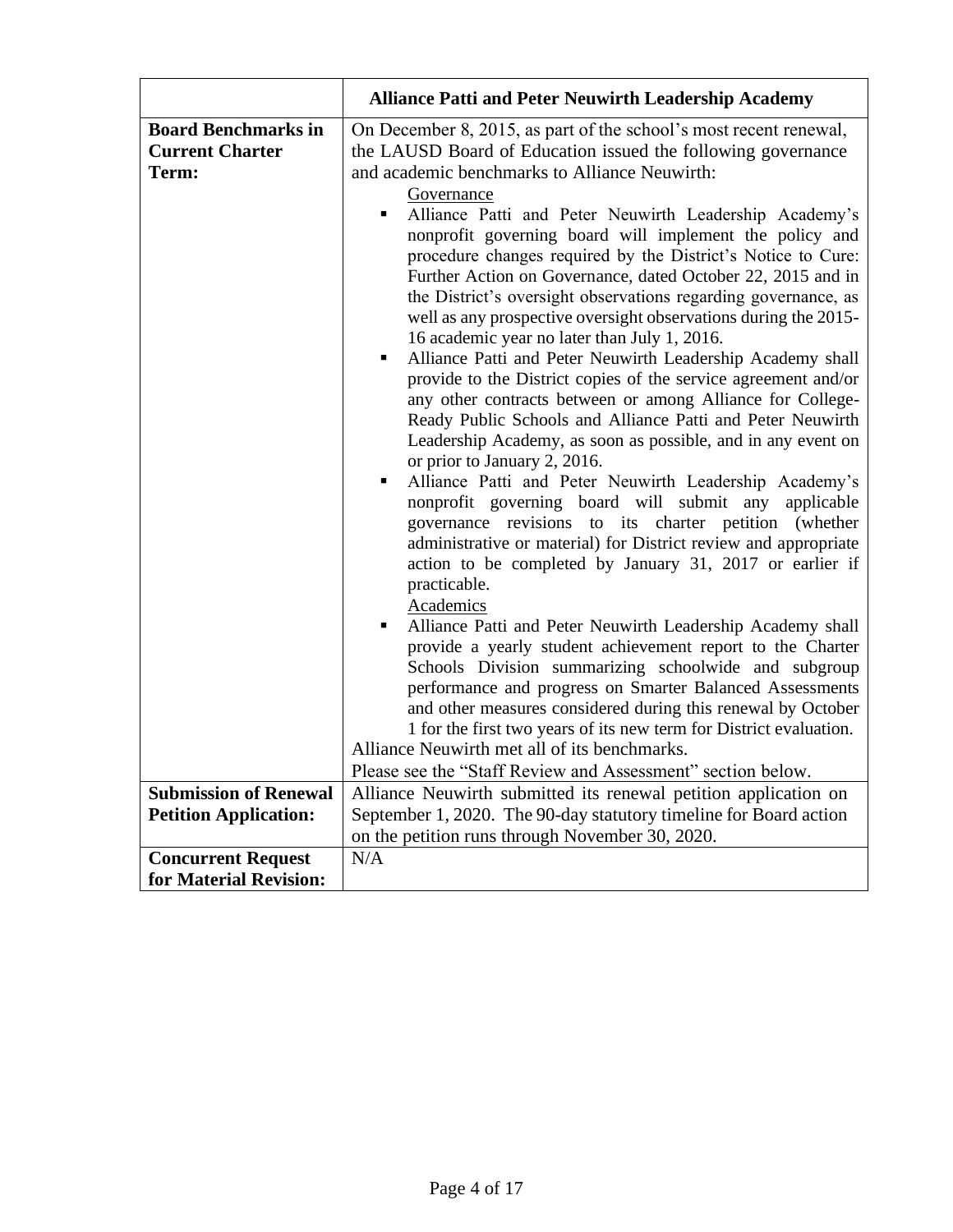## **B. Educational Program**

|                                                       | <b>Alliance Patti and Peter Neuwirth Leadership Academy</b>                                                                                                                                                                                                                                                                                                                                                                                                                                                                                                                                         |
|-------------------------------------------------------|-----------------------------------------------------------------------------------------------------------------------------------------------------------------------------------------------------------------------------------------------------------------------------------------------------------------------------------------------------------------------------------------------------------------------------------------------------------------------------------------------------------------------------------------------------------------------------------------------------|
| <b>Key Features of</b><br><b>Educational Program:</b> | Alliance Neuwirth offers a 9-12 educational program, which<br>includes the following features:<br>Small personalized classrooms, which offer small learning<br>communities and individualized instruction that targets<br>individual student learning needs.<br>Daily learning time is structured into student longer<br>instructional blocks of time (120 minutes) to allow for focused<br>in-depth learning.<br>Instructional focus on literacy that includes analyzing<br>complex texts, citing textual evidence through discussion and<br>essay writing, and student use of academic discourse. |
| <b>English Learner</b><br><b>Master Plan:</b>         | Alliance Neuwirth implements its own English Learner Master<br>Plan which includes the following features:<br>Teachers implement both Integrated and Designated English<br>Language Development (ELD) instruction.<br>Teachers provide multiple opportunities for use of academic<br>English through structured classroom discussions, small group<br>work, turn-and-talks, and presentations.<br>The school uses Springboard ELD to support English Learners<br>in developing their listening, speaking, reading and writing<br>skills.                                                            |
| <b>Special Education</b><br><b>SELPA</b>              | Alliance Neuwirth participates in LAUSD SELPA Option 3.                                                                                                                                                                                                                                                                                                                                                                                                                                                                                                                                             |

## **C. Student Enrollment and Population**

| 2019-20 Enrollment by Ethnicity and Subgroup                                    |            |             |                                                                                               |                                                              |       |                                |               |          |                 |                 |       |                          |                                         |                      |                                                  |                               |                                                           |       |
|---------------------------------------------------------------------------------|------------|-------------|-----------------------------------------------------------------------------------------------|--------------------------------------------------------------|-------|--------------------------------|---------------|----------|-----------------|-----------------|-------|--------------------------|-----------------------------------------|----------------------|--------------------------------------------------|-------------------------------|-----------------------------------------------------------|-------|
| School                                                                          | Enrollment | Meal<br>F/R | <b>GATE</b>                                                                                   | ਨੋ<br>Ξ.<br>୍କ<br>Indiar<br>Native<br>nerican<br>Alaska<br>⋖ | Asian | Afri<br>can<br>ㅎ e<br>품 조<br>읆 | εe<br>English | Filipino | Youth<br>Foster | <b>Homeless</b> | atino | cation<br>Edu<br>Vigrant | ŏ<br>Native Hawaiian<br>Pacific Islande | Reported<br><b>b</b> | economically<br>advantaged<br>$rac{1}{2}$<br>င္တ | Students with<br>Disabilities | w<br>Φ<br>ā<br>$\alpha$<br>به<br>ēΣ<br>$\circ$<br>$\circ$ | White |
| <b>Alliance Patti And</b><br><b>Peter Neuwirth</b><br><b>Leadership Academy</b> |            |             | 570 86.8% 10.7% 0.0% 0.0% 1.8% 11.2% 0.0% 0.2% 2.8% 97.2% 0.0% 0.0% 0.0% 91.4% 7.4% 0.0% 1.1% |                                                              |       |                                |               |          |                 |                 |       |                          |                                         |                      |                                                  |                               |                                                           |       |

Data Source: Data Quest, Student and School Downloadable Data Files<https://www.cde.ca.gov/ds/sd/sd/filesenr.asp>

#### **D. Charter School Operator**

Alliance Patti and Peter Neuwirth Leadership Academy a California nonprofit public benefit corporation operates Alliance Patti and Peter Neuwirth Leadership Academy. The school is part of a network of 25 LAUSD authorized charter schools with Alliance College-Ready Public Schools (ACRPS), a separate nonprofit public benefit corporation that is the sole statutory member of the Alliance Patti and Peter Neuwirth Leadership Academy's nonprofit public benefit corporation.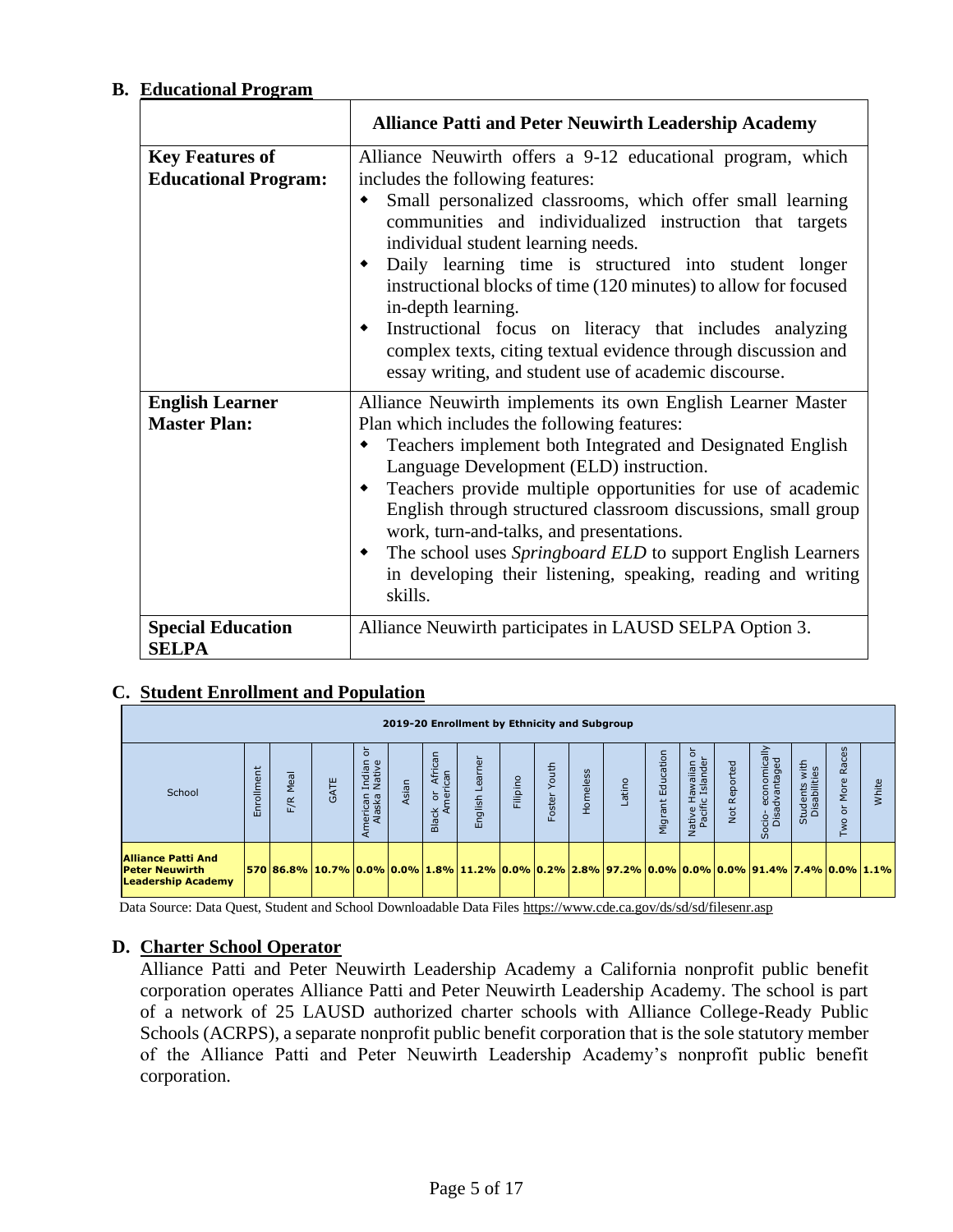## **IV. STAFF REVIEW AND ASSESSMENT**

Based on a comprehensive review of the renewal petition application and the school's record of performance, staff has determined that the charter school has met the standards and criteria for renewal. Staff findings include the following:

## **A. Criterion 1: Does the renewal petition include a sound educational program, a reasonably comprehensive description of the 15 elements required for petitions, an affirmation of each of the conditions described in Education Code section 47605(e), and are petitioners likely to successfully implement the program set forth in the petition?**

Yes, the charter school has presented a sound educational program; a reasonably comprehensive petition with the requisite affirmations and the Federal, State, and District Required Language; and petitioners are likely to successfully implement the educational program for its targeted student population. The petition sufficiently addresses and is consistent with the applicable legal and policy requirements, including but not limited to the identification of appropriate performance targets and description of an instructional program aligned to state performance standards and the salient needs of the target student population. Please see discussion of the charter school's record of academic performance in the section below.

**B. Criterion 2: Is the charter school "high," "middle," or "low" performing? (see Ed. Code, §§ 47607(c), 47607.2(a), and 47607.2(b).) Has the charter school attained measurable increases in academic achievement schoolwide and for numerically significant numerically significant student groups served by the charter school, and does the charter school have strong postsecondary outcomes, if applicable?**

Yes, the school has been classified by the state as High performing in 2019-2020. Please see discussion of the charter school's record of academic performance in the section below.

## Charter Renewal Term

Pursuant to Education Code section 47607(c)(2)E), charter schools satisfying the High performing renewal criteria may be renewed for a term of five to seven years. *Based on the LAUSD Policy and Procedures for Charter Schools*, the determination of whether a high performing charter school will be renewed for a five-year, six-year, or seven-year term will depend on specific factors related to the charter school's operation and performance during the term of the charter including, but not limited to, the following:

- Operational and governance performance, including scores of Accomplished (4) and/or Proficient (3) on the Annual Performance-Based Oversight Visit Report in Governance and Organizational Management, Programs and Operations for the previous two years, and no significant unresolved issues, including but not limited to Notices to Cure;
- A demonstrated track record of successful academic performance, including scores of Accomplished (4) and/or Proficient (3) on the Annual Performance-Based Oversight Visit Report in the area of Student Achievement and Educational Performance for the previous two years;
- Additional academic considerations (i.e. numerically significant subgroup performance);
- Equity and access for families and pupils;
- School culture and climate; and
- Fiscal condition and management, including scores of Accomplished (4) and/or Proficient (3) on the Annual Performance-Based Oversight Visit Report in the area of Fiscal Operations for the previous two years.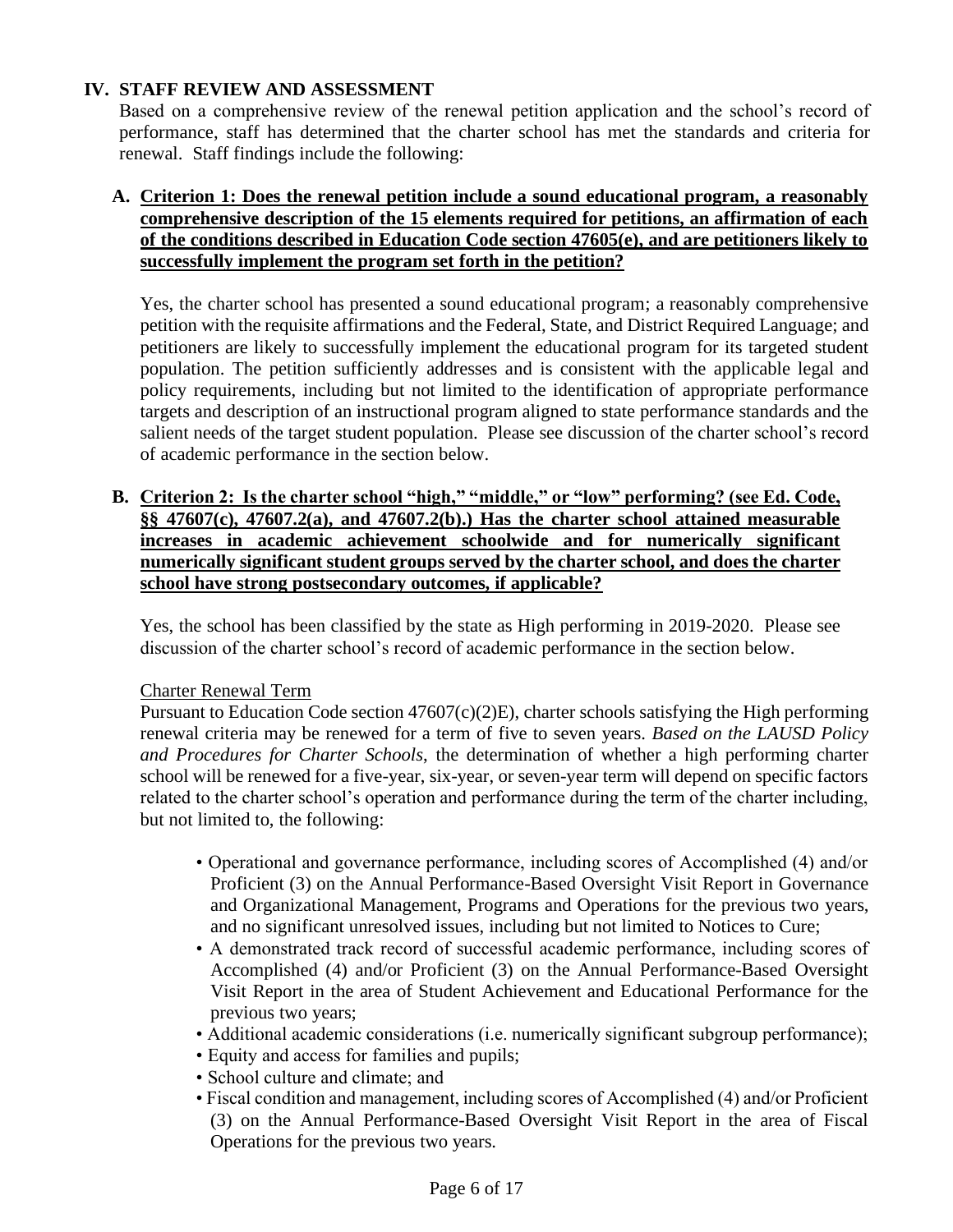The recommendation for a five-year term (versus a six or seven-year term) is primarily due to the school receiving a rating of *Unsatisfactory* in *Organizational Management, Programs and Operations* on the 2019-2020 Annual Performance-based Oversight Report and other academic considerations related to declines schoolwide and for numerically significant subgroups on California School Dashboard Indicators.

The charter school's record of performance during the term of the charter reflects the following specific factors:

## 1. *Student Achievement and Educational Performance*

a. Summary

Alliance Neuwirth has been identified by the state as a High performing charter school. The charter school has demonstrated schoolwide performance levels above the state averages in three of four academic California School Dashboard Indicators. Of the school's four numerically significant subgroups, all outperformed the state in English Language Arts (ELA), and three subgroups in Math.

b. Measurements of Academic Performance on the California School Dashboard

As context, the state utilizes the colors received on all state indicators to determine the performance classification for charter schools. Please see the table below for more information on this school.

|       | Alliance Patti And Peter Neuwirth Leadership Academy |        |                         |                               |                 |                        |                        |  |  |  |  |  |  |  |
|-------|------------------------------------------------------|--------|-------------------------|-------------------------------|-----------------|------------------------|------------------------|--|--|--|--|--|--|--|
| Years | <b>ELA</b>                                           | Math   | EL Progress Indicator * | College / Career<br>Indicator | Chronic Absent. | <b>Graduation Rate</b> | <b>Suspension Rate</b> |  |  |  |  |  |  |  |
| 2018  | Green                                                | Green. | <b>NPC</b>              | Green                         | N/A             | <b>Blue</b>            | <b>Blue</b>            |  |  |  |  |  |  |  |
| 2019  | Green                                                | Yellow | Orange                  | <b>Blue</b>                   | N/A             | <b>Blue</b>            | Yellow                 |  |  |  |  |  |  |  |

Data Source: Data Quest, Student and Downloadable Data Fil[e https://www.cde.ca.gov/ds/sd/sd/](https://www.cde.ca.gov/ds/sd/sd/)

For classification purposes of High, Middle or Low performance, the state removed four student subgroups (White, Asian, Two or More Races, Filipino). For the purpose of status and change, all numerically significant subgroups are included for the state, which include scores that span tested grades from K-12.

For all measurements of academic performance, for the past two consecutive years, the charter school has received performance levels schoolwide that are the same or higher than the state average and, for a majority of subgroups performing statewide below the state average in each respective year, received performance levels that are higher than the state average.

Please see attached *Alliance Patti and Peter Neuwirth Leadership Academy* Data Set.

<sup>\*</sup>For the ELPI, the state uses status level as a proxy for color on the 2019 Dashboard where there are at least 30 students tested. (Note: There is no status level for 2018, therefore it is not used.)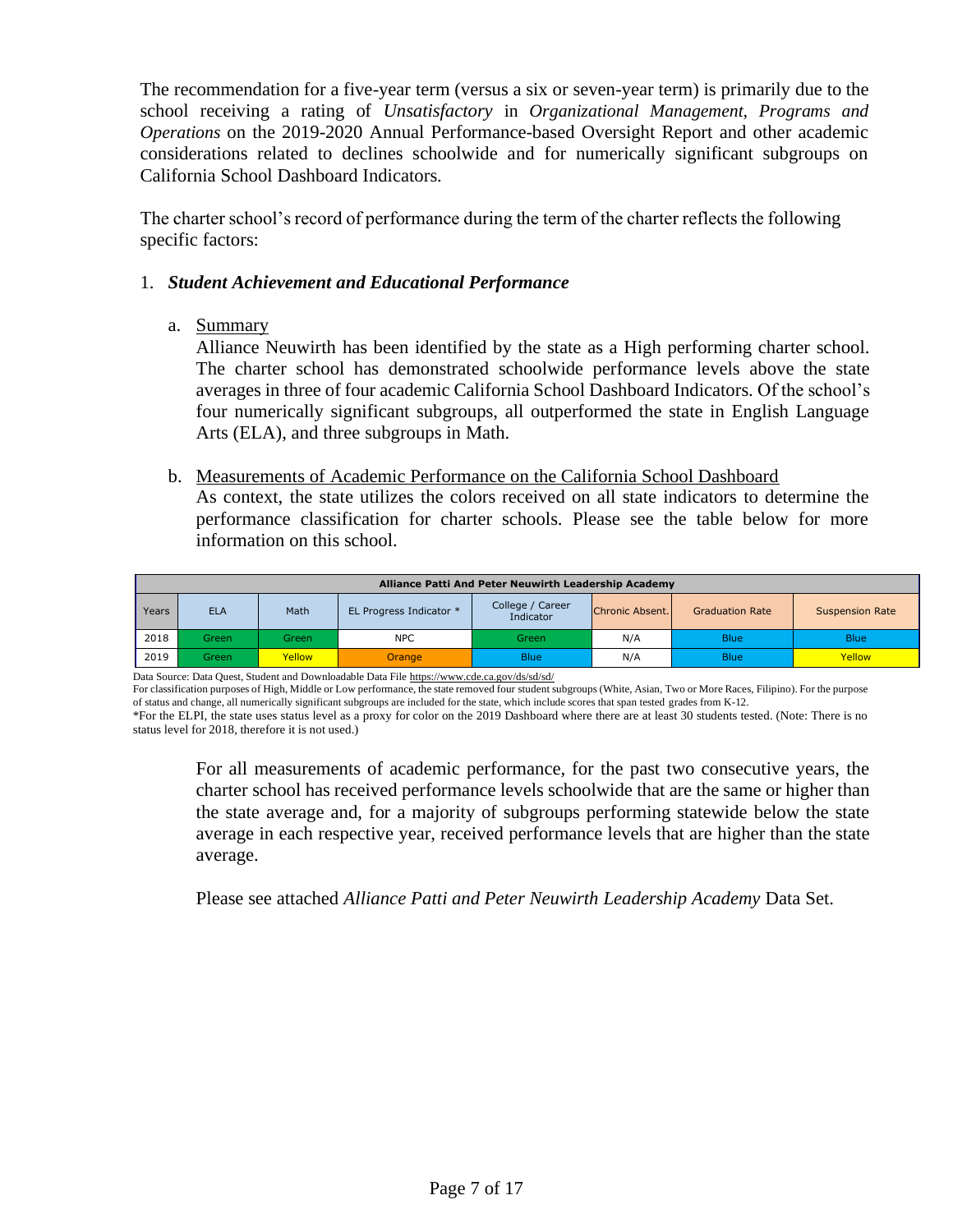#### c. English Language Arts Academic Indicator Distance from Standard Schoolwide and Numerically Significant Subgroups:

|                                    | Alliance Patti And Peter Neuwirth Leadership Academy - (ELA Grades) Academic Indicator - CA School Dashboard Indicator |              |                                                |                                               |                                             |                                             |            |                                                |                                               |                                             |  |  |  |  |
|------------------------------------|------------------------------------------------------------------------------------------------------------------------|--------------|------------------------------------------------|-----------------------------------------------|---------------------------------------------|---------------------------------------------|------------|------------------------------------------------|-----------------------------------------------|---------------------------------------------|--|--|--|--|
| Subgroup                           | Number of<br><b>Students</b><br>with Scores                                                                            | 2018 Color   | <b>School</b><br>2018<br>Average<br><b>DFS</b> | <b>State</b><br>2018<br>Average<br><b>DFS</b> | School to State<br><b>DFS</b><br>Comparison | Number of<br><b>Students</b><br>with Scores | 2019 Color | <b>School</b><br>2019<br>Average<br><b>DFS</b> | <b>State</b><br>2019<br>Average<br><b>DFS</b> | School to<br><b>State DFS</b><br>Comparison |  |  |  |  |
| <b>All Students</b>                | 135                                                                                                                    | <b>Green</b> | 59.8                                           | $-6.0$                                        | <b>Higher</b>                               | 130                                         | Green      | 57.0                                           | $-2.5$                                        | <b>Higher</b>                               |  |  |  |  |
| English Learner                    | 33                                                                                                                     | Orange       | $-3.6$                                         | $-47.1$                                       | Higher                                      | 32                                          | No Color   | $-32.0$                                        | $-45.1$                                       | Higher                                      |  |  |  |  |
| Latino                             | 129                                                                                                                    | <b>Green</b> | 59.8                                           | $-31.3$                                       | Higher                                      | 125                                         | Green      | 55.6                                           | $-26.6$                                       | Higher                                      |  |  |  |  |
| Socioeconomically<br>Disadvantaged | 134                                                                                                                    | <b>Green</b> | 59.9                                           | $-34.7$                                       | Higher                                      | 127                                         | Green.     | 56.2                                           | $-30.1$                                       | Higher                                      |  |  |  |  |

Data Source: Data Quest, Student and Downloadable Data File<https://www.cde.ca.gov/ds/sd/sd/>

For classification purposes of High, Middle or Low performance, the state removed four student subgroups (White, Asian, Two or More Races, Filipino). For the purpose of status and change, all numerically significant subgroups are included for the state, which include scores that span tested grades from K-12.

As seen in the above table, in ELA in 2018 and 2019, the charter school's Distance from Standard (DFS) was higher than the state's DFS. In 2018 and 2019, the school had three numerically significant subgroups (English Learners, Latino, and Socioeconomically Disadvantaged). In both 2018 and 2019, all of the charter school's numerically significant subgroups were higher than the state's DFS for those subgroups.

|                                    | Alliance Patti And Peter Neuwirth Leadership Academy - (ELA Grades) Academic Indicator - CA School Dashboard Indicator |                   |        |                 |                        |                   |                                             |                   |         |                                  |                        |                     |  |  |
|------------------------------------|------------------------------------------------------------------------------------------------------------------------|-------------------|--------|-----------------|------------------------|-------------------|---------------------------------------------|-------------------|---------|----------------------------------|------------------------|---------------------|--|--|
| Subgroup                           | Number of<br>Students with<br><b>Scores</b>                                                                            | 2018 Color Change |        | Change Level    | <b>State</b><br>Change | Change Level      | Number of<br>Students with<br><b>Scores</b> | 2019 Color Change |         | Change Level                     | <b>State</b><br>Change | <b>Change Level</b> |  |  |
| <b>All Students</b>                | 135                                                                                                                    | Green             | $-3.0$ | <b>Declined</b> | 2.2                    | <b>Maintained</b> | 130                                         | <b>Green</b>      | $-2.9$  | <b>Maintained</b>                | 3.7                    | <b>Increased</b>    |  |  |
| English Learner                    | 33                                                                                                                     | Orange            | $-0.4$ | Maintained      | 3.3                    | <b>Increased</b>  | 32                                          | No Color          | $-28.7$ | <b>Declined</b><br>Significantly | 3.1                    | <b>Increased</b>    |  |  |
| Latino                             | 129                                                                                                                    | <b>Green</b>      | $-6.3$ | <b>Declined</b> | 3.2                    | Increased         | 125                                         | Green             | $-4.2$  | <b>Declined</b>                  | 4.5                    | <b>Increased</b>    |  |  |
| Socioeconomically<br>Disadvantaged | 134                                                                                                                    | <b>Green</b>      | $-2.3$ | Maintained      | 4.0                    | Increased         | 127                                         | Green             | $-3.7$  | <b>Declined</b>                  | 4.4                    | Increased           |  |  |

Change Level Schoolwide and Numerically Significant Subgroups:

Data Source: Data Quest, Student and Downloadable Data File<https://www.cde.ca.gov/ds/sd/sd/>

For classification purposes of High, Middle or Low performance, the state removed four student subgroups (White, Asian, Two or More Races, Filipino). For the purpose of status and change, all numerically significant subgroups are included for the state, which include scores that span tested grades from K-12.

As seen in the table above, in 2018, the charter school Declined in Change Level schoolwide and the majority of numerically significant subgroups Maintained in Change Level, with the exception of the Latino subgroup which Declined. In 2019, the charter school Maintained in Change Level schoolwide, two subgroups (Latino, Socioeconomically Disadvantaged) Declined, and the English Learner (EL) subgroup Declined Significantly.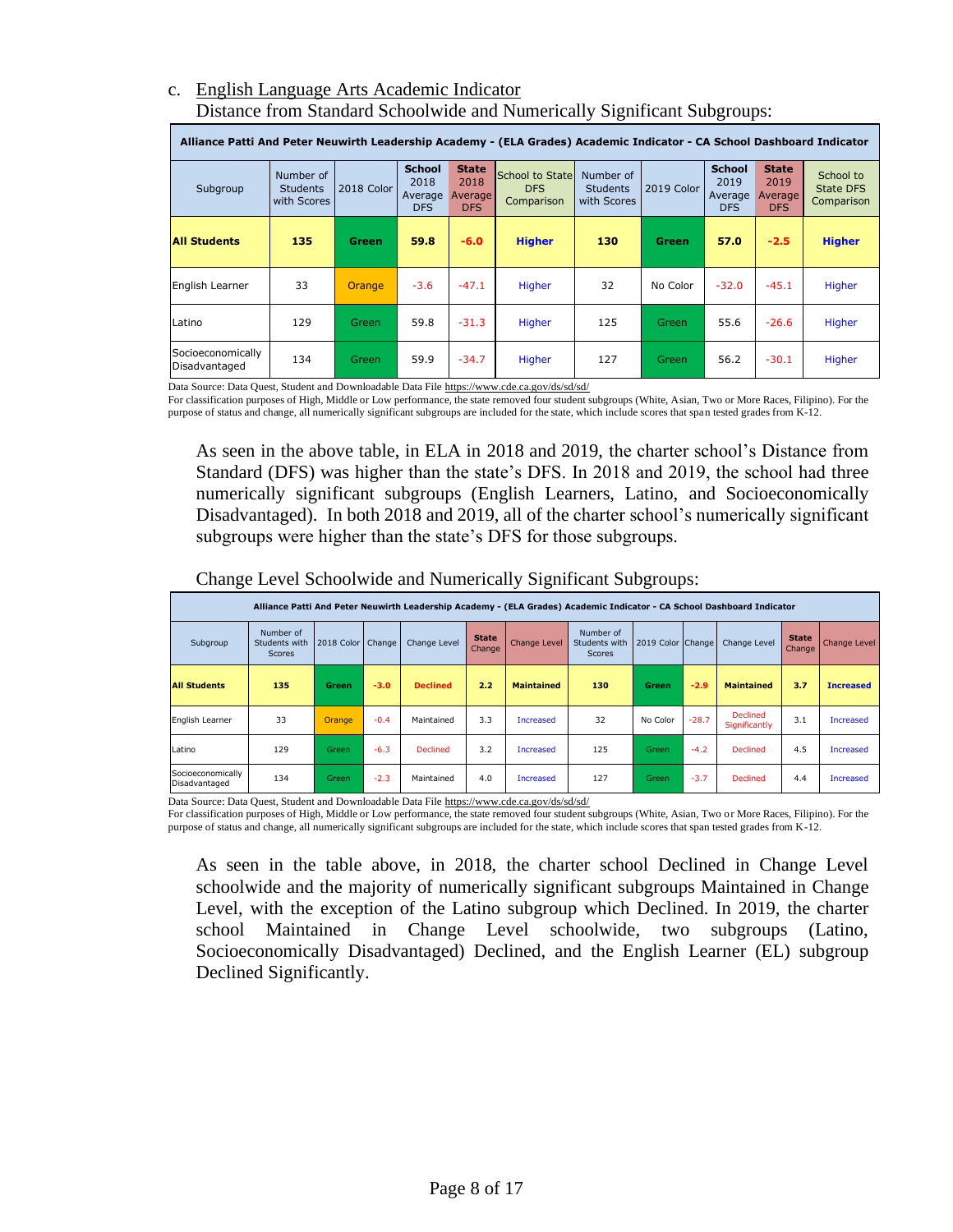#### d. Math Academic Indicator Distance from Standard Schoolwide and Numerically Significant Subgroups:

|                                    | Alliance Patti And Peter Neuwirth Leadership Academy - (Math Grades) Academic Indicator - CA School Dashboard Indicator |              |                                                        |                                    |                                   |                                             |            |                                                  |                                    |                                           |  |  |  |  |
|------------------------------------|-------------------------------------------------------------------------------------------------------------------------|--------------|--------------------------------------------------------|------------------------------------|-----------------------------------|---------------------------------------------|------------|--------------------------------------------------|------------------------------------|-------------------------------------------|--|--|--|--|
| Subgroup                           | Number of<br>Students with<br><b>Scores</b>                                                                             | 2018 Color   | <b>School</b><br>2018<br>Average Average<br><b>DFS</b> | <b>State</b><br>2018<br><b>DFS</b> | School to State<br>DFS Comparison | Number of<br><b>Students</b><br>with Scores | 2019 Color | <b>School</b><br>2019<br>Average  <br><b>DFS</b> | <b>State</b><br>2019<br><b>DFS</b> | School to State<br>Average DFS Comparison |  |  |  |  |
| <b>All Students</b>                | 135                                                                                                                     | <b>Green</b> | $-4.1$                                                 | $-36.4$                            | <b>Higher</b>                     | 130                                         | Yellow     | $-12.2$                                          | $-33.5$                            | <b>Higher</b>                             |  |  |  |  |
| English Learner                    | 33                                                                                                                      | Yellow       | $-81.1$                                                | $-69.9$                            | Lower                             | 32                                          | No Color   | $-92.4$                                          | $-68.6$                            | Lower                                     |  |  |  |  |
| Latino                             | 129                                                                                                                     | Green        | $-2.0$                                                 | $-65.8$                            | Higher                            | 125                                         | Yellow     | $-13.0$                                          | $-62.2$                            | Higher                                    |  |  |  |  |
| Socioeconomically<br>Disadvantaged | 134                                                                                                                     | Green.       | $-3.3$                                                 | $-67.4$                            | Higher                            | 127                                         | Yellow     | $-14.5$                                          | $-63.7$                            | Higher                                    |  |  |  |  |

Data Source: Data Quest, Student and Downloadable Data Fil[e https://www.cde.ca.gov/ds/sd/sd/](https://www.cde.ca.gov/ds/sd/sd/)

For classification purposes of High, Middle or Low performance, the state removed four student subgroups (White, Asian, Two or More Races, Filipino). For the purpose of status and change, all numerically significant subgroups are included for the state, which include scores that span tested grades from K-12.

As seen in the above table, in Math in 2018 and 2019, the charter school's DFS was higher than the state's DFS. In 2018 and 2019, the school had three numerically significant subgroups (English Learners, Latino, and Socioeconomically Disadvantaged). In both 2018 and 2019, the numerically significant subgroups performed higher than the state's DFS for those subgroups, with the exception of the EL subgroup which was lower.

|                                    |                                                                                                                         |                     |      |                                          |                        | ----                |                                             |            |         |                 |                        |                     |  |  |
|------------------------------------|-------------------------------------------------------------------------------------------------------------------------|---------------------|------|------------------------------------------|------------------------|---------------------|---------------------------------------------|------------|---------|-----------------|------------------------|---------------------|--|--|
|                                    | Alliance Patti And Peter Neuwirth Leadership Academy - (Math Grades) Academic Indicator - CA School Dashboard Indicator |                     |      |                                          |                        |                     |                                             |            |         |                 |                        |                     |  |  |
| Subgroup                           | Number of<br><b>Students</b><br>with Scores                                                                             | 2018 Color   Change |      | Change Level                             | <b>State</b><br>Change | <b>Change Level</b> | Number of<br><b>Students</b><br>with Scores | 2019 Color | Change  | Change Level    | <b>State</b><br>Change | <b>Change Level</b> |  |  |
| <b>All Students</b>                | 135                                                                                                                     | <b>Green</b>        | 18.2 | <b>Increased</b><br><b>Significantly</b> | 1.3                    | <b>Maintained</b>   | 130                                         | Yellow     | $-8.1$  | <b>Declined</b> | 2.9                    | <b>Maintained</b>   |  |  |
| English Learner                    | 33                                                                                                                      | Yellow              | 7.9  | <b>Increased</b>                         | 1.5                    | Maintained          | 32                                          | No Color   | $-4.6$  | <b>Declined</b> | 2.2                    | Maintained          |  |  |
| Latino                             | 129                                                                                                                     | Green               | 16.9 | <b>Increased</b><br>Significantly        | 1.7                    | Maintained          | 125                                         | Yellow     | $-11.0$ | <b>Declined</b> | 3.4                    | <b>Increased</b>    |  |  |
| Socioeconomically<br>Disadvantaged | 134                                                                                                                     | <b>Green</b>        | 19.5 | <b>Increased</b><br>Significantly        | 2.3                    | Maintained          | 127                                         | Yellow     | $-11.2$ | <b>Declined</b> | 3.4                    | Increased           |  |  |

Change Level Schoolwide and Numerically Significant Subgroups:

Data Source: Data Quest, Student and Downloadable Data Fil[e https://www.cde.ca.gov/ds/sd/sd/](https://www.cde.ca.gov/ds/sd/sd/)

For classification purposes of High, Middle or Low performance, the state removed four student subgroups (White, Asian, Two or More Races, Filipino). For the purpose of status and change, all numerically significant subgroups are included for the state, which include scores that span tested grades from K-12.

As seen in the table above, in 2018, the charter school Increased Significantly in Change Level schoolwide, and for its numerically significant subgroups, with the exception of the EL subgroup, which Increased. In 2019, the charter school Declined in Change Level schoolwide and for all numerically significant subgroups.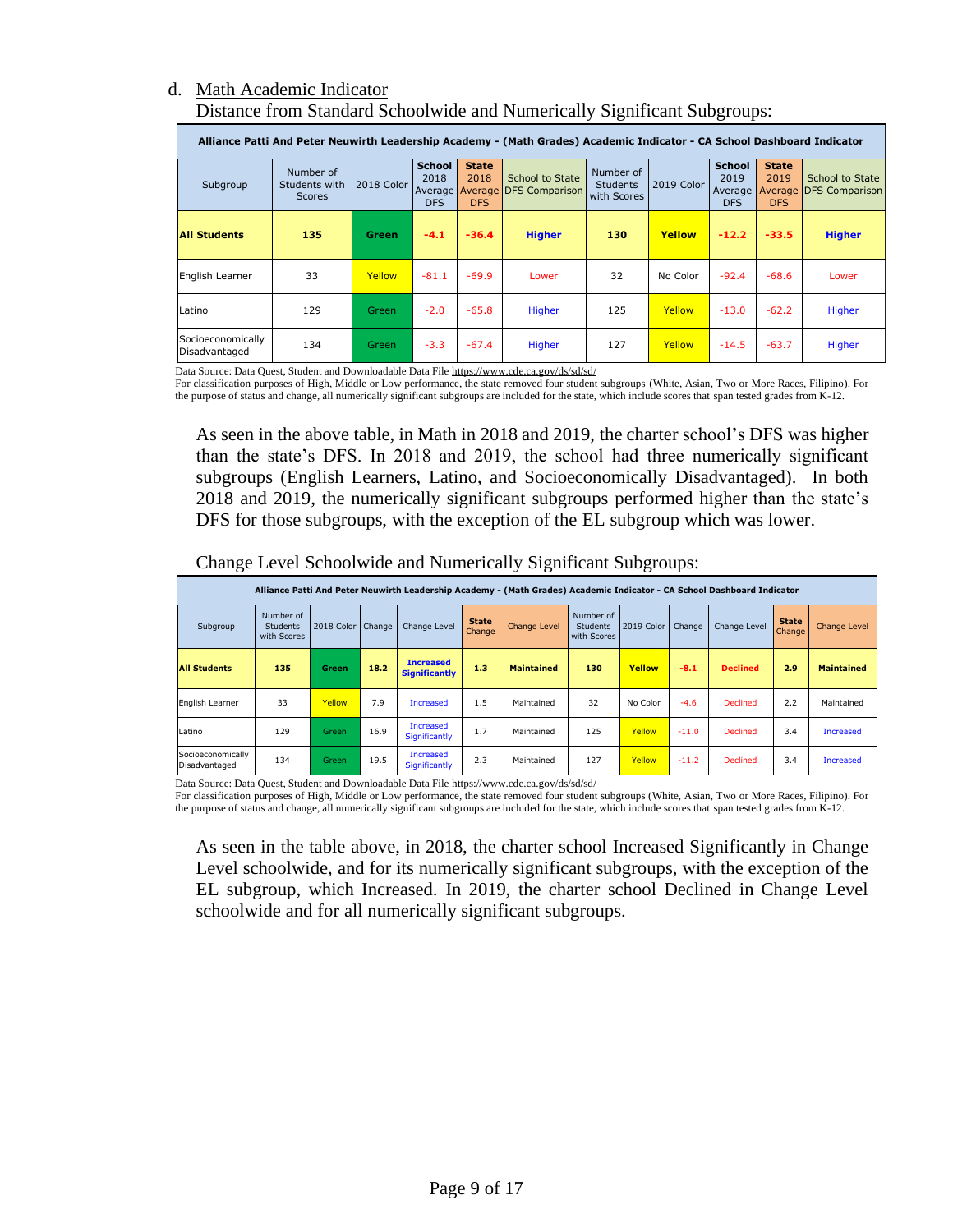e. English Learner Progress Academic Indicator Percentage of English Learners Making Progress Toward English Proficiency:

| Alliance Patti And Peter Neuwirth Leadership Academy - English Learner Progress Indicator - CA<br><b>School Dashboard Indicator</b> |                                                 |                                                                                        |                   |                                                                                               |                   |  |  |  |  |  |  |  |
|-------------------------------------------------------------------------------------------------------------------------------------|-------------------------------------------------|----------------------------------------------------------------------------------------|-------------------|-----------------------------------------------------------------------------------------------|-------------------|--|--|--|--|--|--|--|
|                                                                                                                                     |                                                 | 2019 School                                                                            | 2019 State        |                                                                                               |                   |  |  |  |  |  |  |  |
| Subgroup                                                                                                                            | Number of<br>English Learner<br><b>Students</b> | Percentage of<br>English Learners<br>making progress<br>towards English<br>proficiency | Performance Level | Percentage of<br><b>English Learners</b><br>making progress<br>towards English<br>proficiency | Performance Level |  |  |  |  |  |  |  |
| <b>English Learner</b>                                                                                                              | 53                                              | 56.6%                                                                                  | Low               | 48.3%                                                                                         | <b>Medium</b>     |  |  |  |  |  |  |  |

Data Sources: California School Dashboard Research data files 2019 revised on 04/09/2020 and 2018 revised on 03/11/2019 <https://www.cde.ca.gov/ta/ac/cm/>

As seen in the table above, the 2019 California School Dashboard indicates 56.6% of Alliance Neuwirth's English Learner students are making progress towards English proficiency, higher than the state at 48.3%. The Performance Level for the school is Low while the state Performance Level is Medium.

f. Standardized Assessments Participation Rates

In 2019, in the ELA and Math Indicators, the charter school met the participation rates (of at least 95%) schoolwide and for the majority of numerically significant subgroups, however, for the English Learner Progress Indicator (ELPI), the school's participation rate was 93%.

## g. College/Career Academic Indicator

Percentage of Prepared Students Schoolwide and Numerically Significant Subgroups:

|                                    |                                             |              |                                     |                                                                          | Alliance Patti And Peter Neuwirth Leadership Academy - College / Career Academic Indicator - CA School Dashboard Indicator |                                             |             |                                                             |                                                            |                                          |
|------------------------------------|---------------------------------------------|--------------|-------------------------------------|--------------------------------------------------------------------------|----------------------------------------------------------------------------------------------------------------------------|---------------------------------------------|-------------|-------------------------------------------------------------|------------------------------------------------------------|------------------------------------------|
| Subgroup                           | Number of<br><b>Students</b><br>with Scores | 2018 Color   | School 2018<br>prepared<br>students | <b>State 2018</b><br>percentage of percentage of<br>prepared<br>students | School to State<br><b>CCI Comparison</b>                                                                                   | Number of<br>Students with<br><b>Scores</b> | 2019 Color  | <b>School 2019</b><br>percentage of<br>prepared<br>students | <b>State 2019</b><br>percentage of<br>prepared<br>students | School to State<br><b>CCI</b> Comparison |
| <b>All Students</b>                | 139                                         | <b>Green</b> | 69.1%                               | 42.2%                                                                    | <b>Higher</b>                                                                                                              | 133                                         | Blue        | 78.9%                                                       | 44.1%                                                      | <b>Higher</b>                            |
| Latino                             | 131                                         | <b>Green</b> | 68.7%                               | 33.8%                                                                    | Higher                                                                                                                     | 128                                         | <b>Blue</b> | 79.7%                                                       | 36.1%                                                      | Higher                                   |
| Socioeconomically<br>Disadvantaged | 139                                         | Green        | 69.1%                               | 33.7%                                                                    | Higher                                                                                                                     | 133                                         | <b>Blue</b> | 78.9%                                                       | 35.8%                                                      | Higher                                   |

Data Source: Data Quest, Student and Downloadable Data File<https://www.cde.ca.gov/ds/sd/sd/>

For classification purposes, the state removed four student subgroups (White, Asian, Two or More Races, Filipino). For the purpose of status and change, all numerically significant subgroups are included for the state, which include scores that span tested grades from K-12.

As seen in the table above, in both 2018 and 2019, the charter school had a higher percentage of prepared students than the state for both schoolwide and for all numerically significant subgroups (Latino and Socioeconomically Disadvantaged).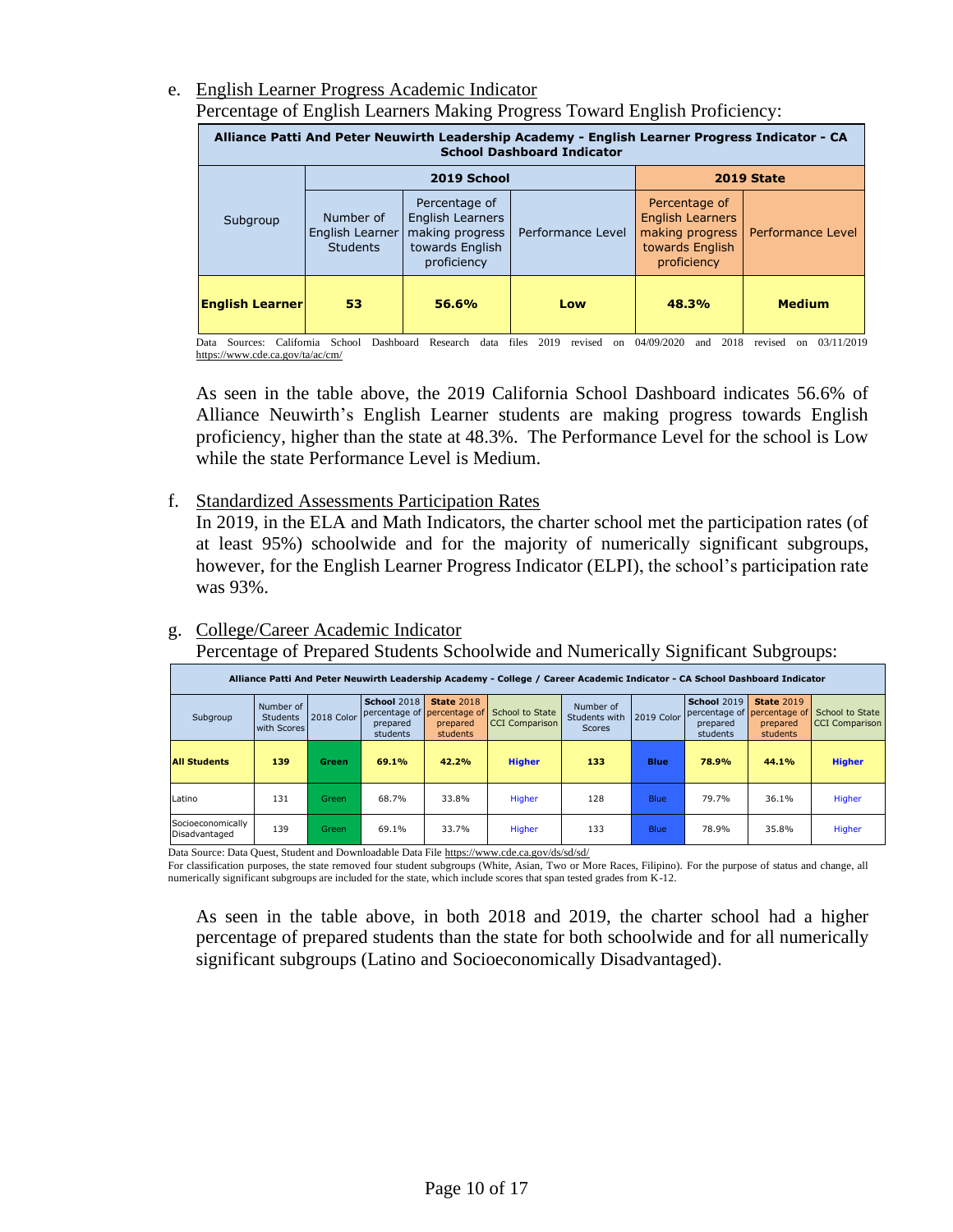|                                    |                                             |            |        |                  |                        | Alliance Patti And Peter Neuwirth Leadership Academy - College / Career Academic Indicator - CA School Dashboard Indicator |                                      |                     |       |                  |                               |                     |
|------------------------------------|---------------------------------------------|------------|--------|------------------|------------------------|----------------------------------------------------------------------------------------------------------------------------|--------------------------------------|---------------------|-------|------------------|-------------------------------|---------------------|
| Subgroup                           | Number of<br><b>Students</b><br>with Scores | 2018 Color | Change | Change Level     | <b>State</b><br>Change | <b>Change Level</b>                                                                                                        | Number of<br>Students with<br>Scores | 2019 Color   Change |       | Change Level     | <b>State</b><br><b>Change</b> | <b>Change Level</b> |
| <b>All Students</b>                | 139                                         | Green      | 6.7%   | <b>Increased</b> | 1.1%                   | <b>Maintained</b>                                                                                                          | 133                                  | <b>Blue</b>         | 9.4%  | <b>Increased</b> | 1.8%                          | <b>Maintained</b>   |
| Latino                             | 131                                         | Green      | 5.3%   | <b>Increased</b> | 1.2%                   | Maintained                                                                                                                 | 128                                  | <b>Blue</b>         | 10.7% | <b>Increased</b> | 2.2%                          | <b>Increased</b>    |
| Socioeconomically<br>Disadvantaged | 139                                         | Green      | 6.3%   | <b>Increased</b> | 1.5%                   | Maintained                                                                                                                 | 133                                  | <b>Blue</b>         | 9.4%  | <b>Increased</b> | 2.0%                          | Increased           |

#### Change Level Schoolwide and Numerically Significant Subgroups:

Data Source: Data Quest, Student and Downloadable Data File<https://www.cde.ca.gov/ds/sd/sd/>

As seen in the table above, in 2018 and 2019, the charter school Increased in Change Level schoolwide and for both numerically significant subgroups.

h. Suspension Rate Indicator

Percentage of Students Suspended At Least Once Schoolwide and Numerically Significant Subgroups:

|                                      |                              |             |                                                  |                                                  | Alliance Patti And Peter Neuwirth Leadership Academy - Suspension Rate Indicator - CA School Dashboard Indicator |                              |               |                                                  |                                                  |                                                     |
|--------------------------------------|------------------------------|-------------|--------------------------------------------------|--------------------------------------------------|------------------------------------------------------------------------------------------------------------------|------------------------------|---------------|--------------------------------------------------|--------------------------------------------------|-----------------------------------------------------|
| Subgroup                             | Number of<br><b>Students</b> | 2018 Color  | <b>Students</b><br>suspended<br>at least<br>once | <b>Students</b><br>suspended<br>at least<br>once | School to State<br>Suspensions<br>Comparison                                                                     | Number of<br><b>Students</b> | 2019 Color    | <b>Students</b><br>suspended<br>at least<br>once | <b>Students</b><br>suspended<br>at least<br>once | School to State<br><b>Suspensions</b><br>Comparison |
| <b>All Students</b>                  | 595                          | <b>Blue</b> | 0.2%                                             | 3.5%                                             | <b>Lower</b>                                                                                                     | 566                          | Yellow        | 0.9%                                             | 3.4%                                             | <b>Lower</b>                                        |
| English Learner                      | 91                           | <b>Blue</b> | $0.0\%$                                          | $3.0\%$                                          | Lower                                                                                                            | 63                           | <b>Orange</b> | 1.6%                                             | 3.1%                                             | Lower                                               |
| <b>Latino</b>                        | 573                          | <b>Blue</b> | 0.2%                                             | 3.6%                                             | Lower                                                                                                            | 549                          | Yellow        | 0.9%                                             | 3.5%                                             | Lower                                               |
| Socioeconomically<br>Disadvantaged   | 586                          | <b>Blue</b> | 0.2%                                             | 4.4%                                             | Lower                                                                                                            | 553                          | Yellow        | 0.9%                                             | 4.3%                                             | Lower                                               |
| Students with<br><b>Disabilities</b> | 45                           | <b>Blue</b> | $0.0\%$                                          | 6.8%                                             | Lower                                                                                                            | 42                           | <b>Orange</b> | 2.4%                                             | 6.2%                                             | Lower                                               |

Data Sources: California School Dashboard Research data files 2019 revised on 04/09/2020 and 2018 revised on 03/11/2019 <https://www.cde.ca.gov/ta/ac/cm/>

As seen in the table above, in 2018 and 2019, the charter school had a lower percentage of students suspended at least once than the state for both schoolwide and all numerically significant subgroups (English Learner, Latino, Socioeconomically Disadvantaged, and Students with Disabilities).

| ີ                                    |                                                                                                                                                                                                                                                                                                                                                                                                                                                                                                                                                                                                                                               |             |      |            |         | -<br>ີ          |     | ີ<br>$\mathbf{r}$ |      |                  |         |                 |  |
|--------------------------------------|-----------------------------------------------------------------------------------------------------------------------------------------------------------------------------------------------------------------------------------------------------------------------------------------------------------------------------------------------------------------------------------------------------------------------------------------------------------------------------------------------------------------------------------------------------------------------------------------------------------------------------------------------|-------------|------|------------|---------|-----------------|-----|-------------------|------|------------------|---------|-----------------|--|
|                                      | Alliance Patti And Peter Neuwirth Leadership Academy - Suspension Rate Indicator - CA School Dashboard Indicator<br>Number of<br>Number of<br>2018 Color<br>2019 Color<br>Change<br>Change Level<br>Change<br><b>Change Level</b><br>Change<br>Change<br>Change Level<br>Subgroup<br>Change Level<br><b>Students</b><br><b>Students</b><br>0.2%<br>595<br>0.7%<br><b>Blue</b><br><b>Maintained</b><br>$-0.1%$<br>566<br>Yellow<br>$-0.1%$<br><b>Maintained</b><br><b>Maintained</b><br><b>Increased</b><br>91<br>0.0%<br>63<br>1.6%<br><b>Blue</b><br>$-0.1%$<br>0.1%<br>Maintained<br>Increased<br>Maintained<br>Maintained<br><b>Orange</b> |             |      |            |         |                 |     |                   |      |                  |         |                 |  |
|                                      |                                                                                                                                                                                                                                                                                                                                                                                                                                                                                                                                                                                                                                               |             |      |            |         |                 |     |                   |      |                  |         |                 |  |
| <b>All Students</b>                  |                                                                                                                                                                                                                                                                                                                                                                                                                                                                                                                                                                                                                                               |             |      |            |         |                 |     |                   |      |                  |         |                 |  |
| English Learner                      |                                                                                                                                                                                                                                                                                                                                                                                                                                                                                                                                                                                                                                               |             |      |            |         |                 |     |                   |      |                  |         |                 |  |
| Latino                               | 573                                                                                                                                                                                                                                                                                                                                                                                                                                                                                                                                                                                                                                           | <b>Blue</b> | 0.2% | Maintained | $-0.1%$ | Maintained      | 549 | Yellow            | 0.7% | <b>Increased</b> | $-0.1%$ | Maintained      |  |
| Socioeconomically<br>Disadvantaged   | 586                                                                                                                                                                                                                                                                                                                                                                                                                                                                                                                                                                                                                                           | <b>Blue</b> | 0.2% | Maintained | $-0.2%$ | Maintained      | 553 | Yellow            | 0.7% | <b>Increased</b> | $-0.1%$ | Maintained      |  |
| Students with<br><b>Disabilities</b> | 45                                                                                                                                                                                                                                                                                                                                                                                                                                                                                                                                                                                                                                            | <b>Blue</b> | 0.0% | Maintained | 0.3%    | <b>Declined</b> | 42  | Orange            | 2.4% | <b>Increased</b> | 0.6%    | <b>Declined</b> |  |

Change Level Schoolwide and Numerically Significant Subgroups: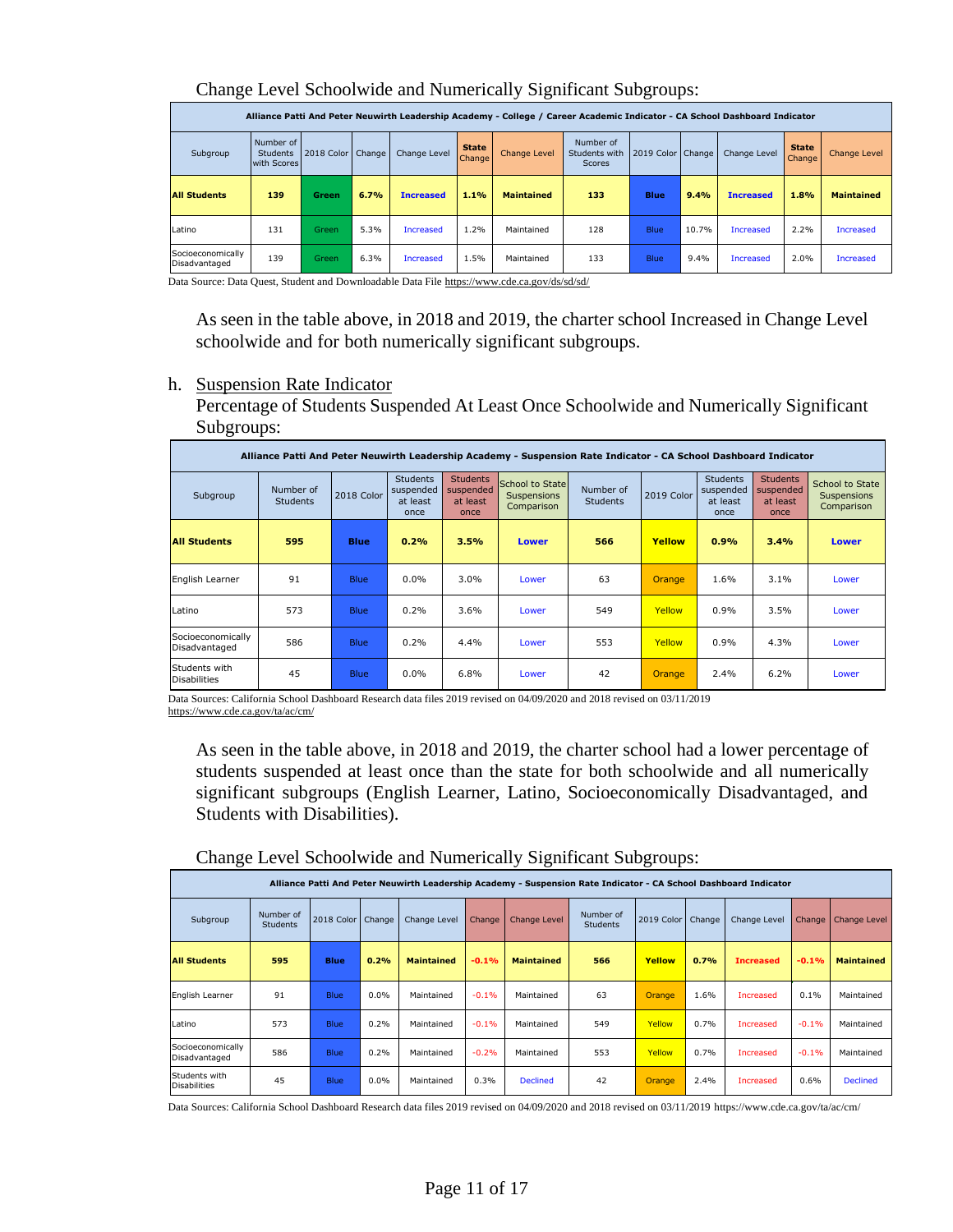As seen in the table above, in 2018, the charter school Maintained in Change Level schoolwide and for all the numerically significant subgroups. In 2019, the charter school Increased in Change Level schoolwide and for all the numerically significant subgroups.

## i. Graduation Rate Indicator [HS Only]

Percentage of Graduated Students Schoolwide and Numerically Significant Subgroups:

|                                    |             |                                        |                                                        | Alliance Patti And Peter Neuwirth Leadership Academy - Graduation Rate Indicator - CA School Dashboard Indicator |             |                                        |                                                               |                                                               |
|------------------------------------|-------------|----------------------------------------|--------------------------------------------------------|------------------------------------------------------------------------------------------------------------------|-------------|----------------------------------------|---------------------------------------------------------------|---------------------------------------------------------------|
| Subgroup                           | 2018 Color  | Percentage of<br>graduated<br>students | <b>State</b><br>Percentage of<br>graduated<br>students | School to State<br>Graduated<br><b>Students</b><br>Comparison                                                    | 2019 Color  | Percentage of<br>graduated<br>students | <b>State</b><br>Percentage of<br>graduated<br><b>students</b> | School to State<br>Graduated<br><b>Students</b><br>Comparison |
| <b>All Students</b>                | <b>Blue</b> | 98.6%                                  | 83.5%                                                  | <b>Higher</b>                                                                                                    | <b>Blue</b> | 97.0%                                  | 85.9%                                                         | <b>Higher</b>                                                 |
| Latino                             | <b>Blue</b> | 98.5%                                  | 81.2%                                                  | Higher                                                                                                           | <b>Blue</b> | 96.9%                                  | 83.8%                                                         | Higher                                                        |
| Socioeconomically<br>Disadvantaged | <b>Blue</b> | 98.6%                                  | 80.8%                                                  | Higher                                                                                                           | <b>Blue</b> | 97.0%                                  | 83.3%                                                         | Higher                                                        |

Data Source: Data Quest, Student and School Downloadable Data File[s https://www.cde/ca/gov/ds/sd/sd/filesltel.asp](https://www.cde/ca/gov/ds/sd/sd/filesltel.asp)

As seen in the table above, in 2018 and 2019, the charter school had a higher percentage of graduated students than the state for both schoolwide and all numerically significant subgroups (Latino and Socioeconomically Disadvantaged). Alliance Neuwirth's students must meet A-G requirements with a grade of "C" or better.

Change Level Schoolwide and Numerically Significant Subgroups:

|                                    |             |        |                  |                               |                     |             |         | Alliance Patti And Peter Neuwirth Leadership Academy - Graduation Rate Indicator - CA School Dashboard Indicator |                        |                     |
|------------------------------------|-------------|--------|------------------|-------------------------------|---------------------|-------------|---------|------------------------------------------------------------------------------------------------------------------|------------------------|---------------------|
| Subgroup                           | 2018 Color  | Change | Change Level     | <b>State</b><br><b>Change</b> | <b>Change Level</b> | 2019 Color  | Change  | Change Level                                                                                                     | <b>State</b><br>Change | <b>Change Level</b> |
| <b>All Students</b>                | <b>Blue</b> | 3.6%   | <b>Increased</b> | $-0.9%$                       | <b>Maintained</b>   | <b>Blue</b> | $-1.6%$ | <b>Declined</b>                                                                                                  | 2.7%                   | <b>Increased</b>    |
| Latino                             | <b>Blue</b> | 3.1%   | <b>Increased</b> | $-0.8%$                       | Maintained          | <b>Blue</b> | $-1.6%$ | <b>Declined</b>                                                                                                  | 3.0%                   | <b>Increased</b>    |
| Socioeconomically<br>Disadvantaged | <b>Blue</b> | 2.9%   | <b>Increased</b> | $-0.4%$                       | Maintained          | <b>Blue</b> | $-1.6%$ | <b>Declined</b>                                                                                                  | 2.8%                   | <b>Increased</b>    |

Data Source: Data Quest, Student and School Downloadable Data File[s https://www.cde/ca/gov/ds/sd/sd/filesltel.asp](https://www.cde/ca/gov/ds/sd/sd/filesltel.asp)

As seen in the table above, in 2018, the charter school Increased in Change Level schoolwide and for both numerically significant subgroups. In 2019, the charter school Declined in Change Level schoolwide and for both numerically significant subgroups.

j. Chronic Absenteeism Indicator  $N/A$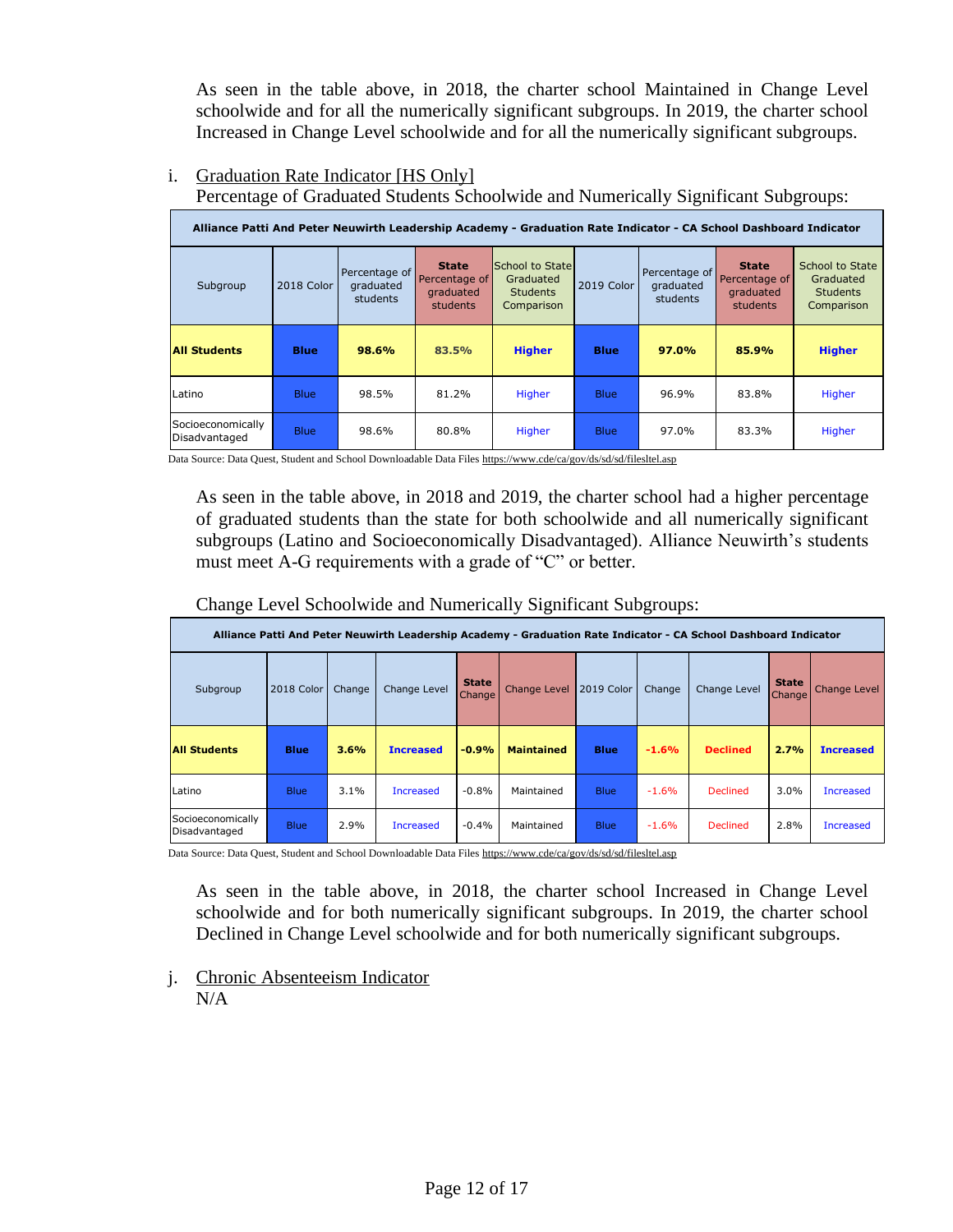#### k. English Learner Performance Reclassification Rates:

| Year    | <b>Students</b><br><b>Redesignated FEP</b> | <b>Alliance Patti And</b><br><b>Peter Neuwirth</b><br><b>Leadership Academy</b> | <b>State</b> | <b>School to State</b><br><b>RFEP</b><br><b>Comparison</b> |
|---------|--------------------------------------------|---------------------------------------------------------------------------------|--------------|------------------------------------------------------------|
|         | 17-18 EL #                                 | 69                                                                              | 1,271,150    |                                                            |
| 2018-19 | 18-19 Reclass $#$                          | 23                                                                              | 175,746      | <b>Higher</b>                                              |
|         | 18-19 Reclass Rate                         | 33.3%                                                                           | 13.8%        |                                                            |
|         | 18-19 EL #                                 | 62                                                                              | 1,195,988    |                                                            |
| 2019-20 | 19-20 Reclass $#$                          | 17                                                                              | 164,653      | <b>Higher</b>                                              |
|         | 19-20 Reclass Rate                         | 27.4%                                                                           | 13.8%        |                                                            |

Data Source: Data Quest, Student and School Downloadable Data Files https://www.cde.ca.gov/ds/sd/sd/filesreclass.asp

In 2019-2020, Alliance Neuwirth's reclassification rate was 27.4%, was higher than the state's reclassification rate of 13.8%. In 2018-2019, Alliance Neuwirth's reclassification rate of 33.3% was higher than the state's rate of 13.8%.

Alliance Neuwirth's reclassification criteria are as follows:

- Assessment of Language Proficiency: ELPAC Score of 4
- Basic Skills Assessment: Lexile of 830 or CAASPP ELA Nearly Met (2), Met (3), or Exceeded (4) grade level standards
- Teacher Evaluation: ELA Grade of C (2.0) or higher
- Parent opinion and consultation

Long-term English Learners and "At-Risk" Rates:

|                         |                                                                          |                | 2018-19           |                | 2019-20           |                                                               |                   |                |  |  |  |
|-------------------------|--------------------------------------------------------------------------|----------------|-------------------|----------------|-------------------|---------------------------------------------------------------|-------------------|----------------|--|--|--|
| <b>English Learners</b> | <b>Alliance Patti And Peter</b><br><b>Neuwirth Leadership</b><br>Academy |                | <b>State</b>      |                | Academy           | <b>Alliance Patti And Peter</b><br><b>Neuwirth Leadership</b> | <b>State</b>      |                |  |  |  |
|                         | <b>Enrollment</b>                                                        | <b>Percent</b> | <b>Enrollment</b> | <b>Percent</b> | <b>Enrollment</b> | <b>Percent</b>                                                | <b>Enrollment</b> | <b>Percent</b> |  |  |  |
| At-Risk 4-5 Years       | 3                                                                        | 0.7%           | 220,738           | 9.5%           |                   | 0.2%                                                          | 130,783           | 5.7%           |  |  |  |
| LTEL 6+ Years           | 57                                                                       | 12.7%          | 342,983           | 14.7%          | 34                | 7.3%                                                          | 204,042           | 8.9%           |  |  |  |

\*Data Source: Data Quest, Student and School Downloadable Data Files<https://www.cde/ca/gov/ds/sd/sd/filesltel.asp>

In 2019-2020, Alliance Neuwirth had 7.3% Long-term English Learners (LTELs), which was lower than the state's LTEL percentage of 8.9%. In 2018-2019, Alliance Neuwirth's LTEL percentage of 12.7% was lower than the state's 14.7%. In 2019-2020, the charter school had 0.2% "At-Risk" (1 student), which was lower than the state's rate of 5.7%. Similarly, in 2018-2019, Alliance Neuwirth had 0.7% "At-Risk" students which was lower than the state at 9.5%.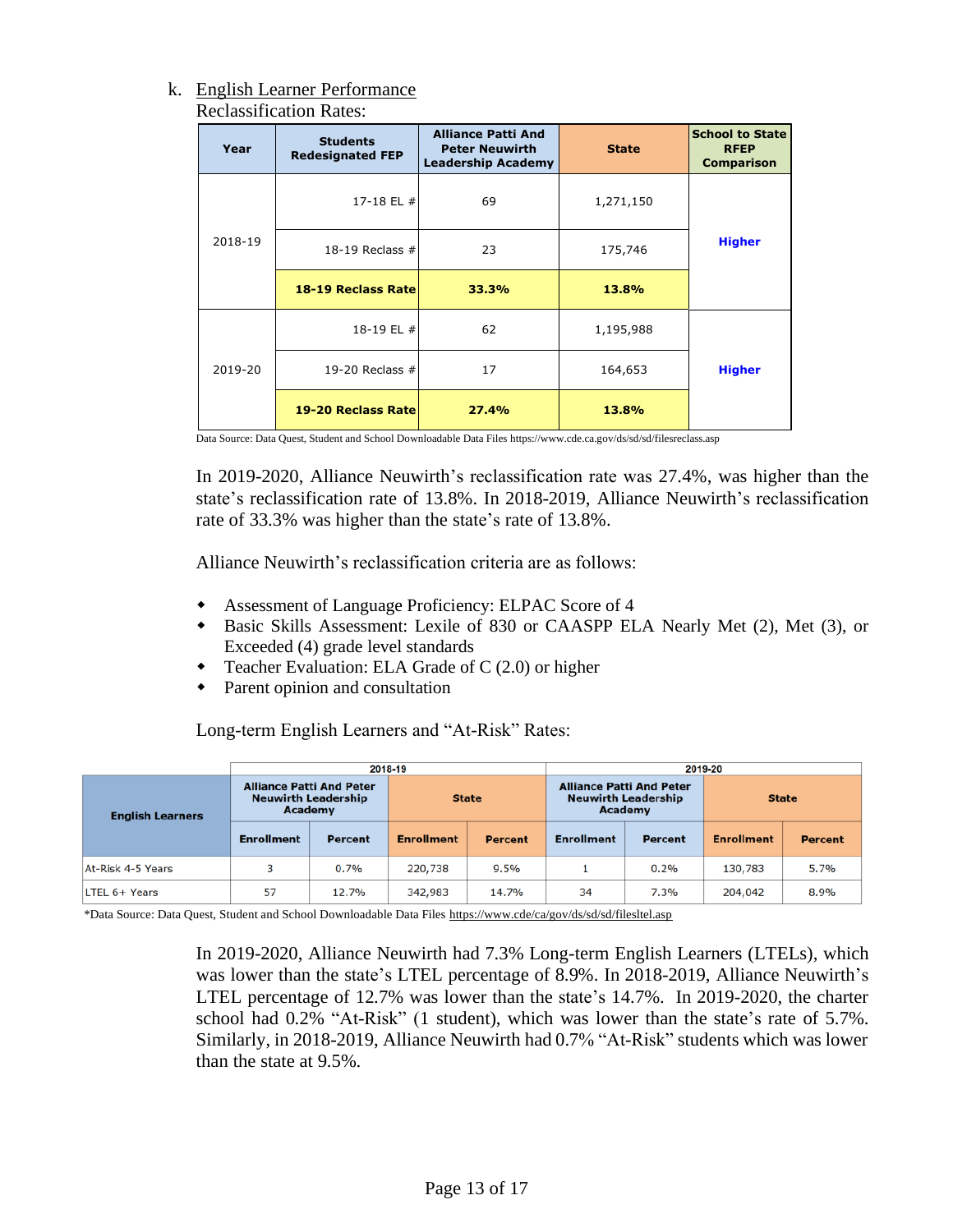## 2. *Annual Oversight Results*

## a. *Student Achievement and Educational Performance*

Alliance Neuwirth has achieved the ratings of *Accomplished* and *Proficient* in the category of Student Achievement and Educational Performance on its annual oversight evaluation reports for the last two years.

|                                                          | 2018-2019    | 2019-2020  |
|----------------------------------------------------------|--------------|------------|
| Annual Oversight Evaluation Report Rating in Category of |              |            |
| <b>Student Achievement and Educational Performance</b>   | Accomplished | Proficient |

\*Note: The annual oversight rating represents the Charter Schools Division staff evaluation of the school's performance as outlined in the Annual Performance-Based Oversight Visit Report on or about the date of the annual oversight visit.

#### b. *Governance*

Alliance Neuwirth's record of performance and related information demonstrate that the school is likely to succeed in the area of governance.

The school has earned the rating of *Accomplished* in the category of Governance on its annual oversight evaluation reports over the past two years and has no unresolved governance issues pending.

|                                                       | 2018-2019    | 2019-2020    |
|-------------------------------------------------------|--------------|--------------|
| Annual Oversight Evaluation Report Rating in Category |              |              |
| of <b>Governance</b>                                  | Accomplished | Accomplished |

\*Note: The annual oversight rating represents the Charter Schools Division staff evaluation of the school's performance as outlined in the Annual Performance-Based Oversight Visit Report on or about the date of the annual oversight visit.

#### c. *Organizational Management, Programs, and Operations*

Alliance Neuwirth's record of performance and related information demonstrate that the school is likely to succeed in the area of organizational management, programs, and operations.

Alliance Neuwirth has achieved the ratings of *Accomplished* and *Unsatisfactory* in the category of Organization Management, Programs, and Operations on its annual oversight evaluation reports for the last two years and has no unresolved operations issues pending. The score of 1 issued in 2019-2020 was due to inconsistent application of the established systems and procedures for ensuring compliance with conducting child abuse mandated reporter training in accordance with AB 1432. In response, Alliance staff shared that, "the Alliance Human Resources Operations Department, in conjunction with the Compliance Team and School Operations Teams, will be working to improve our process to ensure that any missing trainings for returning staff are identified and resolved prior to the deadline going forward" and that the organization will put in place an "Alliance-wide" system "to ensure that every returning employee is trained in advance of the deadline for the 2020-2021 school year and beyond, irrespective of the personnel at the Home Office."

|                                                                                                                           | 2018-2019    | 2019-2020      |
|---------------------------------------------------------------------------------------------------------------------------|--------------|----------------|
| Annual Oversight Evaluation Report Rating in<br>Category of Organizational Management,<br><b>Programs, and Operations</b> | Accomplished | Unsatisfactory |

\*Note: The annual oversight rating represents the Charter Schools Division staff evaluation of the school's performance as outlined in the Annual Performance-Based Oversight Visit Report on or about the date of the annual oversight visit.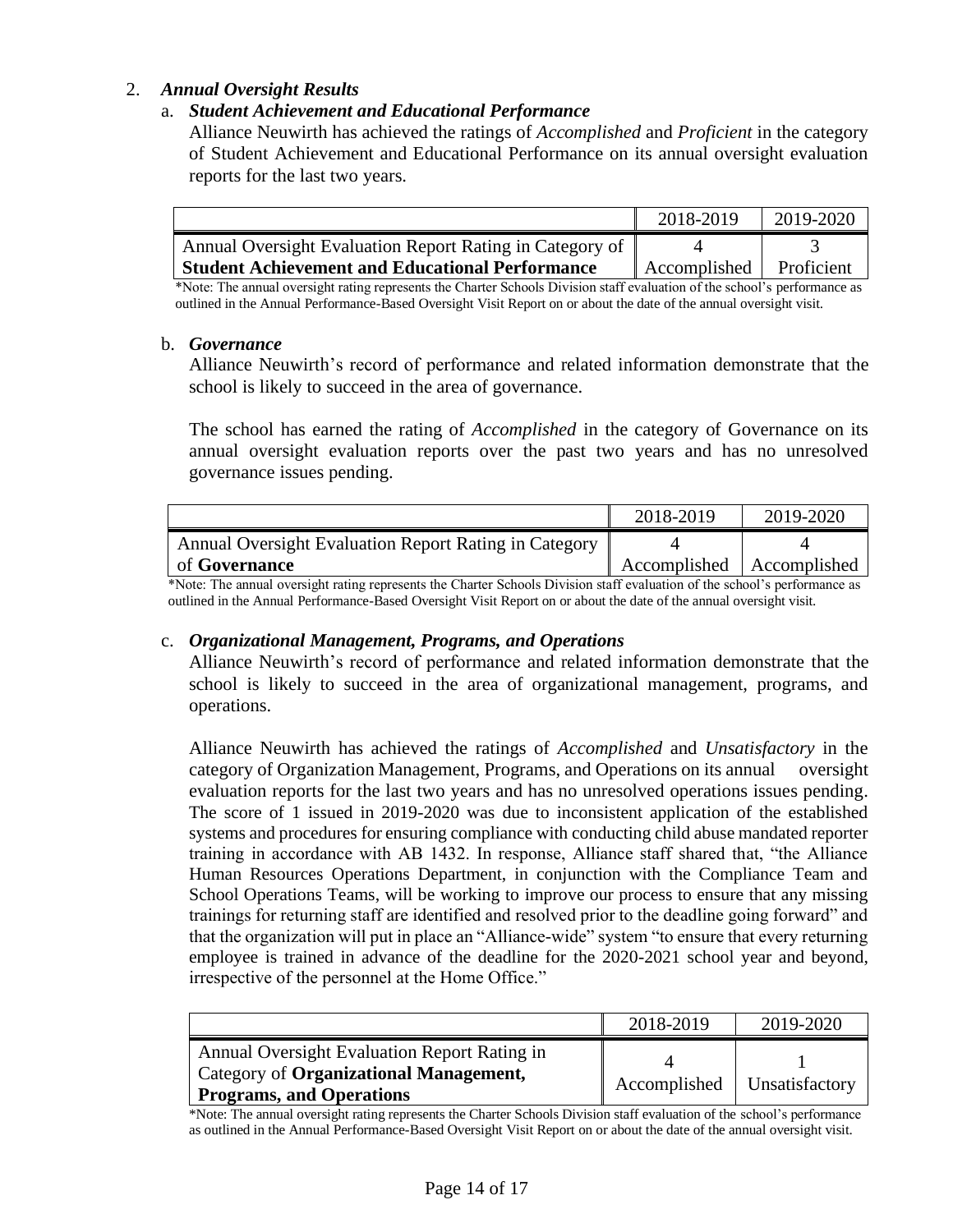#### i. Access and Equity

| 2019-20 Enrollment by Ethnicity and Subgroup                          |                   |             |               |                                                              |       |                         |                       |          |                 |          |                                                                                                                                   |                   |                                          |                 |                                                                                                                           |                               |                                                            |       |
|-----------------------------------------------------------------------|-------------------|-------------|---------------|--------------------------------------------------------------|-------|-------------------------|-----------------------|----------|-----------------|----------|-----------------------------------------------------------------------------------------------------------------------------------|-------------------|------------------------------------------|-----------------|---------------------------------------------------------------------------------------------------------------------------|-------------------------------|------------------------------------------------------------|-------|
| School                                                                | Enrollment        | Meal<br>F/R | GATE          | $\frac{1}{\sigma}$<br>Indian<br>Native<br>American<br>Alaska | Asian | African<br>Black or Ama | mer<br>Lea<br>English | Filipino | Youth<br>Foster | Homeless | Latino                                                                                                                            | Migrant Education | 5<br>Native Hawaiian<br>Pacific Islander | Reported<br>Not | Socio-economically<br>Disadvantaged                                                                                       | Students with<br>Disabilities | Races<br>More<br>$\overline{5}$<br>$\overline{\mathsf{x}}$ | White |
| <b>Alliance Patti And Peter</b><br><b>Neuwirth Leadership Academy</b> | 570               |             |               |                                                              |       |                         |                       |          |                 |          |                                                                                                                                   |                   |                                          |                 | 86.8%   10.7%   0.0%   0.0%   1.8%   11.2%   0.0%   0.2%   2.8%   97.2%   0.0%   0.0%   0.0%   91.4%   7.4%   0.0%   1.1% |                               |                                                            |       |
| Statewide                                                             | $6,163,001$ 59.3% |             | N/A           |                                                              |       |                         |                       |          |                 |          |                                                                                                                                   |                   |                                          |                 | $0.5\%$   9.3%   5.3%   18.6%   2.4%   0.5%   3.2%   54.9%   0.8%   0.4%   0.9%   60.7%   11.7%   3.9%   22.4%            |                               |                                                            |       |
| Los Angeles Unified                                                   | 596,937           |             | 80.3%   10.7% |                                                              |       |                         |                       |          |                 |          | $\mid 0.2\% \mid 3.6\% \mid 7.7\% \mid 20.0\% \mid 1.9\% \mid 0.7\% \mid 1.3\% \mid 74.1\% \mid 0.1\% \mid 0.2\% \mid 0.4\% \mid$ |                   |                                          |                 | 81.5% 11.4% 1.6% 10.3%                                                                                                    |                               |                                                            |       |

Data Source: Data Quest, Student and School Downloadable Data Files https://www.cde.ca.gov/ds/sd/sd/filesenr.asp

|                                                                                 |                                       |                        |                                                                                                                                                                                                                                                                                                                                                       |                    |                       |        |                      |                          | 2019-20 Enrollment by Disability |              |             |                   |        |                     |                                 |                 |              |              |
|---------------------------------------------------------------------------------|---------------------------------------|------------------------|-------------------------------------------------------------------------------------------------------------------------------------------------------------------------------------------------------------------------------------------------------------------------------------------------------------------------------------------------------|--------------------|-----------------------|--------|----------------------|--------------------------|----------------------------------|--------------|-------------|-------------------|--------|---------------------|---------------------------------|-----------------|--------------|--------------|
| School                                                                          | $\sigma$<br>$\frac{2015}{11}$<br>ភ្នក | #<br>Sp Ed<br>Enroll # | $\mathbb{E}\overset{\circ}{=}% {\textstyle\bigoplus\limits_{k=0}^{\infty}} \mathbb{E}\left[\frac{1}{\sqrt{2}}\right] =\left(\frac{1}{\sqrt{2}}\right) \sum_{k=0}^{\infty}} \mathbb{E}\left[\frac{1}{\sqrt{2}}\right] =\left(\frac{1}{\sqrt{2}}\right) \sum_{k=0}^{\infty}} \mathbb{E}\left[\frac{1}{\sqrt{2}}\right] =\frac{1}{\sqrt{2}}$<br><b>အ</b> | % High<br>ncidence | Low<br>dence<br>है है | ₹<br># | B <sub>B</sub><br>H. | 눙<br>ш<br>$\Omega$<br>ŧ۴ | 品<br>#F                          | EMD<br>#     | 王<br>全<br># | $\mathbf{a}$<br># | E<br>出 | $\overline{5}$<br># | $\overline{a}$<br>$\omega$<br>出 | <b>TIS</b><br># | TВI<br>#     | 5<br>#       |
| <b>Alliance Patti And Peter</b><br><b>Neuwirth Leadership</b><br><b>Academy</b> | 570                                   | 42                     | 7.4%                                                                                                                                                                                                                                                                                                                                                  | 85.7%              | 14.3%                 | 5      | $\bf{0}$             | $\mathbf{0}$             |                                  | $\mathbf{0}$ | $\bullet$   | o                 | 3      | $\bullet$           | 31                              | 2               | $\mathbf{0}$ | $\mathbf{0}$ |
| Statewide                                                                       | 6,163,001   721,198   11.7%           |                        |                                                                                                                                                                                                                                                                                                                                                       | N/A                | N/A                   | N/A    | N/A                  | N/A                      | N/A                              | N/A          | N/A         | N/A               | N/A    | N/A                 | N/A                             | N/A             | N/A          | N/A          |
| Los Angeles Unified                                                             | 607,723                               | 84,730                 | 13.9%                                                                                                                                                                                                                                                                                                                                                 | 69.1%              | 31.0%                 | 16,067 | 15                   | 336                      | 1,569                            |              | 1,431       | 4,271             | 10,828 | 1,970               | 35,116                          | 12,579          | 102          | 418          |

#### ii. Special Education

Data Source: Data Quest, Student and School Downloadable Data Files https://www.cde.ca.gov/ds/sd/sd/filesenr.asp and CALPADS County Authorizing LEA Report 1.1 Enrollment by Primary Status.

> According to 2019 CALPADS Fall 1 Certified Student Profile List Report, Alliance Neuwirth has a 7.4% Special Education enrollment, which is lower than the state's percentage of 11.7% and the District's percentage of 13.9%. The CSD has conferred with staff in the Division of Special Education, and no concerns have been noted at this time.

#### iii. Additional Information

Alliance Neuwirth leadership has shared about the promising practice of continuing to host professional development in the Greater Los Angeles area to share about the school's practices on Right-Brain Restorative Practices (Self-Regulation, Processing, Right Brain Priming, Capacity Building, Mediation/Conference), which have had a positive impact on the school's management systems for behavior and choice, directly influencing rates of crisis assessments. Based on the school's understanding and expertise of Right-Brain Restorative Practices and their recognition around Los Angeles county, Alliance Neuwirth has provided professional development to several schools within their local community and surrounding areas, and pursuant to the *LAUSD Policy and Procedures for Charter Schools*, the school is committed to working with the District to share its promising practice.

As noted earlier in this report, Alliance Neuwirth had three governance benchmarks and one academic benchmark as part of its previous renewal. The school provided the required information within the timelines indicated and CSD staff monitored as part of ongoing oversight.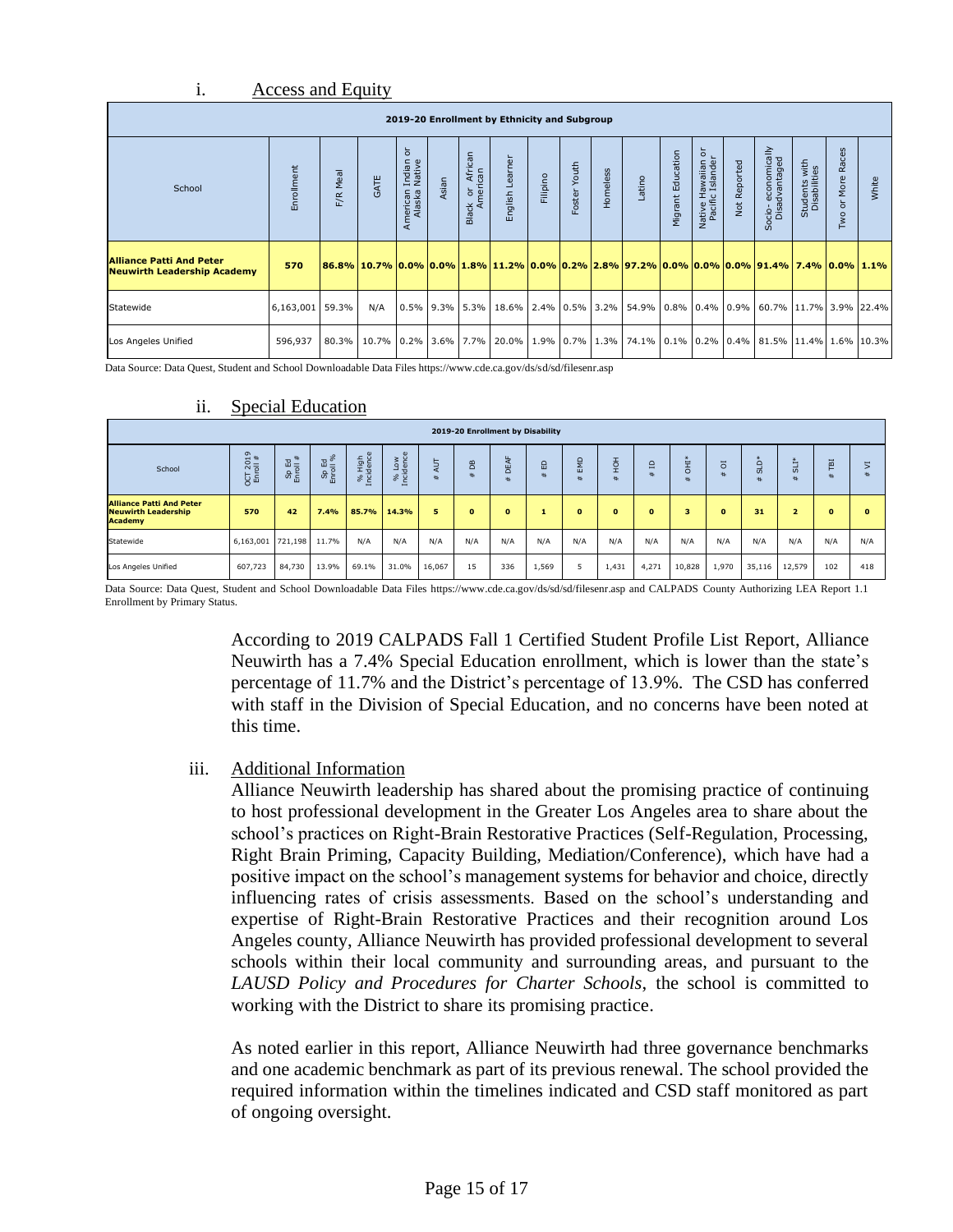## **C. Criterion 3: Is the charter school serving all pupils who wish to attend, or does the charter school have substantial fiscal or governance issues? (Ed. Code, § 47607(e).)**

- At the time of renewal, Charter School does not have substantial fiscal or substantial governance factors that would lead to a finding that the Charter School is demonstrably unlikely to successfully implement the program set forth in the renewal petition.
- There is no evidence at the time of renewal that Charter School is not serving all pupils who wish to attend based on data on pupil enrollment patterns.

*For more information about enrollment or dismissal practices, substantial fiscal issues or substantial governance issues, please see the Access and Equity, Fiscal Operations, and Governance sections, respectively.* 

## **D. Does the Petition Contain a Declaration of Whether or Not the Charter School Shall Be Deemed the Exclusive Public Employer of the Employees of the Charter School?**  *Yes, the petition contains the required declaration.*

## 4. *Fiscal Operations*

Alliance Patti and Peter Neuwirth Leadership Academy's record of performance and related information demonstrate that the school is likely to succeed in the area of fiscal operations.

## a. Summary

Alliance Patti and Peter Neuwirth Leadership Academy achieved the rating of *Proficient* in the category of Fiscal Operations on its annual oversight evaluation reports for the last two years.

During the 2019-2020 oversight visit, the CSD noted that the school's internal controls and processes were generally in place and implemented in practice.

|                                                | 2018-2019  | 2019-2020  |
|------------------------------------------------|------------|------------|
| <b>Annual Oversight Evaluation Report</b>      |            |            |
| Rating in Category of <b>Fiscal Operations</b> | Proficient | Proficient |

\*Note: The annual oversight rating represents the Charter Schools Division staff evaluation of the school's performance as outlined in the Annual Performance-Based Oversight Visit Report on or about the date of the annual oversight visit.

#### b. Fiscal Condition

Alliance Patti and Peter Neuwirth Leadership Academy's fiscal condition has positive since Fiscal Year 2015-2016. According to the 2018-2019 independent audit report, the school had positive net assets of \$2,746,134 and net income of \$189,013. The 2019-2020 Unaudited Actuals projected positive net assets and a net loss.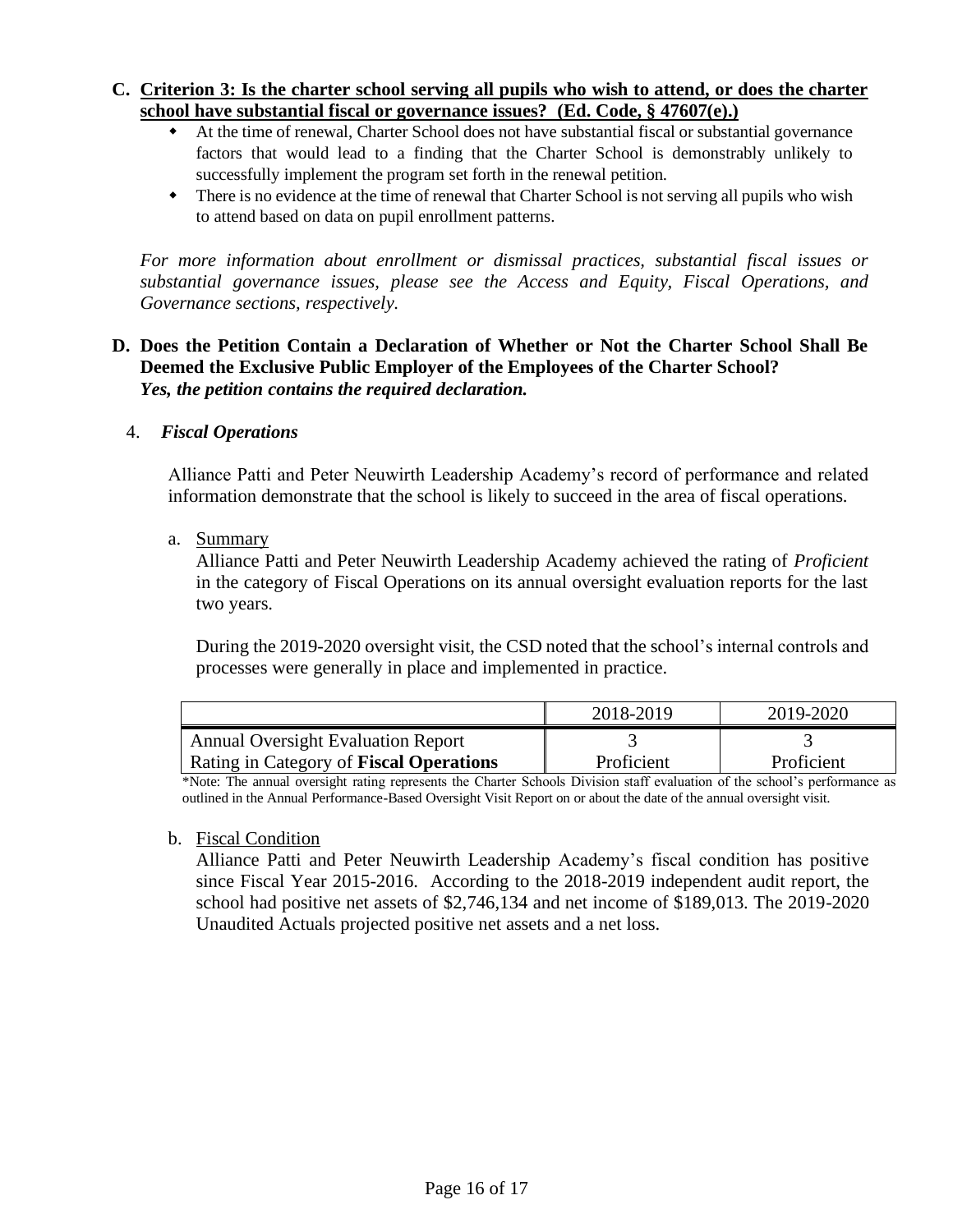|                             | 2015-2016<br>(Audited<br>Actuals) | 2016-2017<br>(Audited)<br>Actuals) | 2017-2018<br>(Audited<br>Actuals) | 2018-2019<br>(Audited<br>Actuals) | 2019-2020<br>(Unaudited)<br>Actuals) |
|-----------------------------|-----------------------------------|------------------------------------|-----------------------------------|-----------------------------------|--------------------------------------|
| <b>Net Assets</b>           | \$2,661,937                       | \$2,800,823                        | \$2,557,121                       | \$2,746,134                       | \$2,502,383                          |
| <b>Net</b><br>Income/Loss   | \$452,058                         | \$138,886                          | $(\$243,702)$                     | \$189,013                         | $(\$243,751*)$                       |
| <b>Transfers</b><br>In/Out  | \$0                               | \$0                                | \$0                               | \$0                               | \$0                                  |
| Prior Year<br>Adjustment(s) | \$0                               | \$0                                | \$0                               | \$0                               | \$0                                  |

\* Alliance Neuwirth's 2019-2020 Unaudited Actuals projected a net loss of (\$243,751), as summarized in the financial table above. ACRPS attributed the net deficit to the school's lower-than-expected Federal revenues and its higher-than-expected third-party Special Education costs. ACRPS expects the school to operate with a surplus in Fiscal Year 2020- 2021.

According to ACRPS' independent audit report for the Fiscal Year ended June 30, 2019, ACRPS' fiscal condition is strong. ACRPS and its charter schools reported positive net assets of \$150,618,446 and net income of \$13,185,349. ACRPS, without its charter schools, reported positive net assets of \$46,598,188 and a net loss of (\$1,821,242)

During 2018-2019, Alliance Patti and Peter Neuwirth Leadership Academy paid annual management fees which amounted to 10% to ACRPS for administrative services such as: finance and accounting, human resources and employee relations, new teacher recruitment and support, educator effectiveness, recruitment & selection, assessments, data and analysis, information technology, student information services, school operations support, facilities, professional development, marketing communications, college success support, school development, and parent & community engagement services. These management fees are calculated based on Alliance Patti and Peter Neuwirth Leadership Academy's total revenues—less 10% of excluded revenues (e.g., school fundraising, proceeds from equipment sales, extraordinary one-time donations, other fees & contracts, etc.).

- c. 2018-2019 Independent Audit Report Audit Opinion: Unmodified Material Weaknesses: None Reported Deficiencies/Findings: None Reported Going Concern: None Reported
- d. Other Significant Fiscal Information None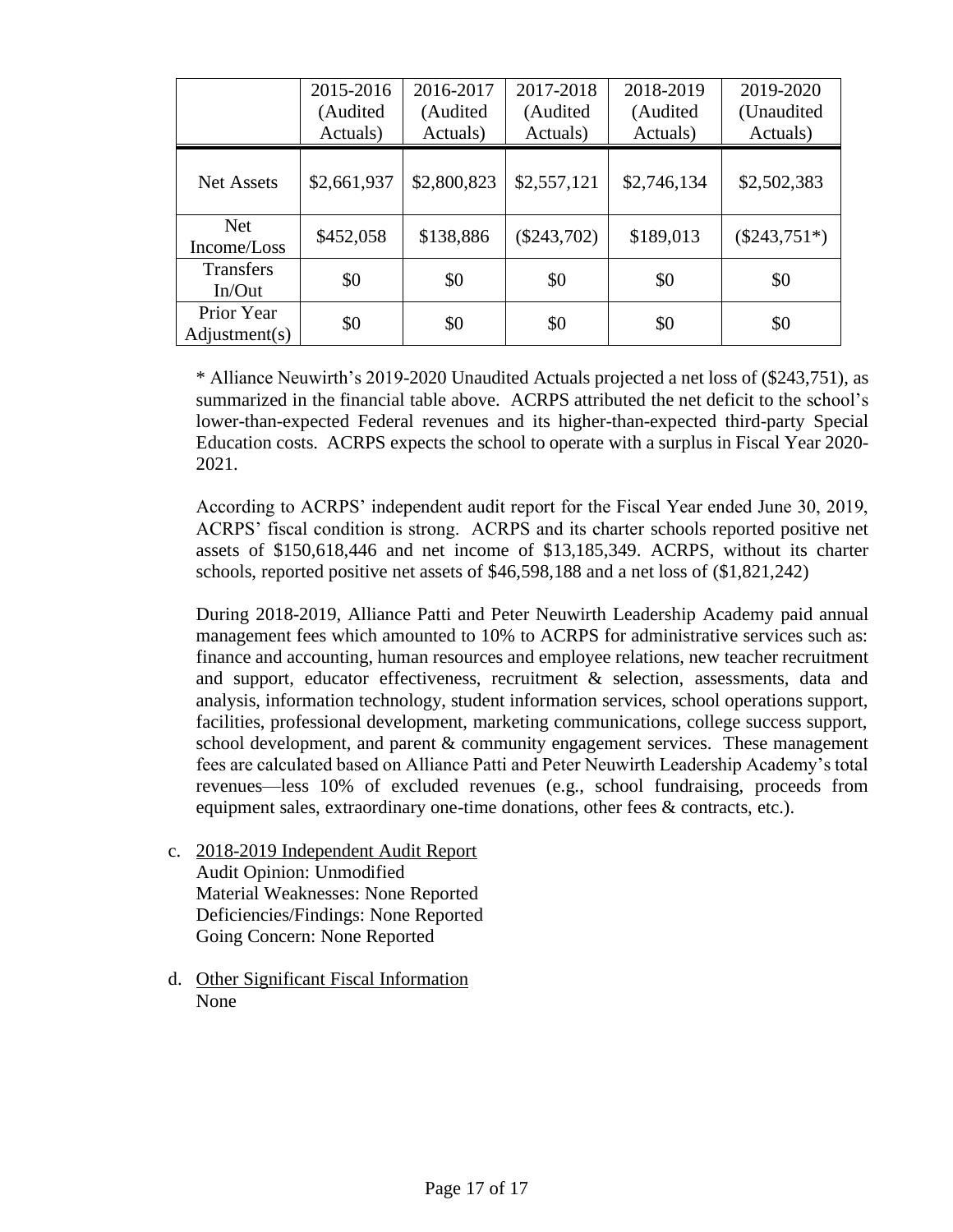#### ATTACHMENT B

#### **Alliance Patti And Peter Neuwirth Leadership Academy**

#### **Academic Performance - English Language Arts**

This report shows the performance levels for a single state indicator, English Language Arts, for all student groups. It also shows how the current year (status) compares to prior years (change) for each state indicator. S possible levels, which are displayed with the data for each indicator. An asterisk (\*) shows that the student group has fewer than 11 students and is not reported for privacy reasons. The performance level (color) is not i students in any year used to calculate status and change. An "--" means that data is not currently available.

Source: Data collected by the California Department of Education (CDE) through the California Longitudinal Pupil Achievement Data System (CALPADS), California School Dashboard, and testing vendor. Aggregate data files are *provided by the CDE – Data Reporting Office at http://www.cde.ca.gov/ds/sd/sd/filesenr.asp and California School Dashboard System of Support https://www.cde.ca.gov/ta/ac/cm/. Please note: There may be slight*  process with some of the information in this report and with what is displayed in Dataquest and CA Dashboard due to changes in file modifications such as Date Modified, Date Posted, other data updates by the testing vendor *and updates in CALPADS.* 

|              |                |          |                                                                       |                                        |                                      |            |                                         |               | (ELA Grades) Academic Indicator - CA School Dashboard Indicator |                                               |        |                   |                                          |                                      |            |                                         |         |                           |                                               |        |                     |                                   |
|--------------|----------------|----------|-----------------------------------------------------------------------|----------------------------------------|--------------------------------------|------------|-----------------------------------------|---------------|-----------------------------------------------------------------|-----------------------------------------------|--------|-------------------|------------------------------------------|--------------------------------------|------------|-----------------------------------------|---------|---------------------------|-----------------------------------------------|--------|---------------------|-----------------------------------|
| LD.          | <b>BD</b>      | Loc Code | School                                                                | Subgroup                               | Number of<br>Students with<br>Scores | 2018 Color | School<br>2018<br>Average<br><b>DFS</b> | Change        | Change Level                                                    | <b>State</b><br>2018<br>Average<br><b>DFS</b> | Change | Change Level      | School to State<br><b>DFS Comparison</b> | Number of<br>Students with<br>Scores | 2019 Color | School<br>2019<br>Average<br><b>DFS</b> | Change  | Change Level              | <b>State</b><br>2019<br>Average<br><b>DFS</b> | Change | <b>Change Level</b> | School to State<br>DFS Comparison |
| $\mathbf{c}$ | $\overline{ }$ | 8824     | <b>Alliance Patti And Peter</b><br><b>Neuwirth Leadership Academy</b> | <b>All Students</b>                    | 135                                  | Green      | 59.8                                    | $-3.0$        | <b>Declined</b>                                                 | $-6.0$                                        | 2.2    | <b>Maintained</b> | Higher                                   | 130                                  | Green      | 57.0                                    | $-2.9$  | <b>Maintained</b>         | $-2.5$                                        | 3.7    | <b>Increased</b>    | Higher                            |
|              |                |          |                                                                       | American Indian or<br>Alaska Native    | $\circ$                              | $\sim$     | $\sim$                                  | $\sim$        | $\sim$                                                          | $-36.8$                                       | 2.3    | Maintained        | $\sim$                                   | $\circ$                              | $\sim$     | $\sim$                                  | $\sim$  | $\sim$                    | $-34.1$                                       | 2.1    | Maintained          | $\sim 10^{-1}$                    |
|              |                |          |                                                                       | Asian                                  | $\circ$                              | $\sim$     | $\sim$                                  | $\sim$ $\sim$ | $\sim$                                                          | 62.4                                          | 2.0    | Maintained        | $\sim$                                   | $\circ$                              | $\sim$     | $\sim$ $\sim$                           | $\sim$  | $\sim$                    | 64.8                                          | 3.1    | Increased           | $\sim$                            |
|              |                |          |                                                                       | Black or African<br>American           | 6                                    | No Color   | $\sim$                                  | $\sim$        | No Data                                                         | $-51.8$                                       | 0.9    | Maintained        | $\sim$                                   | $\Lambda$                            | No Color   | $\sim$                                  |         | No Data                   | $-47.6$                                       | 3.7    | Increased           | $\sim$                            |
|              |                |          |                                                                       | English Learner                        | 33                                   | Orange     | $-3.6$                                  | $-0.4$        | Maintained                                                      | $-47.1$                                       | 3.3    | Increased         | Higher                                   | 32                                   | No Color   | $-32.0$                                 | $-28.7$ | Declined<br>Significantly | $-45.1$                                       | 3.1    | Increased           | Higher                            |
|              |                |          |                                                                       | Filipino                               | $\circ$                              | $\sim$     | $\sim$                                  | $\sim$        | $\sim$ $\sim$                                                   | 44.0                                          | 2.7    | Maintained        | $\sim$ $\sim$                            | $\Omega$                             | $\sim$     | $\sim$                                  | $\sim$  | $\sim$ $\sim$             | 46.7                                          | 3.6    | Increased           | $\sim$ $\sim$                     |
|              |                |          |                                                                       | Foster Youth                           | $\overline{1}$                       | No Color   | $\sim$                                  | $\sim$        | No Data                                                         | $-79.2$                                       | 1.4    | Maintained        | $\sim$                                   | $\circ$                              | $\sim$     | $\sim$                                  | $\sim$  | $\sim$                    | $-71.9$                                       | 5.7    | Increased           | $\sim$                            |
|              |                |          |                                                                       | Homeless                               | $\circ$                              | $\sim$     | $\sim$ $\sim$                           | $\sim$        | $\sim$                                                          | $-51.0$                                       | 3.3    | Increased         | $\sim$ $\sim$                            | $\mathbf{1}$                         | No Color   | $\sim$                                  | $\sim$  | No Data                   | $-46.7$                                       | 3.8    | Increased           | $\sim$                            |
|              |                |          |                                                                       | Latino                                 | 129                                  | Green      | 59.8                                    | $-6.3$        | Declined                                                        | $-31.3$                                       | 3.2    | Increased         | Higher                                   | 125                                  | Green      | 55.6                                    | $-4.2$  | Declined                  | $-26.6$                                       | 4.5    | Increased           | Higher                            |
|              |                |          |                                                                       | Native Hawaiian or<br>Pacific Islander | $\circ$                              | $\sim$     | $\sim$                                  | $\sim$        | $\sim$                                                          | $-21.3$                                       | 0.7    | Maintained        | $\sim$                                   | $\circ$                              | $\sim$     | $\sim$                                  | $\sim$  | $\sim$                    | $-19.5$                                       | 1.8    | Maintained          | $\sim$ $\sim$                     |
|              |                |          |                                                                       | Socioeconomically<br>Disadvantaged     | 134                                  | Green      | 59.9                                    | $-2.3$        | Maintained                                                      | $-34.7$                                       | 4.0    | Increased         | Higher                                   | 127                                  | Green      | 56.2                                    | $-3.7$  | Declined                  | $-30.1$                                       | 4.4    | Increased           | Higher                            |
|              |                |          |                                                                       | Students with<br><b>Disabilities</b>   | 5                                    | No Color   | $\sim$                                  | $\sim$        | No Data                                                         | $-95.5$                                       | 2.1    | Maintained        | $\sim$                                   | $\overline{7}$                       | No Color   | $\sim$                                  | $\sim$  | No Data                   | $-88.1$                                       | 7.8    | Increased           | $\sim$                            |
|              |                |          |                                                                       | Two or More Races                      | $\Omega$                             | $\sim$     | $\sim$ $\sim$                           | $\sim$        | $\sim$                                                          | 28.6                                          | 2.3    | Maintained        | $\sim$                                   | $\Omega$                             | $\sim$     | $\sim$                                  | $\sim$  | $\sim$                    | 30.3                                          | 2.0    | Maintained          | $\sim$                            |
|              |                |          |                                                                       | White                                  | $\circ$                              | $\sim$     | $\sim$                                  | $\sim$ $\sim$ | $\sim$                                                          | 27.7                                          | 0.8    | Maintained        | $\sim$                                   | $\mathbf{1}$                         | No Color   | $\sim$                                  |         | No Data                   | 30.7                                          | 3.4    | Increased           | $\sim$                            |

Participation Respect the Substant of Sudents (Substantive Substanted by content area. The Every Student Succeeds Act requires districts and student of all students and student groups in English language arts and mathemati

|                                       |              |                                     |        |                                 |                 |               | English Language Arts Indicator Participation Rate By Group |          |        |                               |                                    |                                              |            |            |
|---------------------------------------|--------------|-------------------------------------|--------|---------------------------------|-----------------|---------------|-------------------------------------------------------------|----------|--------|-------------------------------|------------------------------------|----------------------------------------------|------------|------------|
|                                       | All Students | American Indian or<br>Alaska Native | Asian  | Black or<br>African<br>American | English Learner | Filipino      | Foster Youth                                                | Homeless | Latino | Hawaiian or<br>Pacific Island | Socioeconomically<br>Disadvantaged | Students with Disabilities Two or More Races |            | White      |
| Percent of students<br>tested in 2018 | 100%         | 100%                                | $- -$  | 100%                            | 100%            | $\sim$ $\sim$ | 100%                                                        | $-$      | 100%   | $\cdots$                      | 100%                               | 100%                                         | $\sim$ $-$ | $-$        |
| Participation Rate Met<br>2018        | Yes          | Yes                                 | $\sim$ | Yes                             | Yes             | $\sim$ $-$    | Yes                                                         | $\sim$   | Yes    | $\sim$ $-$                    | Yes                                | Yes                                          | $\sim$ $-$ | $\sim$ $-$ |
| Percent of students<br>tested in 2019 | 100%         | 100%                                | $-$    | 100%                            | 100%            | $\sim$        | $-$                                                         | 100%     | 100%   | $\sim$ $-$                    | 100%                               | 100%                                         | $\sim$ $-$ | 100%       |
| Participation Rate Met<br>2019        | Yes          | Yes                                 | $\sim$ | Yes                             | Yes             | $\sim$ $-$    | $-$                                                         | Yes      | Yes    | $\sim$ $-$                    | Yes                                | Yes                                          | $\sim$ $-$ | Yes        |

\* Note: An asterisk (\*) indicates that the student group consists of less than 11 students, the minimum size for reporting.

\*\* Whole number rounding is used for the participation rate.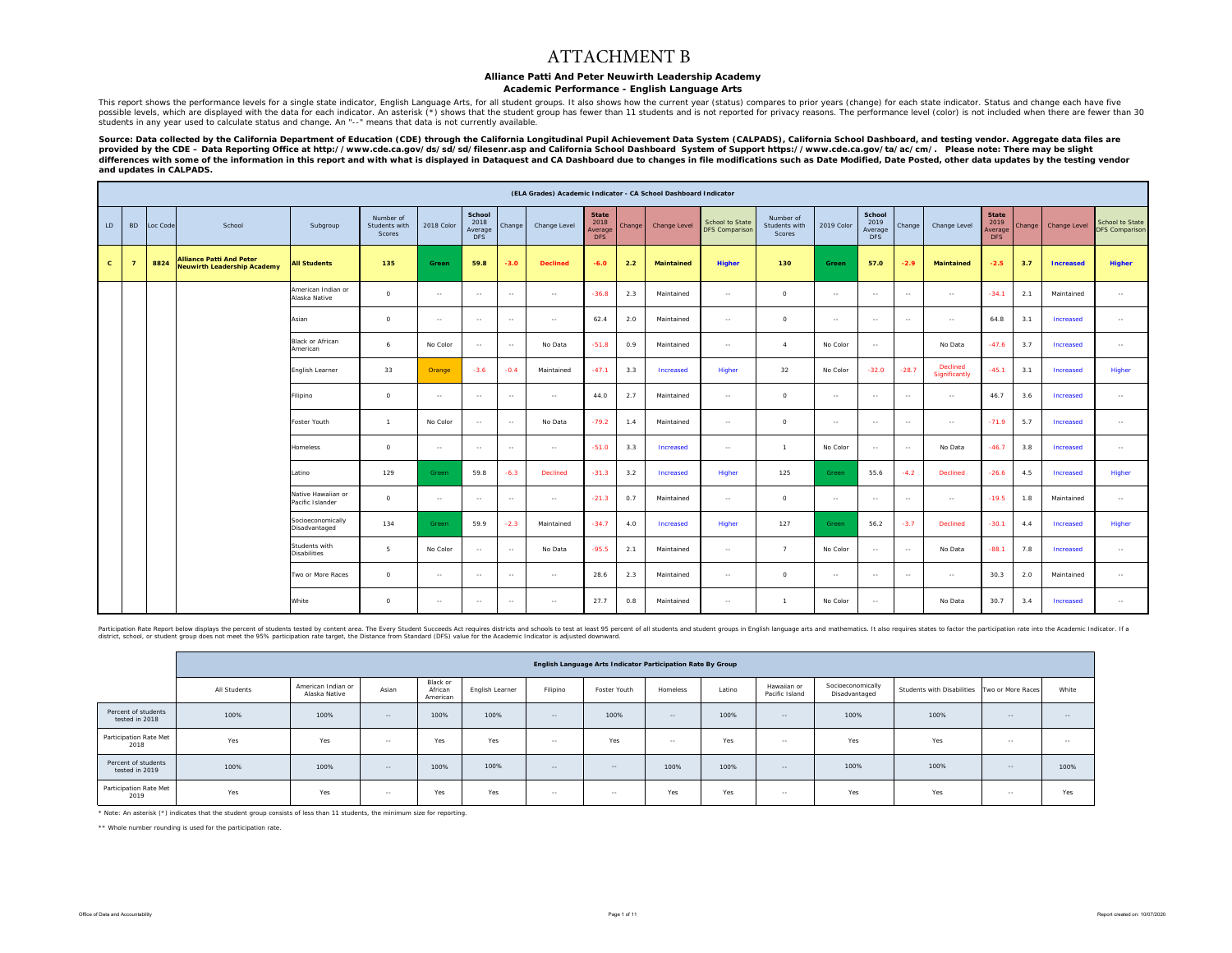#### **Alliance Patti And Peter Neuwirth Leadership Academy Academic Performance - Math**

This report shows the performance levels for a single state indicator, Mathematics, for all student groups. It also shows how the current year (status) compares to prior years (change) for each state indicator. Status and

Source: Data collected by the California Department of Education (CDE) through the California Longitudinal Pupil Achievement Data System (CALPADS), California School Dashboard, and testing vendor. Aggregate data files are<br>

|              |                |             |                                                                       |                                        |                                      |            |                                         |               |                                          |                                               |        | (Math Grades) Academic Indicator - CA School Dashboard Indicator |                                          |                                      |               |                                         |         |                 |                                        |        |                   |                                          |
|--------------|----------------|-------------|-----------------------------------------------------------------------|----------------------------------------|--------------------------------------|------------|-----------------------------------------|---------------|------------------------------------------|-----------------------------------------------|--------|------------------------------------------------------------------|------------------------------------------|--------------------------------------|---------------|-----------------------------------------|---------|-----------------|----------------------------------------|--------|-------------------|------------------------------------------|
| LD           | <b>BD</b>      | Loc<br>Code | School                                                                | Subgroup                               | Number of<br>Students with<br>Scores | 2018 Color | School<br>2018<br>Average<br><b>DFS</b> | Change        | Change Level                             | <b>State</b><br>2018<br>Average<br><b>DFS</b> | Change | Change Level                                                     | School to State<br><b>DFS Comparison</b> | Number of<br>Students with<br>Scores | 2019 Color    | School<br>2019<br>Average<br><b>DFS</b> | Change  | Change Level    | <b>State</b><br>2019<br>Average<br>DFS | Change | Change Level      | School to State<br><b>DFS Comparison</b> |
| $\mathbf{C}$ | $\overline{7}$ | 8824        | <b>Alliance Patti And Peter</b><br><b>Neuwirth Leadership Academy</b> | <b>All Students</b>                    | 135                                  | Green      | $-4.1$                                  | 18.2          | <b>Increased</b><br><b>Significantly</b> | $-36.4$                                       | 1.3    | Maintained                                                       | <b>Higher</b>                            | 130                                  | Yellow        | $-12.2$                                 | $-8.1$  | <b>Declined</b> | $-33.5$                                | 2.9    | <b>Maintained</b> | Higher                                   |
|              |                |             |                                                                       | American Indian or<br>Alaska Native    | $\circ$                              | $\sim$     | $\sim$                                  | $\sim$        | $\sim$ $-$                               | $-73.0$                                       | $-0.7$ | Maintained                                                       | $\sim$                                   | $^{\circ}$                           | $\sim$ $\sim$ | $\sim$                                  | $\sim$  | $\sim$          | $-69.6$                                | 2.8    | Maintained        | $\sim$                                   |
|              |                |             |                                                                       | Asian                                  | $\circ$                              | $\sim$     | $\sim$                                  | $\sim$ $\sim$ | $\sim$ $-$                               | 56.7                                          | 2.4    | Maintained                                                       | $\sim$                                   | $\circ$                              | $\sim$ $-$    | $\sim$                                  | $\sim$  | $\sim$ $-$      | 59.8                                   | 3.9    | Increased         | $\sim$                                   |
|              |                |             |                                                                       | Black or African<br>American           | 6                                    | No Color   | $\sim$                                  | $\sim$ $\sim$ | No Data                                  | $-91.5$                                       | 0.2    | Maintained                                                       | $\sim$                                   | $\boldsymbol{A}$                     | No Color      | $\sim$ $-$                              | $\sim$  | No Data         | $-87.9$                                | 2.8    | Maintained        | $\sim$                                   |
|              |                |             |                                                                       | English Learner                        | 33                                   | Yellow     | $-81.1$                                 | 7.9           | Increased                                | $-69.9$                                       | 1.5    | Maintained                                                       | Lower                                    | 32                                   | No Color      | $-92.4$                                 | $-4.6$  | Declined        | $-68.6$                                | 2.2    | Maintained        | Lower                                    |
|              |                |             |                                                                       | Filipino                               | $\circ$                              | $\sim$     | $\sim$                                  | $\sim$ $-$    | $\sim$                                   | 13.1                                          | 2.8    | Maintained                                                       | $\sim$                                   | $\Omega$                             | $\sim$ $-$    | $\sim$                                  | $\sim$  | $\sim$ $-$      | 18.0                                   | 5.6    | Increased         | $\sim$                                   |
|              |                |             |                                                                       | Foster Youth                           | $\overline{1}$                       | No Color   | $\sim$ $\sim$                           | $\sim$        | No Data                                  | $-114.0$                                      | $-0.5$ | Maintained                                                       | $\sim$                                   | $\Omega$                             | $\sim$        | $\sim$ $\sim$                           | $\sim$  | $\sim$ $\sim$   | $-107.2$                               | 5.1    | Increased         | $\sim$                                   |
|              |                |             |                                                                       | <b>Homeless</b>                        | $\circ$                              | $\sim$     | $\sim$ $\sim$                           | $\sim$        | $\sim$ $-$                               | $-81.0$                                       | 1.5    | Maintained                                                       | $\sim$                                   | $\overline{1}$                       | No Color      | $\sim$                                  | $\sim$  | No Data         | $-77.7$                                | 2.9    | Maintained        | $\sim$                                   |
|              |                |             |                                                                       | Latino                                 | 129                                  | Green      | $-2.0$                                  | 16.9          | Increased<br>Significantly               | $-65.8$                                       | 1.7    | Maintained                                                       | Higher                                   | 125                                  | Yellow        | $-13.0$                                 | $-11.0$ | Declined        | $-62.2$                                | 3.4    | Increased         | Higher                                   |
|              |                |             |                                                                       | Native Hawaiian or<br>Pacific Islander | $\circ$                              | $\sim$     | $\sim$                                  | $\sim$        | $\sim$                                   | $-52.0$                                       | $-0.7$ | Maintained                                                       | $\sim$                                   | $\circ$                              | $\sim$ $-$    | $\sim$                                  | $\sim$  | $\sim$ $-$      | $-49.8$                                | 2.1    | Maintained        | $\sim$                                   |
|              |                |             |                                                                       | Socioeconomically<br>Disadvantaged     | 134                                  | Green      | $-3.3$                                  | 19.5          | Increased<br>Significantly               | $-67.4$                                       | 2.3    | Maintained                                                       | Higher                                   | 127                                  | Yellow        | $-14.5$                                 | $-11.2$ | Declined        | $-63.7$                                | 3.4    | Increased         | Higher                                   |
|              |                |             |                                                                       | Students with<br><b>Disabilities</b>   | 5                                    | No Color   | $\sim$                                  | $\sim$        | No Data                                  | $-125.3$                                      | 0.8    | Maintained                                                       | $\sim$                                   | 7                                    | No Color      | $\sim$                                  | $\sim$  | No Data         | $-119.4$                               | 6.6    | Increased         | $\sim$                                   |
|              |                |             |                                                                       | Two or More Races                      | $\circ$                              | $\sim$     | $\sim$                                  | $\sim$        | $\sim$ $-$                               | 1.9                                           | 1.9    | Maintained                                                       | $\sim$                                   | $\circ$                              | $\sim$ $-$    | $\sim$ $-$                              | $\sim$  | $\sim$ $-$      | 2.5                                    | 0.9    | Maintained        | $\sim$                                   |
|              |                |             |                                                                       | White                                  | $\circ$                              | $\sim$     | $\sim$                                  | $\sim$        | $\sim$                                   | $-1.0$                                        | 0.6    | Maintained                                                       | $\sim$                                   | $\overline{1}$                       | No Color      | $\sim$                                  | $\sim$  | No Data         | 1.4                                    | 2.7    | Maintained        | $\sim$                                   |

Participation Relations of the procent of students lested by content area. The Distance have succeeds Act requires districted in the state in the base of procediate and the Academic Indicator. By a state of the Academic In

|                                       |              |                                     |        |                                 |                 |          | Mathematics Indicator Participation Rate By Group |            |        |                               |                                    |                            |                      |               |
|---------------------------------------|--------------|-------------------------------------|--------|---------------------------------|-----------------|----------|---------------------------------------------------|------------|--------|-------------------------------|------------------------------------|----------------------------|----------------------|---------------|
|                                       | All Students | American Indian or<br>Alaska Native | Asian  | Black or<br>African<br>American | English Learner | Filipino | Foster Youth                                      | Homeless   | Latino | Hawaiian or<br>Pacific Island | Socioeconomically<br>Disadvantaged | Students with Disabilities | Two or More<br>Races | White         |
| Percent of students<br>tested in 2018 | 100%         | 100%                                | $-$    | 100%                            | 100%            | $-$      | 100%                                              | $-$        | 100%   | $\sim$                        | 100%                               | 100%                       | $-1$                 | $\sim$ $\sim$ |
| Participation Rate Met<br>2018        | Yes          | Yes                                 | $\sim$ | Yes                             | Yes             | $\sim$   | <b>Yes</b>                                        | $\sim$ $-$ | Yes    | $\sim$ $-$                    | Yes                                | Yes                        | $\sim$ $-$           | $\sim$ $\sim$ |
| Percent of students<br>tested in 2019 | 100%         | 100%                                | $-$    | 100%                            | 100%            | $-$      | $\sim$ $-$                                        | 100%       | 100%   | $\sim$                        | 100%                               | 100%                       | $-$                  | 100%          |
| Participation Rate Met<br>2019        | Yes          | Yes                                 | $-$    | Yes                             | Yes             | $-$      | $\sim$ $-$                                        | Yes        | Yes    | $\sim$                        | Yes                                | Yes                        | $\sim$ $-$           | Yes           |

\* Note: An asterisk (\*) indicates that the student group consists of less than 11 students, the minimum size for reporting.

\*\* Whole number rounding is used for the participation rate.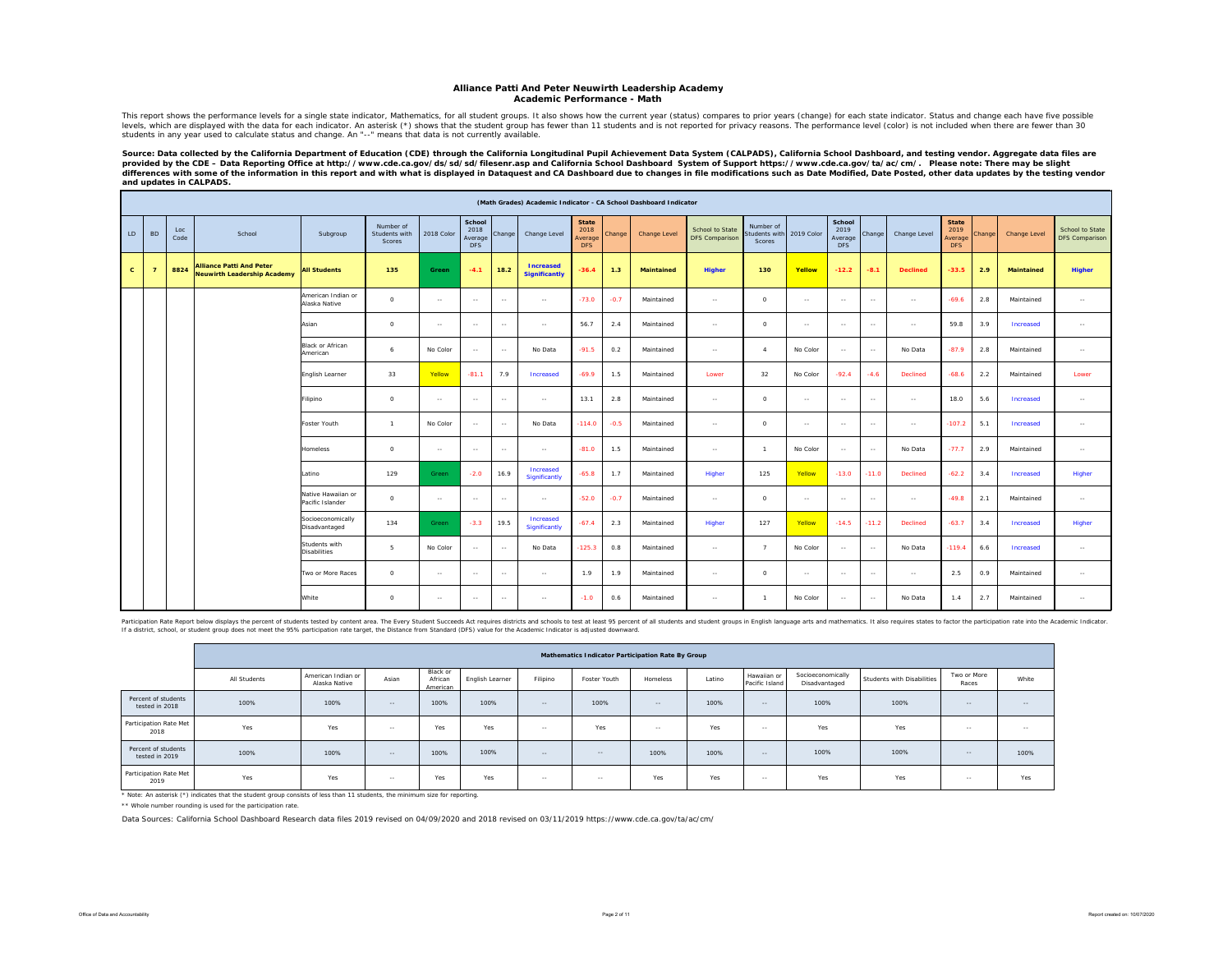#### **Alliance Patti And Peter Neuwirth Leadership Academy English Learner Progress Indicator**

This Reports shows the percentage of current EL students making progress towards English language proficiency or maintaining the highest level. ELs take the ELPAC exam to measure progress towards English language proficien ELPAC has 4 levels. The 4 ELPAC levels were divided into 6 ELPI levels to determine whether ELs made progress toward English language proficiency. English Learner Progress with the transition to a new assessment, the 2018 is unable to report a performance level (color) for this measure. However, the percent of students performing at each level on the new assessment is reported.

Source: Data collected by the California Department of Education (CDE) through the California Longitudinal Pupil Achievement Data System (CALPADS), California School Dashboard, and testing vendor. Aggregate data files are provided by the CDE – Data Reporting Office at http://www.cde.ca.gov/ds/sd/sd/filesenr.asp and California School Dashboard System of Support https://www.cde.ca.gov/ta/ac/cm/. Please note: There may be slight differences with some of the information in this report and with what is displayed in Dataquest and CA Dashboard due to changes in file modifications such as Date Modified, Date Posted, other *data updates by the testing vendor and updates in CALPADS.* 

|     |           |             |                                                                       |                        |                                                            |                                                                     | English Learner Progress Indicator - CA School Dashboard Indicator |                                                                                               |                                   |                       |                 |                                                                                        |                   |                                                                                               |                   |
|-----|-----------|-------------|-----------------------------------------------------------------------|------------------------|------------------------------------------------------------|---------------------------------------------------------------------|--------------------------------------------------------------------|-----------------------------------------------------------------------------------------------|-----------------------------------|-----------------------|-----------------|----------------------------------------------------------------------------------------|-------------------|-----------------------------------------------------------------------------------------------|-------------------|
|     |           |             |                                                                       |                        |                                                            | 2018 School                                                         |                                                                    |                                                                                               | 2018 State                        |                       |                 | 2019 School                                                                            |                   |                                                                                               | 2019 State        |
| LD. | <b>BD</b> | Loc<br>Code | School                                                                | Subgroup               | Number of<br>English Learner 2018 Color<br><b>Students</b> | Percentage of<br>English Learners<br>towards English<br>proficiency | making progress   Performance Level                                | Percentage of<br><b>English Learners</b><br>making progress<br>towards English<br>proficiency | Performance Level English Learner | Number of<br>Students | 2019 Color      | Percentage of<br>English Learners<br>making progress<br>towards English<br>proficiency | Performance Level | Percentage of<br><b>English Learners</b><br>making progress<br>towards English<br>proficiency | Performance Level |
|     |           | 8824        | <b>Alliance Patti And Peter</b><br><b>Neuwirth Leadership Academy</b> | <b>English Learner</b> | 58                                                         |                                                                     |                                                                    |                                                                                               |                                   | 53                    | <b>No Color</b> | 56.6%                                                                                  | Low               | 48.3                                                                                          | <b>Medium</b>     |

Note: LEAs and schools that did not test at least 95 percent of their English learner population on the English Language Proficiency Assessments for California (ELPAC) are assigned a "Low" Status, unless they have a "Very

#### **Student English Language Acquisition Results**

The percentage of current EL students who progressed at least one ELPI level, maintained ELPI level 4, maintained lower ELPI levels (i.e, levels 1, 2L, 2H, 3L, or 3H), or decreased at least one ELPI Level

|                                       | <b>ELPAC Participation Rate</b> |
|---------------------------------------|---------------------------------|
| Percent of students<br>tested in 2018 | N/A                             |
| Participation Rate Met<br>2018        | N/A                             |
| Percent of students<br>tested in 2019 | 93%                             |
| Participation Rate Met<br>2019        | No                              |

| 2018 Student English Language Acquisition Results    |       |              |
|------------------------------------------------------|-------|--------------|
| Alliance Patti And Peter Neuwirth Leadership Academy |       | <b>State</b> |
| Level 4 - Well Developed                             | 36.2% | 30.6%        |
| Level 3 - Moderately Developed                       | 44.8% | 34.6%        |
| Level 2 - Somewhat Developed                         | 15.5% | 20.2%        |
| Level 1 - Beginning Stage                            | 3.4%  | 14.6%        |

| 2018 Student English Language Acquisition Results    |                |              | 2019 Student English Language Acquisition Results    |       |              |
|------------------------------------------------------|----------------|--------------|------------------------------------------------------|-------|--------------|
| Alliance Patti And Peter Neuwirth Leadership Academy |                | <b>State</b> | Alliance Patti And Peter Neuwirth Leadership Academy |       | <b>State</b> |
| - Well Developed                                     | 36.2%          | 30.6%        | ELs Who Progressed at Least One ELPI Level           | 54.7% | 42.9%        |
| - Moderately Developed                               | 44.8%          | 34.6%        | ELs Who Maintained ELPI Level 4                      | 1.8%  | 5.3%         |
| - Somewhat Developed                                 | 15.5%<br>20.2% |              | ELs Who Maintained ELPI Level 1, 2L, 2H, 3L, 3H      | 22.6% | 31.5%        |
| - Beginning Stage                                    | 3.4%           | 14.6%        | ELs Who Decreased at Least One ELPI Level            | 20.7% | 20.1%        |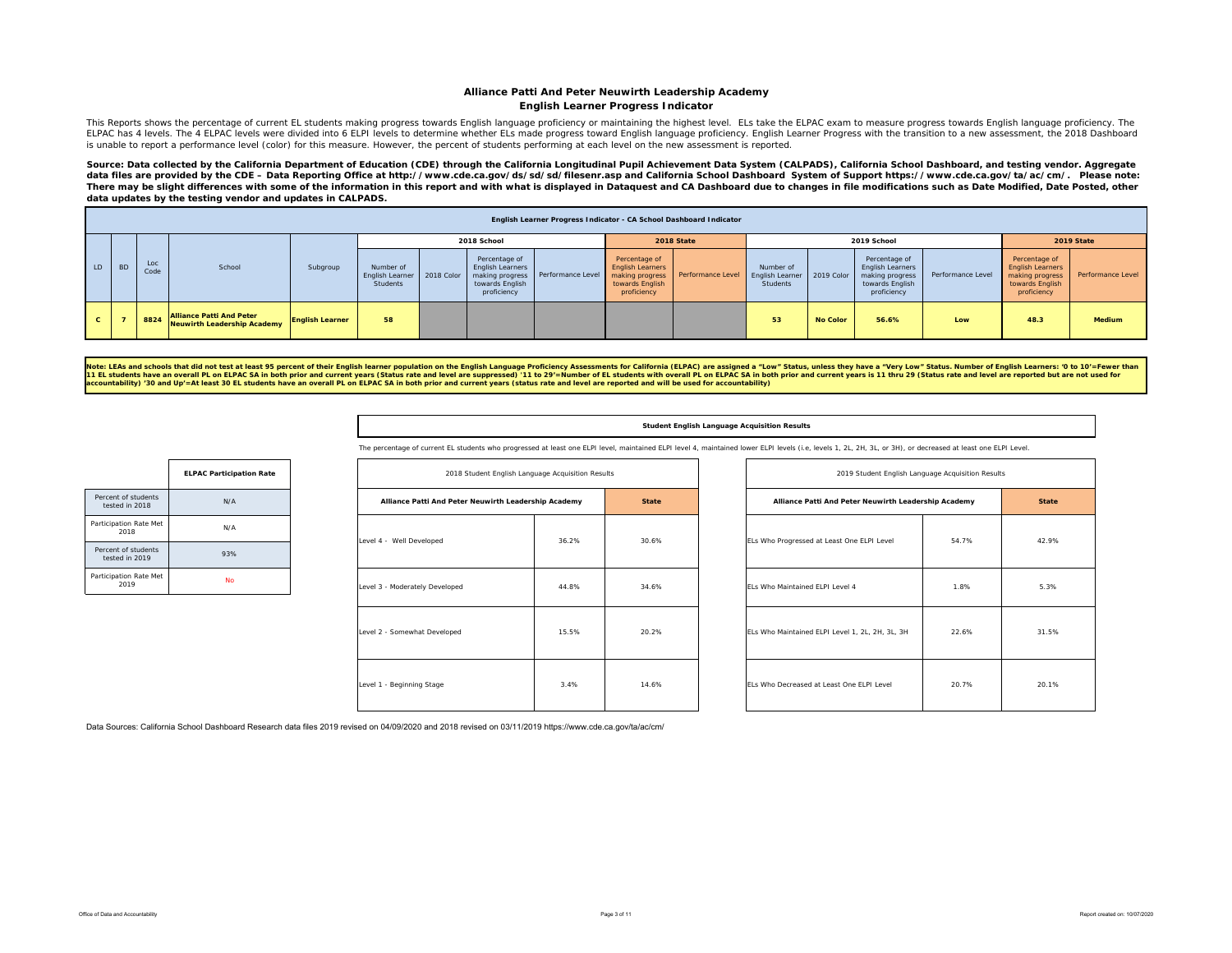**Academic Performance - College / Career**

This report shows whether high school students are prepared for success after graduation based on measures like graduation rate, performance on state tests, and college credit courses. It displays the percentage of high sc "Prepared" level on the College/Career Indicator.

Source: Data collected by the California Department of Education (CDE) through the California Longitudinal Pupil Achievement Data System (CALPADS), California School Dashboard, and testing vendor. Aggregate data files are

|              |                |             |                                                                       |                                        |                                      |               |                                                      |               |                  |                                                            |         | College / Career Academic Indicator - CA School Dashboard Indicator |                                          |                                      |               |                                                             |                |                            |                                                            |         |                   |                                   |
|--------------|----------------|-------------|-----------------------------------------------------------------------|----------------------------------------|--------------------------------------|---------------|------------------------------------------------------|---------------|------------------|------------------------------------------------------------|---------|---------------------------------------------------------------------|------------------------------------------|--------------------------------------|---------------|-------------------------------------------------------------|----------------|----------------------------|------------------------------------------------------------|---------|-------------------|-----------------------------------|
| LD           | <b>BD</b>      | Loc<br>Code | School                                                                | Subgroup                               | Number of<br>Students with<br>Scores | 2018 Color    | School 2018<br>percentage of<br>prepared<br>students | Change        | Change Level     | <b>State 2018</b><br>percentage of<br>prepared<br>students | Change  | Change Level                                                        | School to State<br><b>CCI Comparison</b> | Number of<br>Students with<br>Scores | 2019 Color    | <b>School 2019</b><br>percentage of<br>prepared<br>students | Change         | Change Level               | <b>State 2019</b><br>percentage of<br>prepared<br>students | Change  | Change Level      | School to State<br>CCI Comparison |
| $\mathbf{C}$ | $\overline{7}$ | 8824        | <b>Alliance Patti And Peter</b><br><b>Neuwirth Leadership Academy</b> | <b>All Students</b>                    | 139                                  | Green         | 69.1%                                                | 6.7%          | <b>Increased</b> | 42.2%                                                      | 1.1%    | <b>Maintained</b>                                                   | <b>Higher</b>                            | 133                                  | Blue          | 78.9%                                                       | 9.4%           | <b>Increased</b>           | 44.1%                                                      | 1.8%    | <b>Maintained</b> | Higher                            |
|              |                |             |                                                                       | American Indian or<br>Alaska Native    | $\overline{1}$                       | No Color      | $\sim$                                               | $\sim$        | No Data          | 25.2%                                                      | 0.1%    | Maintained                                                          | $\sim$                                   | $\Omega$                             | $\sim$        | $\sim$                                                      | $\sim$         | $\sim$                     | 25.9%                                                      | 0.5%    | Maintained        | $\sim$                            |
|              |                |             |                                                                       | Asian                                  | $^{\circ}$                           | $\sim$ $\sim$ | $\sim$                                               | $\sim$        | $\sim$           | 74.1%                                                      | 0.7%    | Maintained                                                          | $\sim$ $\sim$                            | $\circ$                              | $\sim$ $\sim$ | $\sim$                                                      | $\sim$         | $\sim$                     | 74.0%                                                      | $-0.2%$ | Maintained        | $\sim$                            |
|              |                |             |                                                                       | <b>Black or African</b><br>American    | $\overline{ }$                       | No Color      | $\sim$                                               | $\sim$        | No Data          | 21.2%                                                      | 0%      | Maintained                                                          | $\sim$                                   | 5                                    | No Color      | $\sim$                                                      | <b>Section</b> | No Data                    | 23.7%                                                      | 2.4%    | Increased         | $\sim$                            |
|              |                |             |                                                                       | English Learner                        | 23                                   | No Color      | 26.1%                                                | 7.2%          | Declined         | 14.5%                                                      | 1.9%    | Maintained                                                          | $\sim$ $\sim$                            | 27                                   | No Color      | 48.1%                                                       | 22.1%          | Increased<br>Significantly | 16.8%                                                      | 2.1%    | Increased         | $\sim$                            |
|              |                |             |                                                                       | ilipino                                | $^{\circ}$                           | $\sim$ $\sim$ | $\sim$                                               | $\sim$        | $\cdots$         | 62.7%                                                      | $-0.3%$ | Maintained                                                          | $\sim$                                   | $\circ$                              | $\sim$        | $\sim$                                                      | <b>Section</b> | $\sim$ $\sim$              | 64.5%                                                      | 1.7%    | Maintained        | $\sim$                            |
|              |                |             |                                                                       | Foster Youth                           | $\Omega$                             | $\sim$        | $\sim$                                               | $\sim$ $\sim$ | $\sim$           | 10.4%                                                      | 1.3%    | Maintained                                                          | $\sim$ $\sim$                            | $\overline{1}$                       | No Color      | $\sim$                                                      | <b>Service</b> | No Data                    | 13.3%                                                      | 2.8%    | Increased         | $\sim$                            |
|              |                |             |                                                                       | <b>Homeless</b>                        | $\circ$                              | $\sim$        | $\sim$                                               | $\sim$        | $\cdots$         | 24.3%                                                      | $-1.3%$ | Maintained                                                          | $\sim$                                   | $\circ$                              | $\sim$ $\sim$ | $\sim$                                                      | $\sim$         | $\sim$                     | 25.9%                                                      | 1.4%    | Maintained        | $\sim$                            |
|              |                |             |                                                                       | atino                                  | 131                                  | Green         | 68.7%                                                | 5.3%          | Increased        | 33.8%                                                      | 1.2%    | Maintained                                                          | Higher                                   | 128                                  | Blue          | 79.7%                                                       | 10.7%          | Increased                  | 36.1%                                                      | 2.2%    | Increased         | Higher                            |
|              |                |             |                                                                       | Native Hawaiian or<br>Pacific Islander | $\circ$                              | $\sim$        | $\sim$                                               | $\sim$        | $\sim$           | 31.7%                                                      | 0.5%    | Maintained                                                          | $\sim$ $\sim$                            | $\circ$                              | $\sim$ $\sim$ | $\sim$                                                      | $\sim$         | $\sim$                     | 33.5%                                                      | 1.7%    | Maintained        | $\sim$                            |
|              |                |             |                                                                       | Socioeconomically<br>Disadvantaged     | 139                                  | Green         | 69.1%                                                | 6.3%          | Increased        | 33.7%                                                      | 1.5%    | Maintained                                                          | Higher                                   | 133                                  | Blue          | 78.9%                                                       | 9.4%           | Increased                  | 35.8%                                                      | 2.0%    | Increased         | Higher                            |
|              |                |             |                                                                       | Students with<br><b>Disabilities</b>   | 15                                   | No Color      | 6.7%                                                 | 6.7%          | Increased        | 9.2%                                                       | 1.9%    | Maintained                                                          | $\sim$                                   | 5                                    | No Color      | $\sim$                                                      | $\sim$         | No Data                    | 10.8%                                                      | 1.5%    | Maintained        | $\sim$                            |
|              |                |             |                                                                       | Two or More Races                      | $\Omega$                             | $\sim$ $\sim$ | $\sim$                                               | $\sim$        | $\sim$           | 48.6%                                                      | 1.7%    | Maintained                                                          | $\sim$ $\sim$                            | $\circ$                              | $\sim$ $\sim$ | $\sim$                                                      | $\sim$         | $\sim$ $\sim$              | 49.7%                                                      | 0.9%    | Maintained        | $\sim$                            |
|              |                |             |                                                                       | White                                  | $^{\circ}$                           | $\sim$        | $\sim$                                               | $\sim$        | $\cdots$         | 52.2%                                                      | 1.2%    | Maintained                                                          | $\sim$                                   | $\circ$                              | $\sim$ $\sim$ | $\sim$                                                      | $\sim$         | $\sim$                     | 53.8%                                                      | 1.4%    | Maintained        | $\sim$                            |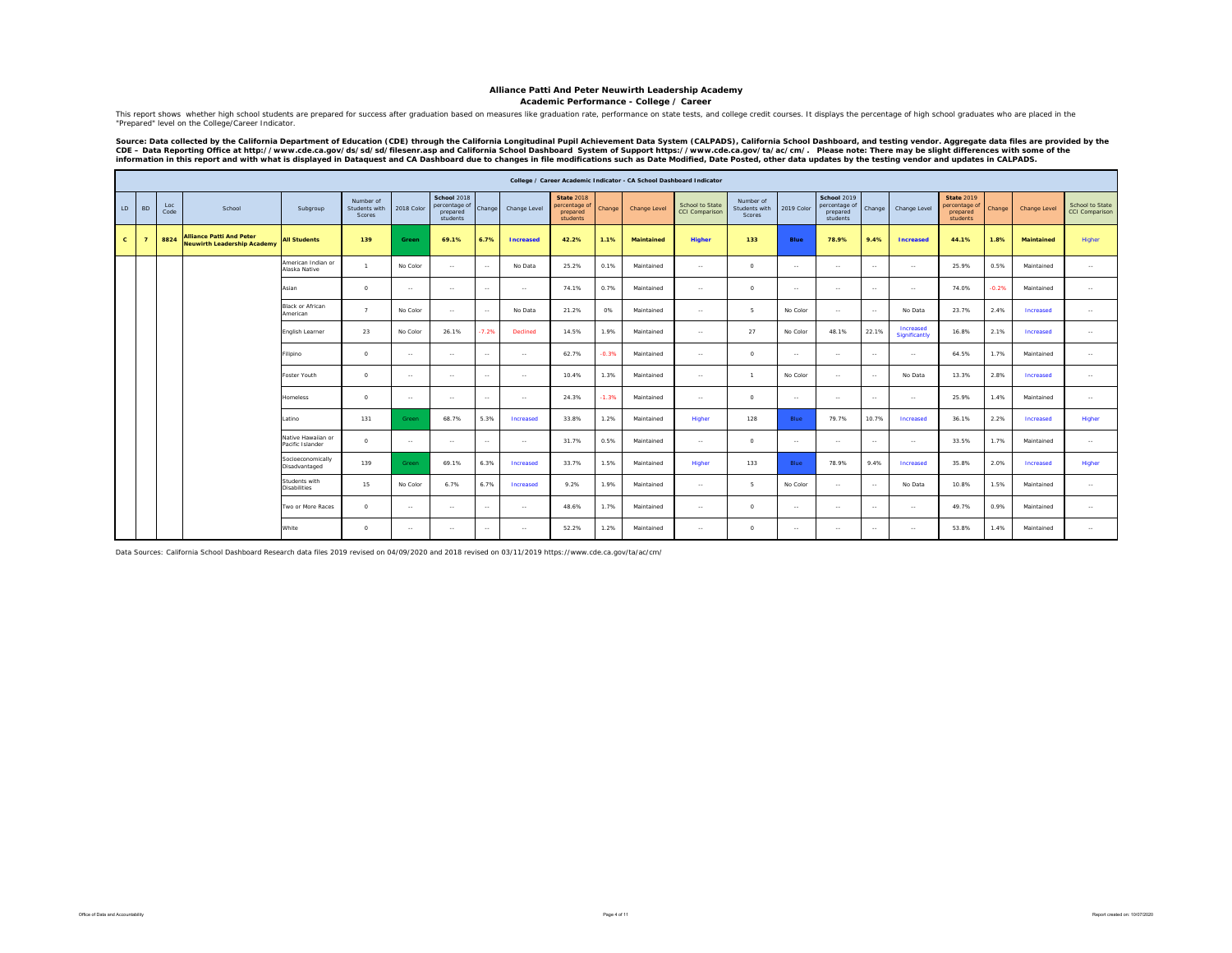#### **Suspension Rate Indicator**

Suspension Rate: The percentage of students in kindergarten through grade 12 who have been suspended at least once in a given school year. Students who are suspended multiple times are only counted once.

Source: Data collected by the California Department of Education (CDE) through the California Longitudinal Pupil Achievement Data System (CALPADS), California School Dashboard, and testing vendor. Aggregate data files are

|              |                |          |                                                                       |                                        |                       |               |                                               |               |                   |                    |                                               |         | Suspension Rate Indicator - CA School Dashboard Indicator |                                              |                       |                |                                               |               |              |                            |                               |         |                                  |                                              |
|--------------|----------------|----------|-----------------------------------------------------------------------|----------------------------------------|-----------------------|---------------|-----------------------------------------------|---------------|-------------------|--------------------|-----------------------------------------------|---------|-----------------------------------------------------------|----------------------------------------------|-----------------------|----------------|-----------------------------------------------|---------------|--------------|----------------------------|-------------------------------|---------|----------------------------------|----------------------------------------------|
| LD           | <b>BD</b>      | Loc Code | School                                                                | Subgroup                               | Number of<br>Students | 2018 Color    | Students<br>suspended at Change<br>least once |               | Change Level      | State 201<br>Color | <b>Students</b><br>uspended atl<br>least once | Change  | Change Level                                              | School to State<br>Suspensions<br>Comparison | Number of<br>Students | 2019 Color     | Students<br>suspended at Change<br>least once |               | Change Level | <b>State 2019</b><br>Color | <b>Students</b><br>least once |         | suspended at Change Change Level | School to State<br>Suspensions<br>Comparison |
| $\mathbf{c}$ | $\overline{7}$ | 8824     | <b>Alliance Patti And Peter</b><br><b>Neuwirth Leadership Academy</b> | <b>All Students</b>                    | 595                   | <b>Blue</b>   | 0.2%                                          | 0.2%          | <b>Maintained</b> | Yellow             | 3.5%                                          | $-0.1%$ | <b>Maintained</b>                                         | Lower                                        | 566                   | Yellow         | 0.9%                                          | 0.7%          | Increased    | Yellow                     | 3.4%                          | $-0.1%$ | Maintained                       | Lower                                        |
|              |                |          |                                                                       | American Indian or<br>Alaska Native    | $\mathbf{1}$          | No Color      | $\sim$                                        | $\sim$        | No Data           | Yellow             | 7.2%                                          | 0.3%    | Declined                                                  | $\sim$                                       | $\circ$               | $\sim$         | $\sim$                                        | $\sim$        | $\sim$       | Orange                     | 7.2%                          | 0.1%    | Maintained                       | $\sim$                                       |
|              |                |          |                                                                       | Asian                                  | $\circ$               | $\sim$        | $\sim$                                        | $\sim$        | $\sim$ $\sim$     | Blue               | 1.0%                                          | 0.0%    | Maintained                                                | $\sim$                                       | $\circ$               | $\sim$         | $\sim$                                        | $\sim$ $\sim$ | $\sim$       | Blue                       | 1.0%                          | $-0.1%$ | Maintained                       | <b>Service</b>                               |
|              |                |          |                                                                       | Black or African<br>American           | 20                    | No Color      | 0.0%                                          | 0.0%          | Maintained        | Orange             | 9.4%                                          | 0.4%    | Declined                                                  | $\sim$                                       | 15                    | No Color       | 0.0%                                          | 0.0%          | Maintained   | Orange                     | 8.8%                          | 0.6%    | <b>Declined</b>                  | $\sim$ $\sim$                                |
|              |                |          |                                                                       | English Learner                        | 91                    | Blue          | 0.0%                                          | 0.0%          | Maintained        | Yellow             | 3.0%                                          | $-0.1%$ | Maintained                                                | Lower                                        | 63                    | Orange         | 1.6%                                          | 1.6%          | Increased    | Yellow                     | 3.1%                          | 0.1%    | Maintained                       | Lower                                        |
|              |                |          |                                                                       | Filipino                               | $\circ$               | $\sim$ $\sim$ | $\sim$                                        | $\sim$ $\sim$ | $\sim$ $\sim$     | Green              | 1.3%                                          | $-0.1%$ | Maintained                                                | $\sim$                                       | $\circ$               | <b>Section</b> | $\sim$                                        | $\sim$ $\sim$ | $\sim$       | Green                      | 1.3%                          | 0.0%    | Maintained                       | $\sim$ $\sim$                                |
|              |                |          |                                                                       | Foster Youth                           | $\mathcal{R}$         | No Color      | $\sim$                                        | $\sim$ $\sim$ | No Data           | <b>Red</b>         | 15.2%                                         | 0.1%    | Maintained                                                | $\sim$                                       | $\mathbf{1}$          | No Color       | $\sim$                                        | $\sim$ $\sim$ | No Data      | Orange                     | 14.6%                         | 0.6%    | Declined                         | $\sim$ $\sim$                                |
|              |                |          |                                                                       | Homeless                               | $\mathbf{A}$          | No Color      | $\sim$                                        | $\sim$ $\sim$ | No Data           | Orange             | 5.6%                                          | $-0.1%$ | Maintained                                                | $\sim$                                       | 12                    | No Color       | 0.0%                                          | $\sim$ $\sim$ | No Data      | Orange                     | 6.2%                          | 0.5%    | Increased                        | $\sim$ $\sim$                                |
|              |                |          |                                                                       | Latino                                 | 573                   | Blue          | 0.2%                                          | 0.2%          | Maintained        | Yellow             | 3.6%                                          | $-0.1%$ | Maintained                                                | Lower                                        | 549                   | Yellow         | 0.9%                                          | 0.7%          | Increased    | Yellow                     | 3.5%                          | $-0.1%$ | Maintained                       | Lower                                        |
|              |                |          |                                                                       | Native Hawaiian or<br>Pacific Islander | $\Omega$              | $\sim$        | $\sim$                                        | $\sim$ $\sim$ | $\sim$            | Yellow             | 4.7%                                          | 0.3%    | Declined                                                  | $\sim$                                       | $\circ$               | $\sim$         | $\sim$                                        | $\sim$        | $\sim$       | Yellow                     | 4.5%                          | $-0.2%$ | Maintained                       | $\sim$                                       |
|              |                |          |                                                                       | Socioeconomically<br>Disadvantaged     | 586                   | Blue          | 0.2%                                          | 0.2%          | Maintained        | Yellow             | 4.4%                                          | $-0.2%$ | Maintained                                                | Lower                                        | 553                   | Yellow         | 0.9%                                          | 0.7%          | Increased    | Yellow                     | 4.3%                          | $-0.1%$ | Maintained                       | Lower                                        |
|              |                |          |                                                                       | Students with<br><b>Disabilities</b>   | 45                    | Blue          | 0.0%                                          | 0.0%          | Maintained        | Yellow             | 6.8%                                          | 0.3%    | Declined                                                  | Lower                                        | 42                    | Orange         | 2.4%                                          | 2.4%          | Increased    | Yellow                     | 6.2%                          | 0.6%    | <b>Declined</b>                  | Lower                                        |
|              |                |          |                                                                       | Two or More Races                      | $\circ$               | $\sim$ $\sim$ | $\sim$                                        | $\sim$ $\sim$ | $\sim$ $\sim$     | Yellow             | 3.4%                                          | 0.0%    | Maintained                                                | $\sim$                                       | $\circ$               | $\sim$         | $\sim$                                        | $\sim$ $\sim$ | $\sim$       | Yellow                     | 3.3%                          | $-0.1%$ | Maintained                       | $\sim$                                       |
|              |                |          |                                                                       | White                                  | $\overline{1}$        | No Color      | $\sim$                                        | $\sim$ $-$    | No Data           | Yellow             | 3.0%                                          | $-0.1%$ | Maintained                                                | $\sim$                                       | $\overline{2}$        | No Color       | $\sim$                                        | $\sim$        | No Data      | Yellow                     | 2.9%                          | $-0.2%$ | Maintained                       | $\sim$                                       |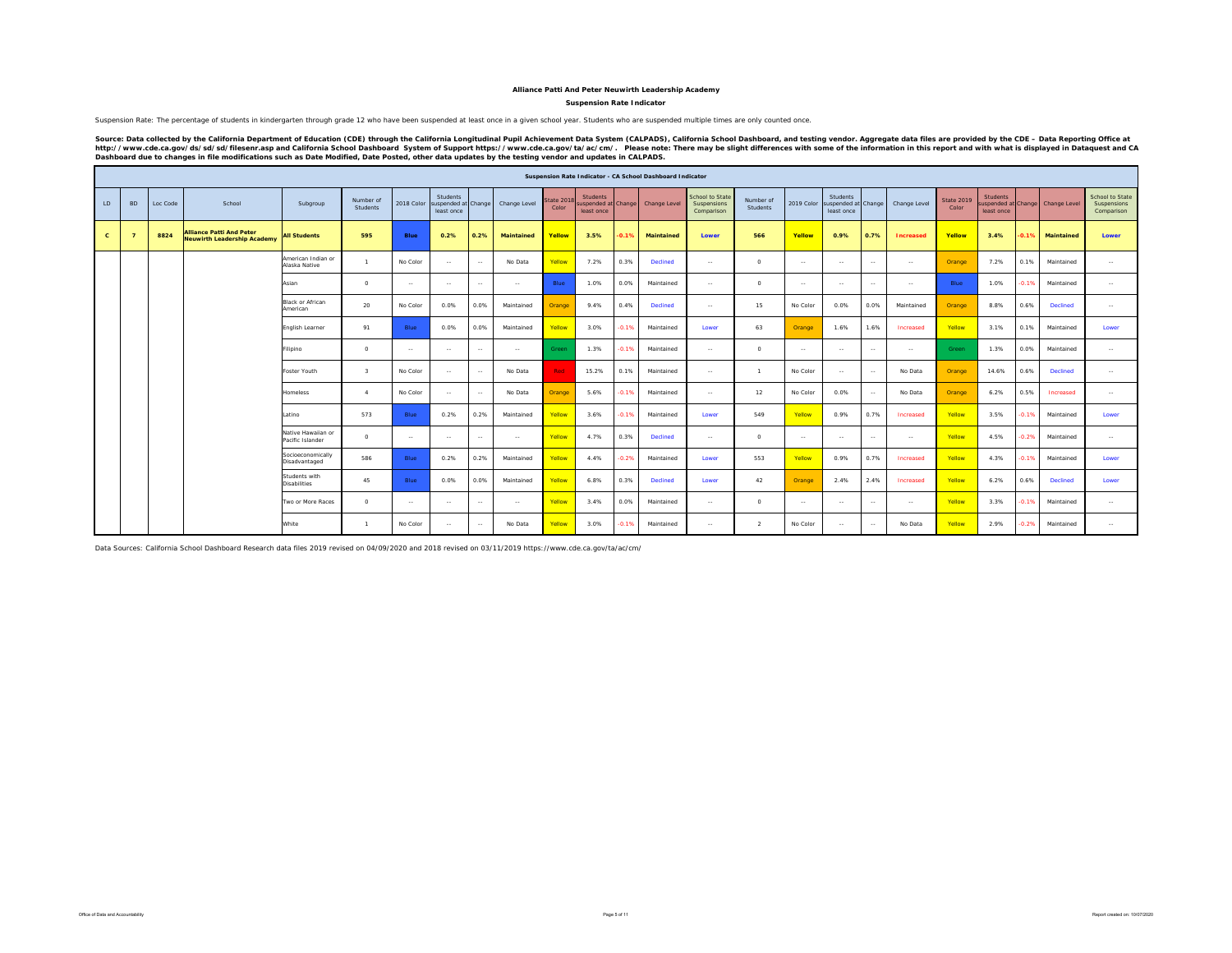**Graduation Rate Indicator**

Graduation Rate: Students completing high school, which includes students who receive a standard high school diploma or complete their graduation requirements at an alternative school.

Source: Data collected by the California Department of Education (CDE) through the California Longitudinal Pupil Achievement Data System (CALPADS), California School Dashboard, and testing vendor. Aggregate data files are

|              |                |             |                                                                       |                                        |                                      |             |                                        | Graduation Rate Indicator - CA School Dashboard Indicator |                  |                            |                                        |         |                   |                                                        |                                             |                |                                        |               |                 |                            |                                        |        |                  |                                                               |
|--------------|----------------|-------------|-----------------------------------------------------------------------|----------------------------------------|--------------------------------------|-------------|----------------------------------------|-----------------------------------------------------------|------------------|----------------------------|----------------------------------------|---------|-------------------|--------------------------------------------------------|---------------------------------------------|----------------|----------------------------------------|---------------|-----------------|----------------------------|----------------------------------------|--------|------------------|---------------------------------------------------------------|
| LD           | <b>BD</b>      | Loc<br>Code | School                                                                | Subgroup                               | Number of<br>Students with<br>Scores | 2018 Color  | Percentage of<br>graduated<br>students | Change                                                    | Change Level     | <b>State 2018</b><br>Color | Percentage of<br>graduated<br>students | Change  | Change Level      | School to State<br>Graduated<br>Students<br>Comparison | Number of<br>Students with<br><b>Scores</b> | 2019 Color     | Percentage of<br>graduated<br>students | Change        | Change Level    | <b>State 2019</b><br>Color | Percentage of<br>graduated<br>students | Change | Change Level     | <b>School to State</b><br>Graduated<br>Students<br>Comparison |
| $\mathbf{c}$ | $\overline{7}$ | 8824        | <b>Alliance Patti And Peter</b><br><b>Neuwirth Leadership Academy</b> | <b>All Students</b>                    | 139                                  | <b>Blue</b> | 98.6%                                  | 3.6%                                                      | <b>Increased</b> | Yellow                     | 83.5%                                  | $-0.9%$ | <b>Maintained</b> | <b>Higher</b>                                          | 134                                         | Blue           | 97.0%                                  | $-1.6%$       | <b>Declined</b> | Green                      | 85.9%                                  | 2.7%   | <b>Increased</b> | Higher                                                        |
|              |                |             |                                                                       | American Indian or<br>Alaska Native    | $\mathbf{1}$                         | No Color    | <b>Section</b>                         | $\sim$                                                    | No Data          | Orange                     | 74.4%                                  | 1.8%    | Declined          | $\sim$ $-$                                             | $\Omega$                                    | <b>Service</b> | $\sim$ $\sim$                          | $\sim$ $\sim$ | $\sim$          | Yellow                     | 78.4%                                  | 4.7%   | Increased        | $\sim$                                                        |
|              |                |             |                                                                       | Asian                                  | $\Omega$                             | $\sim$      | $\sim$                                 | $\sim$                                                    | $\sim$           | Green                      | 93.4%                                  | 0%      | Maintained        | $\sim$                                                 | $\Omega$                                    | $\sim$         | $\sim$                                 | $\sim$        | $\sim$          | Green                      | 93.9%                                  | 0.6%   | Maintained       | $\sim$                                                        |
|              |                |             |                                                                       | <b>Black or African</b><br>American    | $\overline{7}$                       | No Color    | $\sim$                                 | $\sim$                                                    | No Data          | Orange                     | 72.1%                                  | 3.4%    | Declined          | $\sim$                                                 | 5.                                          | No Color       | 100.0%                                 | 0.0%          | Maintained      | Yellow                     | 78.7%                                  | 6.7%   | Increased        | $\sim$                                                        |
|              |                |             |                                                                       | English Learner                        | 23                                   | No Color    | 95.7%                                  | 1.7%                                                      | Increased        | Orange                     | 70.9%                                  | 0%      | Maintained        | $\sim$                                                 | 28                                          | No Color       | 89.3%                                  | $-6.5%$       | Declined        | Yellow                     | 72.7%                                  | 1.7%   | Increased        | $\sim$                                                        |
|              |                |             |                                                                       | Filipino                               | $\circ$                              | $\sim$      | <b>Section</b>                         | $\sim$                                                    | $\sim$ $\sim$    | Green                      | 92.7%                                  | $-0.9%$ | Maintained        | $\sim$ $-$                                             | $\Omega$                                    | <b>Service</b> | $\sim$ $\sim$                          | $\sim$ $\sim$ | $\sim$          | Green                      | 93.9%                                  | 1.3%   | Increased        | $\sim$                                                        |
|              |                |             |                                                                       | Foster Youth                           | $\circ$                              | $\sim$      | $\sim$                                 | $\sim$                                                    | $\sim$ $\sim$    | Red                        | 59.0%                                  | 1.0%    | Increased         | $\sim$ $\sim$                                          | $\mathbf{1}$                                | No Color       | 100.0%                                 | $\sim$        | No Data         | Red                        | 64.2%                                  | 5.0%   | Increased        | $\sim$                                                        |
|              |                |             |                                                                       | <b>Homeless</b>                        | $\circ$                              | $\sim$      | $\sim$                                 | $\sim$                                                    | $\sim$           | Orange                     | 76.0%                                  | 2.5%    | Declined          | $\sim$ $\sim$                                          | $\Omega$                                    | $\sim$         | $\sim$ $\sim$                          | $\sim$        | $\sim$          | Yellow                     | 77.8%                                  | 2.2%   | Increased        | $\sim$                                                        |
|              |                |             |                                                                       | Latino                                 | 131                                  | Blue        | 98.5%                                  | 3.1%                                                      | Increased        | Yellow                     | 81.2%                                  | $-0.8%$ | Maintained        | Higher                                                 | 129                                         | <b>Blue</b>    | 96.9%                                  | $-1.6%$       | Declined        | Green                      | 83.8%                                  | 3.0%   | Increased        | Higher                                                        |
|              |                |             |                                                                       | Native Hawaiian or<br>Pacific Islander | $^{\circ}$                           | $\sim$      | <b>Section</b>                         | $\sim$                                                    | $\sim$           | Orange                     | 81.0%                                  | 2.6%    | Declined          | $\sim$ $\sim$                                          | $\circ$                                     | $\sim$         | $\sim$ $\sim$                          | $\sim$        | $\sim$          | Green                      | 85.1%                                  | 4.3%   | Increased        | $\sim$                                                        |
|              |                |             |                                                                       | Socioeconomically<br>Disadvantaged     | 139                                  | Blue        | 98.6%                                  | 2.9%                                                      | Increased        | Yellow                     | 80.8%                                  | $-0.4%$ | Maintained        | Higher                                                 | 134                                         | Blue           | 97.0%                                  | $-1.6%$       | Declined        | Green                      | 83.3%                                  | 2.8%   | Increased        | Higher                                                        |
|              |                |             |                                                                       | Students with<br><b>Disabilities</b>   | 15                                   | No Color    | 93.3%                                  | 11.5%                                                     | Increased        | Orange                     | 71.4%                                  | 0.7%    | Maintained        | $\sim$ $\sim$                                          | 6                                           | No Color       | 83.3%                                  | $-10.4%$      | Declined        | Orange                     | 70.7%                                  | 1.3%   | Declined         | $\sim$                                                        |
|              |                |             |                                                                       | Two or More Races                      | $\Omega$                             | $\sim$      | $\sim$                                 | $\sim$                                                    | $\sim$           | Yellow                     | 84.7%                                  | $-0.7%$ | Maintained        | $\sim$                                                 | $\Omega$                                    | $\sim$ $-$     | $\sim$                                 | $\sim$        | $\sim$          | Green                      | 86.9%                                  | 2.6%   | Increased        | $\sim$                                                        |
|              |                |             |                                                                       | White                                  | $\circ$                              | $\sim$      | $\sim$                                 | $\sim$                                                    | $\sim$ $-$       | Orange                     | 87.7%                                  | 1.2%    | Declined          | $\sim$ $\sim$                                          | $\circ$                                     | $\sim$         | $\sim$ $\sim$                          | $\sim$ $\sim$ | $\sim$          | Green                      | 89.1%                                  | 1.7%   | Increased        | $\sim$                                                        |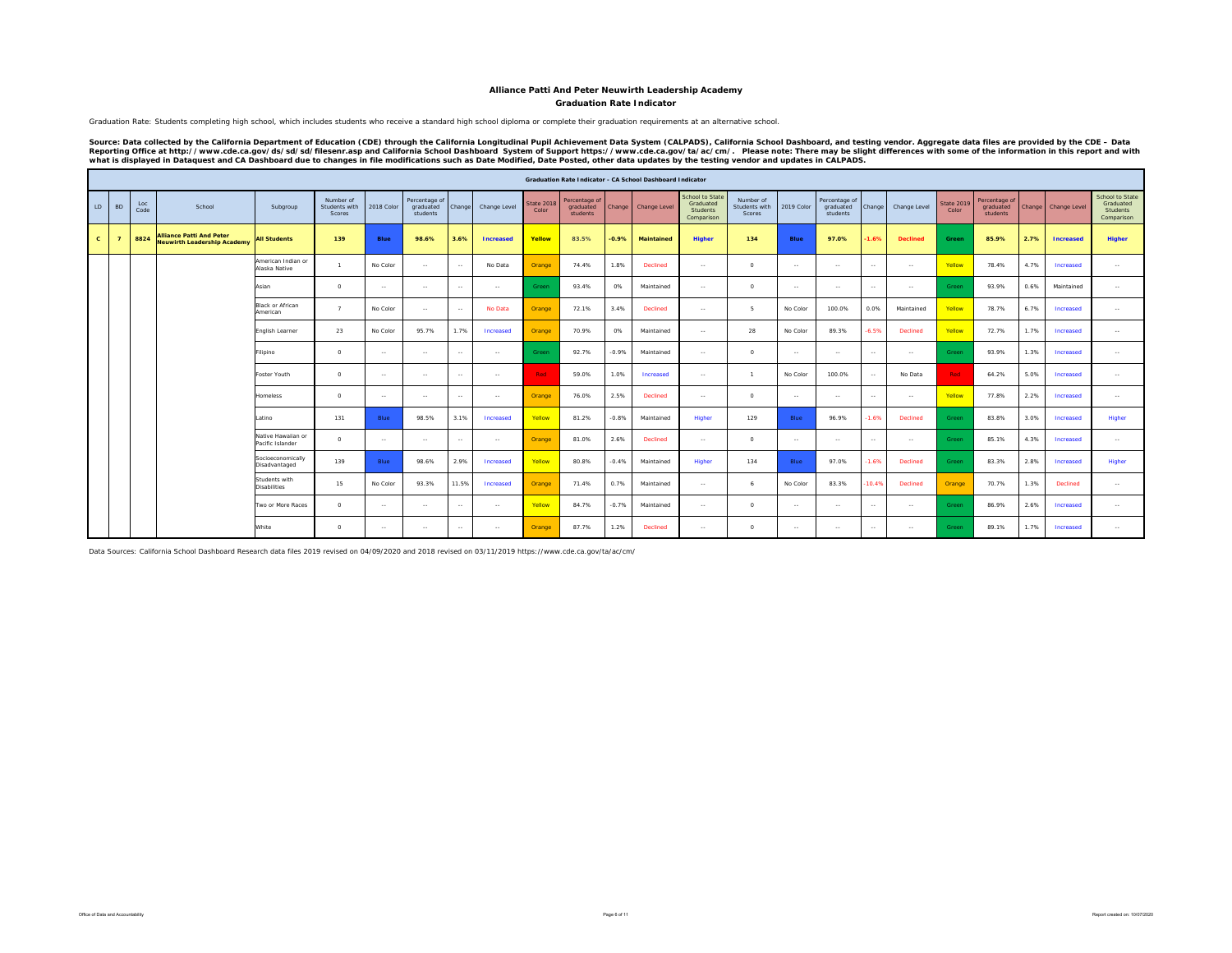#### **Enrollment Report Alliance Patti And Peter Neuwirth Leadership Academy**

This report displays CALPADS K-12 enrollment number and percentages of select subgroups. Annual enrollment consists of the number of students primarily enrolled on Census Day (the first Wednesday in October). This informat California Longitudinal Pupil Achievement Data System (CALPADS), California School Dashboard, and testing vendor. Aggregate data files are provided by the CDE – Data Reporting Office at http://www.cde.ca.gov/ds/sd/filesenr

#### **2019-20 Enrollment by Ethnicity and Subgroup**

| $\overline{L}$ | <b>BD</b>                  | Loc<br>Code | School                                                                | Enrollment | F/R Meal | <b>GATE</b> | American<br>Indian or<br>Alaska<br>Native | Asian | Black or<br>African<br>American | English<br>Learner | Filipino | Foster<br>Youth | Homeless | Latino | Migrant | Native<br>Hawaiian<br>Islander | Not  | Socio-<br>economica Students<br>lly<br>aged | with<br>Education or Pacific Reported Disadvant- Disabilities | Two or<br>More<br>Races | White |
|----------------|----------------------------|-------------|-----------------------------------------------------------------------|------------|----------|-------------|-------------------------------------------|-------|---------------------------------|--------------------|----------|-----------------|----------|--------|---------|--------------------------------|------|---------------------------------------------|---------------------------------------------------------------|-------------------------|-------|
| C.             |                            | 8824        | <b>Alliance Patti And Peter Neuwirth</b><br><b>Leadership Academy</b> | 570        | 86.8%    | 10.7%       | 0.0%                                      | 0.0%  | 1.8%                            | 11.2%              | 0.0%     | 0.2%            | 2.8%     | 97.2%  | 0.0%    | 0.0%                           | 0.0% | 91.4%                                       | 7.4%                                                          | 0.0%                    | 1.1%  |
| Statewide      |                            |             |                                                                       | 6,163,001  | 59.3%    | N/A         | 0.5%                                      | 9.3%  | 5.3%                            | 18.6%              | 2.4%     | 0.5%            | 3.2%     | 54.9%  | 0.8%    | 0.4%                           | 0.9% | 60.7%                                       | 11.7%                                                         | 3.9%                    | 22.4% |
|                | <b>Los Angeles Unified</b> |             |                                                                       | 596,937    | 80.3%    | 10.7%       | 0.2%                                      | 3.6%  | 7.7%                            | 20.0%              | 1.9%     | 0.7%            | 1.3%     | 74.1%  | 0.1%    | 0.2%                           | 0.4% | 81.5%                                       | 11.4%                                                         | 1.6%                    | 10.3% |

|                  |                            |             |                                                                       |                   |          |             |                                           |       | 2018-19 Enrollment by Ethnicity and Subgroup |                    |          |                 |          |        |                      |                                              |            |                                                               |                                  |                         |       |
|------------------|----------------------------|-------------|-----------------------------------------------------------------------|-------------------|----------|-------------|-------------------------------------------|-------|----------------------------------------------|--------------------|----------|-----------------|----------|--------|----------------------|----------------------------------------------|------------|---------------------------------------------------------------|----------------------------------|-------------------------|-------|
| LD.              | <b>BD</b>                  | Loc<br>Code | School                                                                | <b>Enrollment</b> | F/R Meal | <b>GATE</b> | American<br>Indian or<br>Alaska<br>Native | Asian | Black or<br>African<br>American              | English<br>Learner | Filipino | Foster<br>Youth | Homeless | Latino | Migrant<br>Education | <b>Native</b><br>Hawaiian<br><b>Islander</b> | <b>Not</b> | Socio-<br>economica<br>or Pacific Reported Disadvant-<br>aged | Students<br>with<br>Disabilities | Two or<br>More<br>Races | White |
| U.               |                            | 8824        | <b>Alliance Patti And Peter Neuwirth</b><br><b>Leadership Academy</b> | 563               | 96.6%    | 13.7%       | 0.0%                                      | 0.0%  | 2.7%                                         | 11.0%              | 0.0%     | 0.2%            | 2.1%     | 97.0%  | 0.0%                 | 0.0%                                         | 0.0%       | 97.9%                                                         | 7.1%                             | 0.0%                    | 0.4%  |
| <b>Statewide</b> |                            |             |                                                                       | 6.186.278         | 59.4%    | N/A         | 0.5%                                      | 9.3%  | 5.4%                                         | 19.3%              | 2.4%     | 0.5%            | 3.4%     | 54.6%  | 0.8%                 | 0.5%                                         | $0.9\%$    | 60.9%                                                         | 11.7%                            | 3.6%                    | 22.9% |
|                  | <b>Los Angeles Unified</b> |             |                                                                       | 10.7%             | $0.2\%$  | 4.0%        | 8.4%                                      | 20.3% | 2.0%                                         | 0.7%               | $2.8\%$  | 74.1%           | 0.1%     | 0.3%   | 0.3%                 | 80.8%                                        | 13.0%      | 0.2%                                                          | 10.7%                            |                         |       |

Data Source: Data Quest, Student and School Downloadable Data Files https://www.cde.ca.gov/ds/sd/sd/filesenr.asp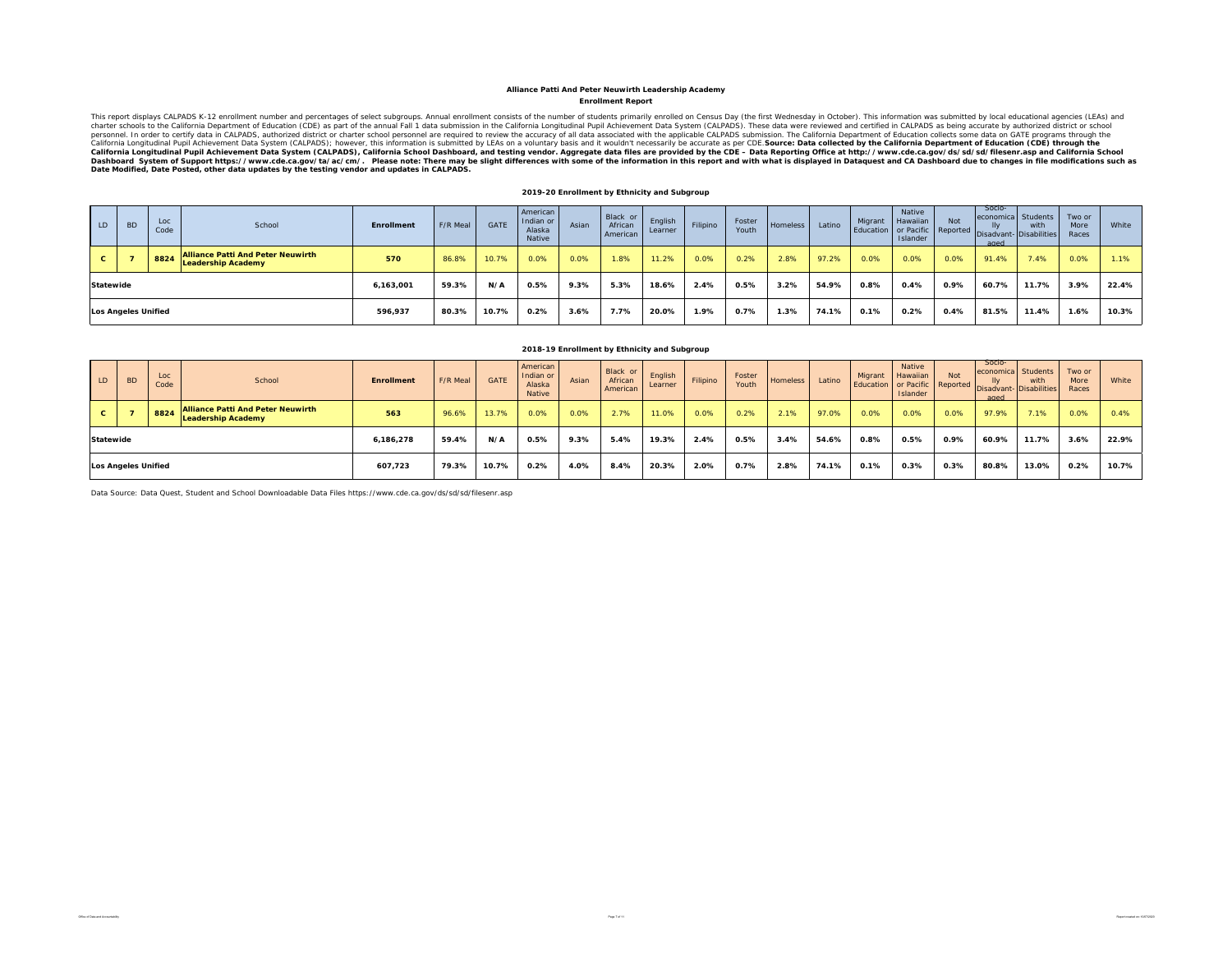## **Alliance Patti And Peter Neuwirth Leadership Academy RECLASSIFICATION RATES**

This reports shows a two year comparison of the number of English Learners (ELs) on Census Day, the number of students reclassified since the prior Census Day, and the reclassification rate for each specified year. The reclassification rate, displayed in percentage, is calculated by dividing the number reclassified by the number of prior year ELs.

*Source: Data collected by the California Department of Education (CDE) through the California Longitudinal Pupil Achievement Data System (CALPADS), California School Dashboard, and testing vendor. Aggregate data files are provided by the CDE – Data Reporting Office at http://www.cde.ca.gov/ds/sd/sd/filesenr.asp and California School Dashboard System of Support https://www.cde.ca.gov/ta/ac/cm/. Please note: There may be slight differences with some of the information in this report and with what is displayed in Dataquest and CA Dashboard due to changes in file modifications such as Date Modified, Date Posted, other data updates by the testing vendor and updates in CALPADS.* 

| LD.           | <b>BD</b> | <b>Loc</b><br>Code | <b>School</b>                                           | Year    | <b>Students Redesignated FEP</b> | <b>School</b> | <b>State</b> | School to State RFEP<br>Comparison |
|---------------|-----------|--------------------|---------------------------------------------------------|---------|----------------------------------|---------------|--------------|------------------------------------|
| $\mathcal{C}$ |           | 8824               | Alliance Patti And Peter<br>Neuwirth Leadership Academy |         | 17-18 EL $#$                     | 69            | 1,271,150    |                                    |
|               |           |                    |                                                         | 2018-19 | 18-19 Reclass $#$                | 23            | 175,746      | <b>Higher</b>                      |
|               |           |                    |                                                         |         | 18-19 Reclass Rate               | 33.3          | 13.8         |                                    |
|               |           |                    |                                                         |         | 18-19 EL #                       | 62            | 1,195,988    |                                    |
|               |           |                    |                                                         | 2019-20 | 19-20 Reclass $#$                | 17            | 164,653      | <b>Higher</b>                      |
|               |           |                    |                                                         |         | 19-20 Reclass Ratel              | 27.4          | 13.8         |                                    |

Data Source: Data Quest, Student and School Downloadable Data Files https://www.cde.ca.gov/ds/sd/sd/filesreclass.asp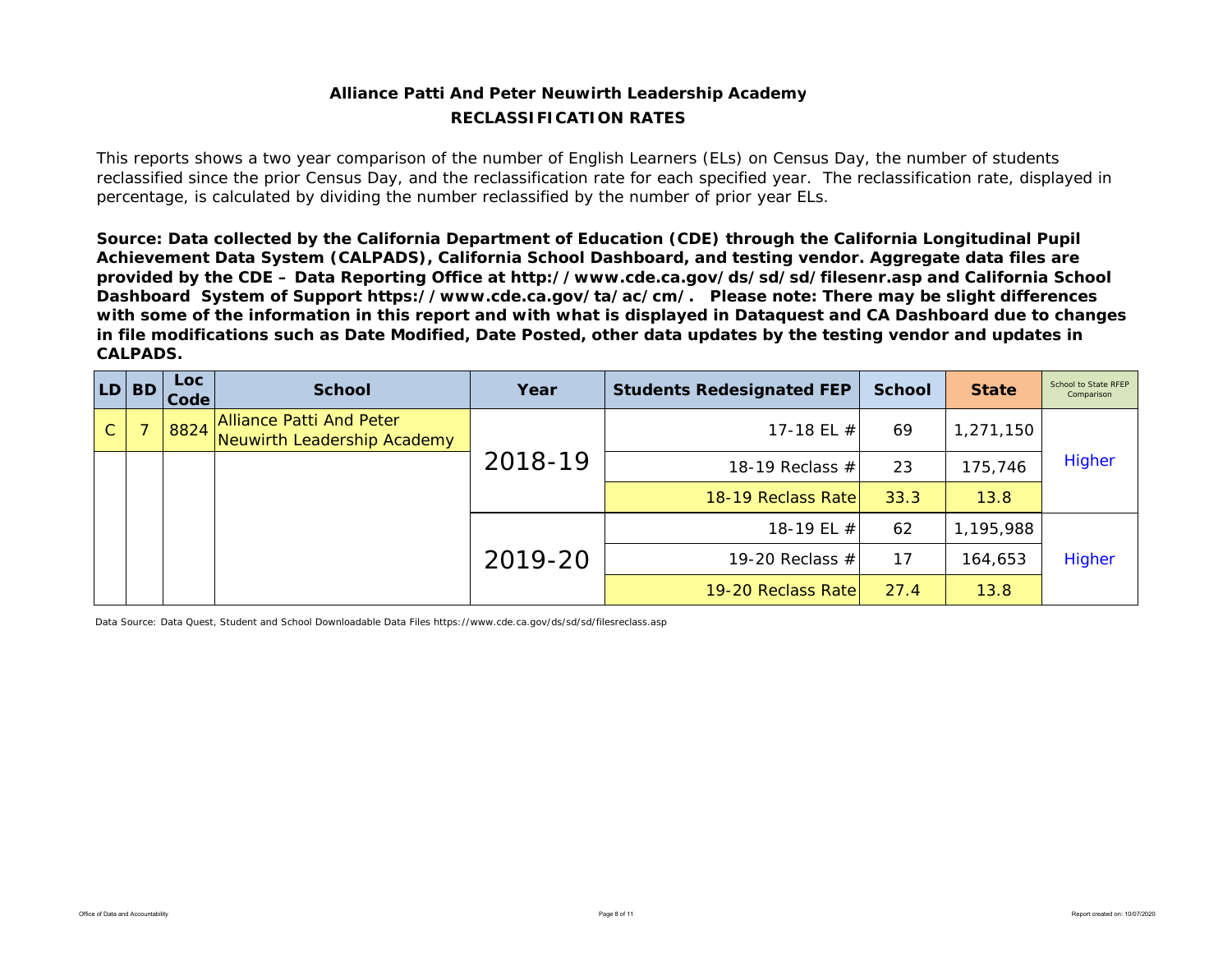#### **"At-Risk" and Long-Term English Learners (LTEL)**

Note: The "EL Total" column in this report displays the summed total of the disaggregated English Learner (EL) data in the four columns under the "English Learners" heading. The "Total (Ever-EL)" column displays the summed total of the data in the "RFEP" column plus the data in the four columns under the "English Learners" heading OR the data in the "EL Total" column, but not both. The percent values displayed in this report are calculated as a percent of the "Total (Ever-EL)" which fully and more accurately considers what happens to all EL students over time, including those who are Reclassified Fluent English Proficient (RFEP). *Source: Data collected by the California Department of Education (CDE) through the California Longitudinal Pupil Achievement Data System (CALPADS), California School Dashboard, and testing vendor. Aggregate data files are provided by the CDE – Data Reporting Office at http://www.cde.ca.gov/ds/sd/sd/filesenr.asp and California School*  Dashboard System of Support https://www.cde.ca.gov/ta/ac/cm/. Please note: There may be slight differences with some of the information in this report and with what is displayed *in Dataquest and CA Dashboard due to changes in file modifications such as Date Modified, Date Posted, other data updates by the testing vendor and updates in CALPADS.* 

|              |           |          |                                                                   |                                    |                |         | 2018-19           |                |                   |         | 2019-20           |              |
|--------------|-----------|----------|-------------------------------------------------------------------|------------------------------------|----------------|---------|-------------------|----------------|-------------------|---------|-------------------|--------------|
|              |           |          |                                                                   |                                    | <b>School</b>  |         | <b>State</b>      |                | <b>School</b>     |         |                   | <b>State</b> |
| LD           | <b>BD</b> | Loc Code | <b>School</b>                                                     | <b>English Learners</b>            | Enrollment     | Percent | <b>Enrollment</b> | <b>Percent</b> | <b>Enrollment</b> | Percent | <b>Enrollment</b> | Percent      |
| $\mathbf{C}$ |           | 8824     | <b>Alliance Patti And Peter</b><br>Neuwirth Leadership<br>Academy | <b>EL 0-3 Years</b>                | $\overline{2}$ | 0.4%    | 607,888           | 26.1%          | $\overline{2}$    | 0.4%    | 576,805           | 25.3%        |
|              |           |          |                                                                   | At-Risk 4-5 Years                  | 3              | 0.7%    | 220,738           | 9.5%           |                   | 0.2%    | 130,783           | 5.7%         |
|              |           |          |                                                                   | LTEL 6+ Years                      | 57             | 12.7%   | 342,983           | 14.7%          | 34                | 7.3%    | 204,042           | 8.9%         |
|              |           |          |                                                                   | EL 4+ Years Not At-Risk or<br>LTEL | $\mathsf O$    | 0.0%    | 24,379            | 1.0%           | 27                | 5.8%    | 236,394           | 10.4%        |
|              |           |          |                                                                   | EL total                           | 62             | 13.8%   | 1,195,988         | 51.4%          | 64                | 13.8%   | 1,148,024         | 50.3%        |
|              |           |          |                                                                   | <b>RFEP</b>                        | 388            | 86.2%   | 1,131,988         | 48.6%          | 401               | 86.2%   | 1,133,977         | 49.7%        |
|              |           |          |                                                                   | Total (Ever)                       | 450            | 100.0%  | 2,327,080         | 100.0%         | 465               | 100.0%  | 2,282,001         | 100.0%       |

Data Source: Data Quest, Student and School Downloadable Data Files https://www.cde.ca.gov/ds/sd/sd/filesltel.asp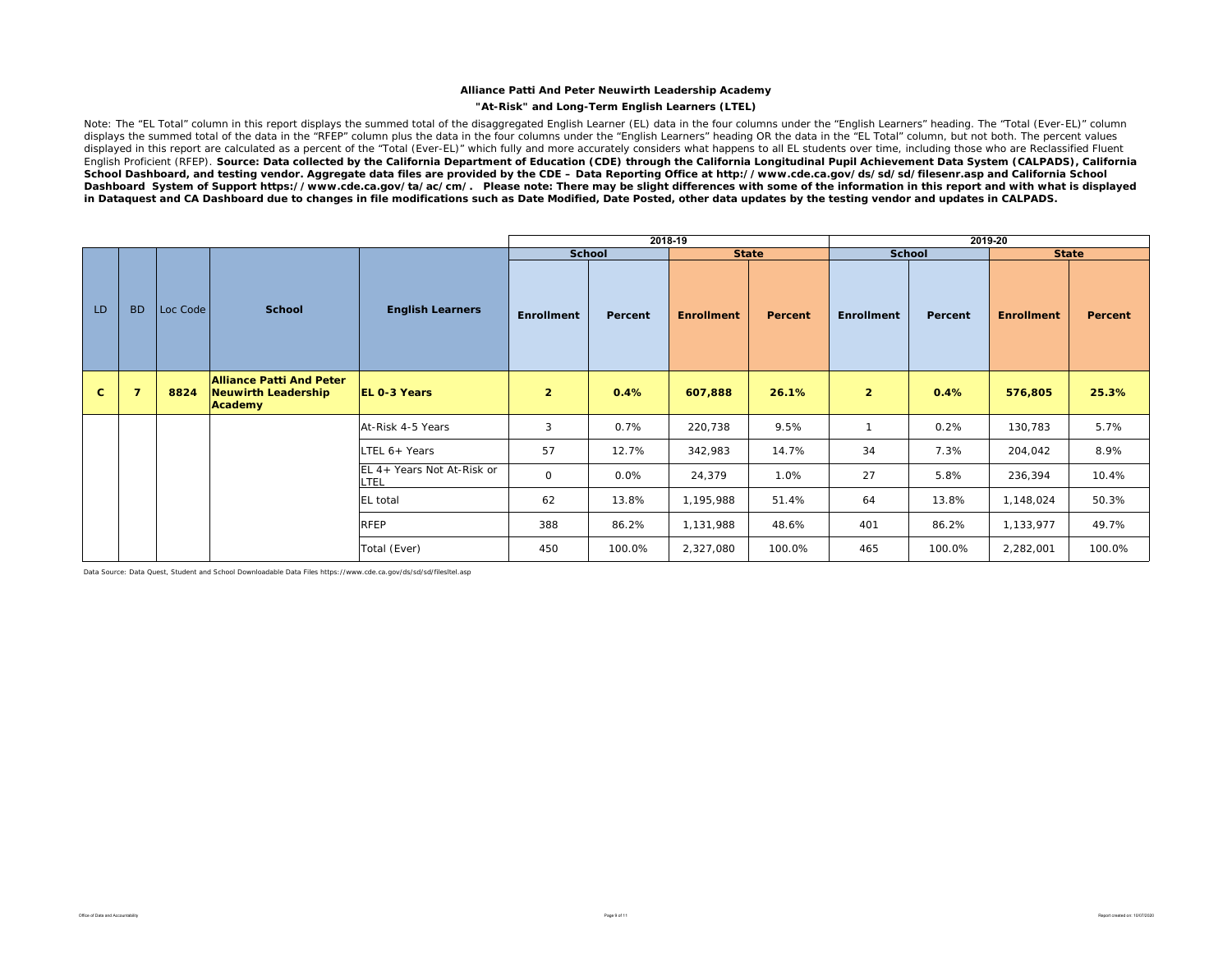#### **Students with Disabilities Report Alliance Patti And Peter Neuwirth Leadership Academy**

This report displays the K-12 enrollment and the number of K-12 students with disabilities total, by incidence category, and by eligibility as reported on the Census Day (First Wednesday in October) CALPADS Fall 1 Certifie certification reserved for the district superintendents, charter school administrators, or their designees. High incidence eligibilities are indicated by an asterisk (\*). Source: Data collected by the California Department *(CDE) through the California Longitudinal Pupil Achievement Data System (CALPADS), California School Dashboard, and testing vendor. Aggregate data files are provided by the CDE – Data Reporting Office at*  http://www.cde.ca.gov/ds/sd/sil/seenr.asp and California School Dashboard System of Support https://www.cde.ca.gov/ta/ac/cm/. Please note: There may be slight differences with some of the information in this report and<br>

#### **2019-20 Enrollment by Disability**

| LD           | <b>BD</b> | Loc<br>Code                | School                                                                | <b>OCT 2019</b><br>Enroll # | Sp Ed<br>Enroll $#$ | Sp Ed | % High<br>Enroll %   Incidence   Incidence | % Low | $#$ AUT | #DB      | # DEAF   | # ED   | # EMD | $#$ HOH  | $#$ ID | # OHI* | $#$ OI | # $SLD^*$ | # SLI* | $#$ TBI | # VI       |
|--------------|-----------|----------------------------|-----------------------------------------------------------------------|-----------------------------|---------------------|-------|--------------------------------------------|-------|---------|----------|----------|--------|-------|----------|--------|--------|--------|-----------|--------|---------|------------|
| $\mathbf{C}$ |           | 8824                       | <b>Alliance Patti And Peter</b><br><b>Neuwirth Leadership Academy</b> | 570                         | 42                  | 7.4%  | 85.7%                                      | 14.3% |         | $\Omega$ | $\Omega$ |        |       | $\Omega$ |        |        |        | 31        |        |         | $^{\circ}$ |
|              | Statewide |                            |                                                                       | 6,163,001                   | 721,198             | 11.7% | N/A                                        | N/A   | N/A     | N/A      | N/A      | N/A    | N/A   | N/A      | N/A    | N/A    | N/A    | N/A       | N/A    | N/A     | N/A        |
|              |           | <b>Los Angeles Unified</b> |                                                                       | 607,723                     | 84.730              | 13.9% | 69.1%                                      | 31.0% | 16,067  | 15       | 336      | 569, ا |       | 1,431    | 4,271  | 10,828 | 1,970  | 35,116    | 12,579 | 102     | 418        |

#### **2018-19 Enrollment by Disability**

| LD           | <b>BD</b> | Loc<br>Code                | School                                                                | <b>OCT 2018</b><br>Enroll $#$ | Sp Ed<br>Enroll $#$ | Sp Ed<br>Enroll %   Incidence   Incidence | % High | % Low | $#$ AUT | #DB | $#$ DEAF | # ED   | $#$ EMD  | # HOH | #ID      | # OHI $*$ | $#$ OI | # $SLD^*$       | # SLI* | $#$ TBI | # VI  |
|--------------|-----------|----------------------------|-----------------------------------------------------------------------|-------------------------------|---------------------|-------------------------------------------|--------|-------|---------|-----|----------|--------|----------|-------|----------|-----------|--------|-----------------|--------|---------|-------|
| $\mathbf{c}$ |           | 8824                       | <b>Alliance Patti And Peter</b><br><b>Neuwirth Leadership Academy</b> | 563                           | 39                  | 6.9%                                      | 92.3%  | 7.7%  |         |     |          |        | $\Omega$ |       | $\Omega$ |           |        | 29              |        | $\circ$ |       |
| Statewide    |           |                            |                                                                       | 6,186,278 725,412             |                     | 11.7%                                     | 73.4%  | 26.6% | 101.348 | 11  | 2,610    | 24,767 | O        | 8,197 | 36,245   | 99.480    | 8,007  | 298,868 130,441 |        | 1,395   | 2,953 |
|              |           | <b>Los Angeles Unified</b> |                                                                       | 607.723                       | 79.187              | 13.0%                                     | 69.1%  | 30.9% | 15.224  |     | 286      | 1.511  |          | 1.069 | 4,154    | 9.951     | 1,712  | 32,950          | 8.756  | 93      | 330   |

Data Source: Data Quest, Student and School Downloadable Data Files https://www.cde.ca.gov/ds/sd/sd/filesenr.asp and CALPADS County Authorizing LEA Report 1.1 Enrollment by Primary Status.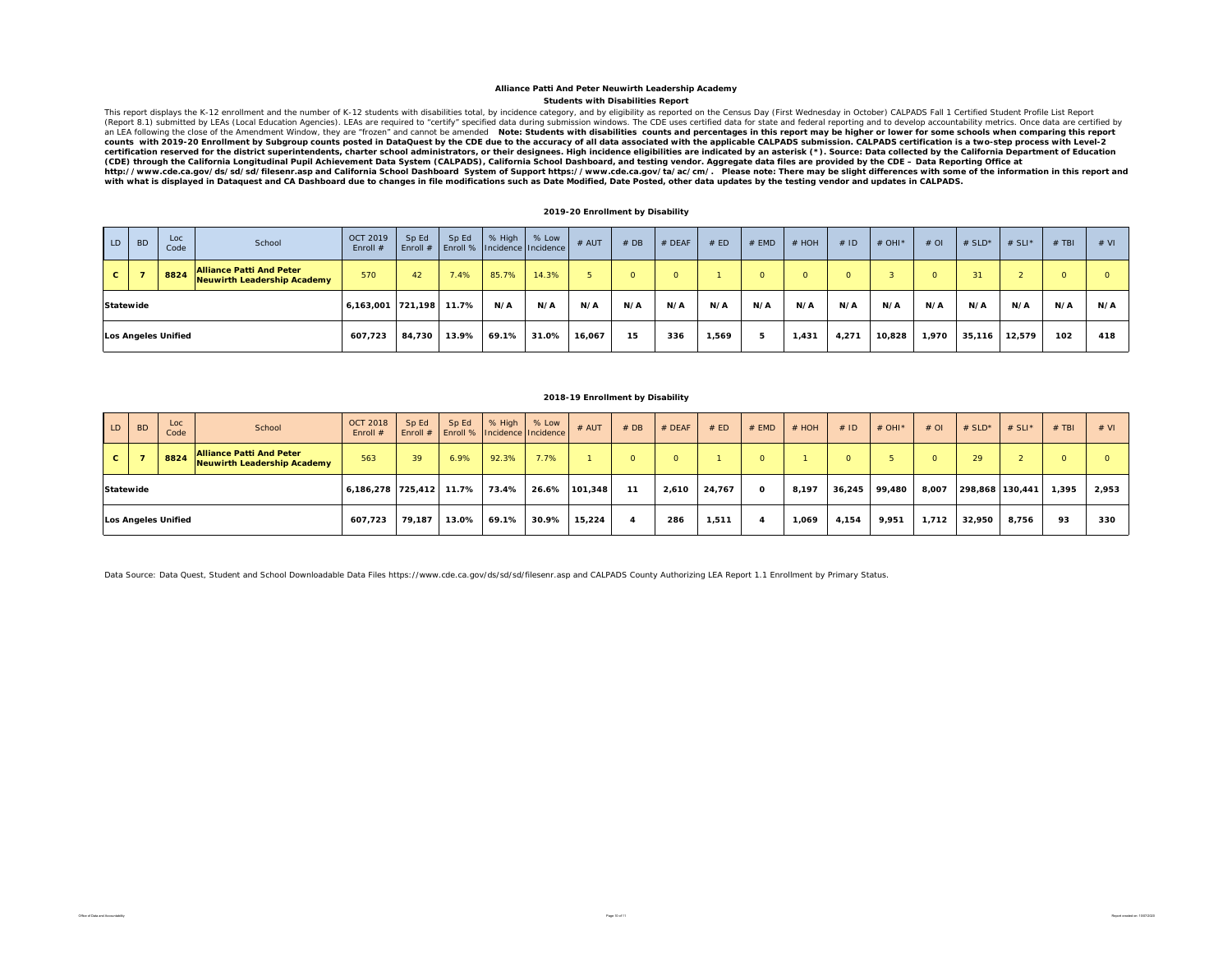#### **Alliance Patti And Peter Neuwirth Leadership Academy 2017-18 and 2018-19 SMARTER BALANCED ASSESSMENT ACHIEVEMENT DATA**

In order to protect student privacy, an asterisk (\*) will be displayed instead of a number on test results where 10 or fewer students had tested. Additionally, within subgroup views only, "--" will be displayed instead of Dashboard, and testing vendor. Aggregate data files are provided by the CDE – Data Reporting Office at http://www.cde.ca.gov/ds/sd/sd/filesenr.asp and California School Dashboard System of Support<br>https://www.cde.ca.gov/ta

|              |           |             |                                                                          |                                     |                                       | <b>English Language Arts/Literacy</b>   |                                       |                                         |                                       |                                         |                                       |                                         |                        |
|--------------|-----------|-------------|--------------------------------------------------------------------------|-------------------------------------|---------------------------------------|-----------------------------------------|---------------------------------------|-----------------------------------------|---------------------------------------|-----------------------------------------|---------------------------------------|-----------------------------------------|------------------------|
|              |           |             |                                                                          |                                     |                                       |                                         |                                       |                                         |                                       |                                         |                                       |                                         |                        |
|              |           |             |                                                                          |                                     |                                       |                                         | 2017-18                               |                                         |                                       |                                         | 2018-19                               |                                         |                        |
|              |           |             |                                                                          |                                     | School                                |                                         | <b>State</b>                          |                                         | <b>School</b>                         |                                         | <b>State</b>                          |                                         | School                 |
| LD.          | <b>BD</b> | Loc<br>Code | School                                                                   | Subgroup                            | <b>Students with</b><br><b>Scores</b> | Met or<br><b>Exceeded</b><br>Percentage | <b>Students with</b><br><b>Scores</b> | Met or<br><b>Exceeded</b><br>Percentage | <b>Students with</b><br><b>Scores</b> | Met or<br><b>Exceeded</b><br>Percentage | <b>Students with</b><br><b>Scores</b> | Met or<br><b>Exceeded</b><br>Percentage | change from<br>2018-19 |
| $\mathbf{C}$ | 7         | 8824        | <b>Alliance Patti And Peter</b><br><b>Neuwirth Leadership</b><br>Academy | <b>All Students</b>                 | 135                                   | 82.22%                                  | 3.177.420                             | 49.88%                                  | 130                                   | 70.77%                                  | 3.162.910                             | 51.10%                                  | $-11.45%$              |
|              |           |             |                                                                          | American Indian or Alaska Native    | $\sim$ $-$                            |                                         | 16,100                                | 37.42%                                  | $\sim$ $-$                            |                                         | 15,667                                | 38.41%                                  |                        |
|              |           |             |                                                                          | Asian                               | $\sim$ $-$                            |                                         | 294,323                               | 76.41%                                  | $\sim$ $-$                            |                                         | 294,155                               | 77.05%                                  |                        |
|              |           |             |                                                                          | <b>Black or African American</b>    | $\star$                               |                                         | 170,923                               | 32.27%                                  | $\overline{4}$                        |                                         | 167.470                               | 33.19%                                  |                        |
|              |           |             |                                                                          | English Learner                     | 14                                    |                                         | 530,808                               | 12.62%                                  | 14                                    |                                         | 511.094                               | 12.81%                                  |                        |
|              |           |             |                                                                          | Filipino                            | $\sim$ $\sim$                         |                                         | 71,470                                | 71.20%                                  | $\sim$ $-$                            |                                         | 69.420                                | 71.57%                                  |                        |
|              |           |             |                                                                          | Foster Youth                        | $\sim$ $\sim$                         |                                         | $\sim$ $-$                            | $\sim$ $-$                              | $\sim$ $-$                            |                                         | $\sim$ $-$                            | $\sim$ $-$                              |                        |
|              |           |             |                                                                          | <b>Homeless</b>                     | $\sim$ $-$                            |                                         | $\sim$ $\sim$                         | $\sim$ $-$                              | $\circ$                               |                                         | 113.303                               | 32.86%                                  |                        |
|              |           |             |                                                                          | Latino                              | 129                                   | 81.40%                                  | 1.740.220                             | 39.16%                                  | 125                                   | 71.20%                                  | 1,742,382                             | 40.81%                                  | $-10.20%$              |
|              |           |             |                                                                          | Native Hawaiian or Pacific Islander | $\sim$ $\sim$                         |                                         | 14,918                                | 43.16%                                  | $\sim$ $-$                            |                                         | 14.469                                | 43.64%                                  |                        |
|              |           |             |                                                                          | Socioeconomically Disadvantaged     | 133                                   | 81.95%                                  | 1,951,520                             | 37.69%                                  | 127                                   | 70.86%                                  | 1,928,948                             | 39.19%                                  | $-11.09%$              |
|              |           |             |                                                                          | <b>Students with Disabilities</b>   | $\star$                               |                                         | 354.484                               | 14.98%                                  | $\overline{7}$                        |                                         | 365,765                               | 16.35%                                  |                        |
|              |           |             |                                                                          | Two or More Races                   | $\sim$ $-$                            |                                         | 117,713                               | 64.75%                                  | $\sim$ $-$                            |                                         | 124,922                               | 65.74%                                  |                        |
|              |           |             |                                                                          | White                               | $\sim$ $-$                            |                                         | 728,987                               | 64.85%                                  | $\circ$                               |                                         | 713,484                               | 65.64%                                  |                        |

#### **Mathematics**

|    |           |             |                                                                          |                                     |                                       |                                  | 2017-18                               |                                         |                                                                                                                                                                                                                                                                                                                                                                                              |                                         | 2018-19                               |                                         |             |
|----|-----------|-------------|--------------------------------------------------------------------------|-------------------------------------|---------------------------------------|----------------------------------|---------------------------------------|-----------------------------------------|----------------------------------------------------------------------------------------------------------------------------------------------------------------------------------------------------------------------------------------------------------------------------------------------------------------------------------------------------------------------------------------------|-----------------------------------------|---------------------------------------|-----------------------------------------|-------------|
|    |           |             |                                                                          |                                     | <b>School</b>                         |                                  | <b>State</b>                          |                                         | <b>School</b>                                                                                                                                                                                                                                                                                                                                                                                |                                         | <b>State</b>                          |                                         | Change from |
| LD | <b>BD</b> | Loc<br>Code | School                                                                   |                                     | <b>Students with</b><br><b>Scores</b> | Met or<br>Exceeded<br>Percentage | <b>Students with</b><br><b>Scores</b> | Met or<br><b>Exceeded</b><br>Percentage | <b>Students with</b><br><b>Scores</b>                                                                                                                                                                                                                                                                                                                                                        | Met or<br><b>Exceeded</b><br>Percentage | <b>Students with</b><br><b>Scores</b> | Met or<br><b>Exceeded</b><br>Percentage | 2018-19     |
| c  | 7         | 8824        | <b>Alliance Patti And Peter</b><br><b>Neuwirth Leadership</b><br>Academy | <b>All Students</b>                 | 135                                   | 46.67%                           | 3,184,720                             | 38.65%                                  | 130                                                                                                                                                                                                                                                                                                                                                                                          | 43.84%                                  | 3,170,971                             | 39.73%                                  | $-2.83%$    |
|    |           |             |                                                                          | American Indian or Alaska Native    | $\sim$ $-$                            |                                  | 16,082                                | 25.68%                                  | $\frac{1}{2}$                                                                                                                                                                                                                                                                                                                                                                                |                                         | 15,629                                | 26.58%                                  |             |
|    |           |             |                                                                          | Asian                               | $\sim$ $-$                            |                                  | 297,422                               | 73.54%                                  | $\frac{1}{2}$                                                                                                                                                                                                                                                                                                                                                                                |                                         | 296,878                               | 74.37%                                  |             |
|    |           |             |                                                                          | Black or African American           | $\star$                               |                                  | 170,417                               | 19.74%                                  |                                                                                                                                                                                                                                                                                                                                                                                              |                                         | 166,870                               | 20.55%                                  |             |
|    |           |             |                                                                          | English Learner                     | 14                                    |                                  | 541,399                               | 12.57%                                  | 14                                                                                                                                                                                                                                                                                                                                                                                           |                                         | 523,959                               | 12.58%                                  |             |
|    |           |             |                                                                          | Filipino                            | $\sim$ $-$                            |                                  | 71,722                                | 58.45%                                  | $\frac{1}{2}$                                                                                                                                                                                                                                                                                                                                                                                |                                         | 69.665                                | 59.52%                                  |             |
|    |           |             |                                                                          | Foster Youth                        | $\sim$ $-$                            |                                  | $\sim$ $\sim$                         | $\sim$ $\sim$                           | $\frac{1}{2} \frac{1}{2} \frac{1}{2} \frac{1}{2} \frac{1}{2} \frac{1}{2} \frac{1}{2} \frac{1}{2} \frac{1}{2} \frac{1}{2} \frac{1}{2} \frac{1}{2} \frac{1}{2} \frac{1}{2} \frac{1}{2} \frac{1}{2} \frac{1}{2} \frac{1}{2} \frac{1}{2} \frac{1}{2} \frac{1}{2} \frac{1}{2} \frac{1}{2} \frac{1}{2} \frac{1}{2} \frac{1}{2} \frac{1}{2} \frac{1}{2} \frac{1}{2} \frac{1}{2} \frac{1}{2} \frac{$ |                                         | $\sim$ $-$                            | $\sim$ $-$                              |             |
|    |           |             |                                                                          | Homeless                            | $\sim$ $-$                            |                                  | $\sim$ $-$                            | $\sim$ $-$                              | $\star$                                                                                                                                                                                                                                                                                                                                                                                      |                                         | 114,801                               | 22.69%                                  |             |
|    |           |             |                                                                          | Latino                              | 129                                   | 47.29%                           | 1,744,154                             | 26.65%                                  | 125                                                                                                                                                                                                                                                                                                                                                                                          | 43.20%                                  | 1,748,298                             | 28.05%                                  | $-4.09%$    |
|    |           |             |                                                                          | Native Hawaiian or Pacific Islander | $\sim$ $-$                            |                                  | 14,925                                | 31.98%                                  | $\frac{1}{2}$                                                                                                                                                                                                                                                                                                                                                                                |                                         | 14,430                                | 32.60%                                  |             |
|    |           |             |                                                                          | Socioeconomically Disadvantaged     | 133                                   | 47.37%                           | 1,956,639                             | 26.23%                                  | 127                                                                                                                                                                                                                                                                                                                                                                                          | 43.30%                                  | 1,934,051                             | 27.48%                                  | $-4.07%$    |
|    |           |             |                                                                          | Students with Disabilities          | $\star$                               |                                  | 353,174                               | 11.89%                                  | $\overline{7}$                                                                                                                                                                                                                                                                                                                                                                               |                                         | 364,341                               | 12.61%                                  |             |
|    |           |             |                                                                          | Two or More Races                   | $\sim$ $-$                            |                                  | 117,518                               | 54.41%                                  | $\frac{1}{2}$                                                                                                                                                                                                                                                                                                                                                                                |                                         | 124,685                               | 55.26%                                  |             |
|    |           |             |                                                                          | White                               | $\frac{1}{2}$                         |                                  | 729,186                               | 53.57%                                  | $\star$                                                                                                                                                                                                                                                                                                                                                                                      |                                         | 713,168                               | 54.23%                                  |             |

Data Source: California Assessment of Student Performance and Progress (CAASPP) Research Data Files. https://caaspp-elpac.cde.ca.gov/caaspp/ResearchFileList?ps=true&isTestYear=2019&istTestType=B&istCounty=00&istDistrict=00

Г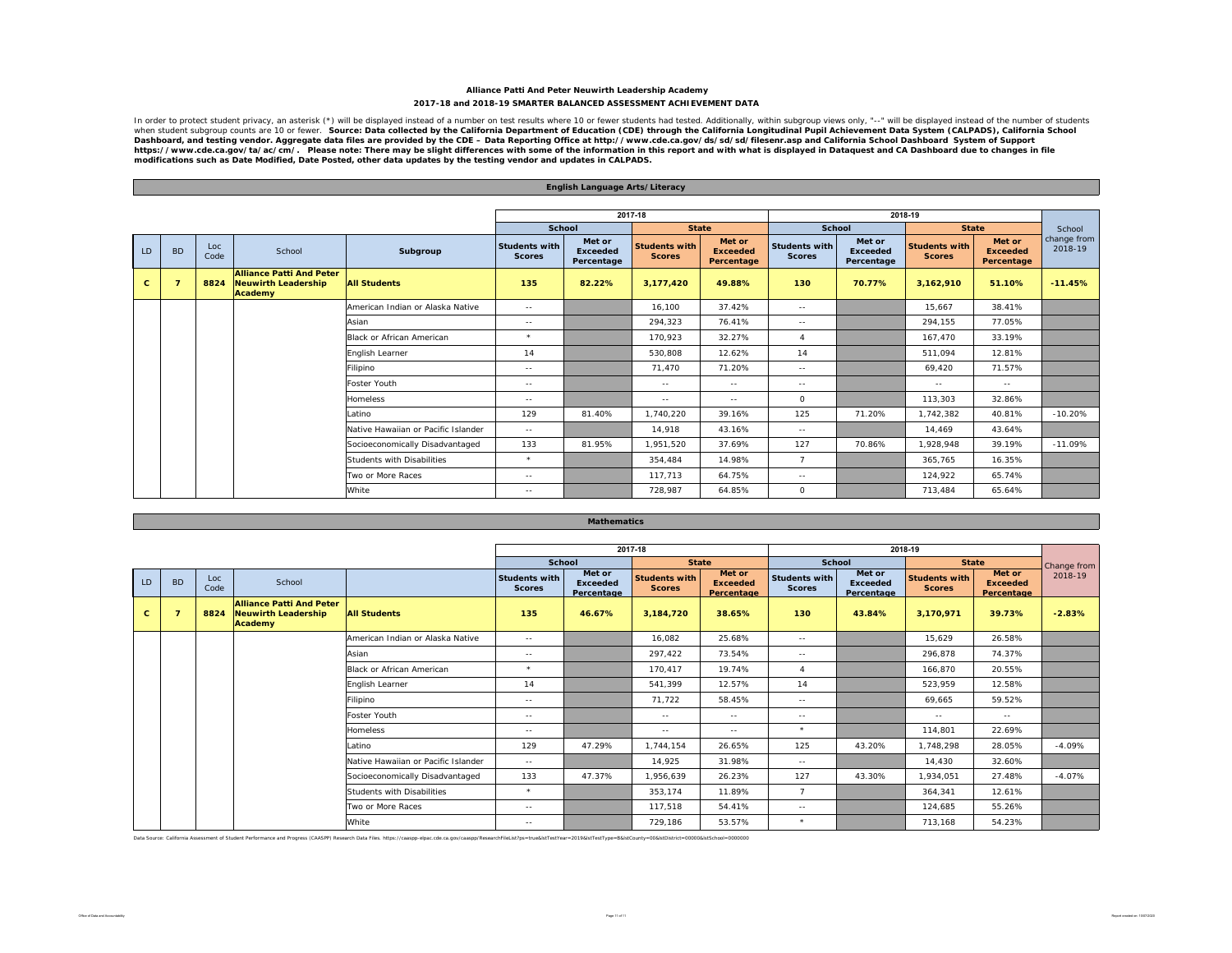#### AB 1505 **Renewal Criteria Analysis** - "**High Performing**" or "**Low Performing**" School

|                     | <b>KEY</b>                                                                                                                                                                                                                                     |
|---------------------|------------------------------------------------------------------------------------------------------------------------------------------------------------------------------------------------------------------------------------------------|
| Color               | CA Dashboard Indicator rating.<br>For student groups, colors represent numerically significant subgroups [i.e. 30 or more, (15+ for Foster Youth and Homeless students)].<br>ELPI use status level as a proxy for color on the 2019 Dashboard. |
| <b>NPC</b>          | No Performance Color when student groups are not numerically significant.                                                                                                                                                                      |
| $- -$               |                                                                                                                                                                                                                                                |
| <b>Missing Data</b> | CALPADS error; Test Irregularities; or No CDE data                                                                                                                                                                                             |
| N/A                 | Not Applicable (e.g., elementary school not needing to have CCI data or Graduation Rate data)                                                                                                                                                  |

CRITERIA TO QUALIFY AS "**HIGH PERFORMING" (HP) or "LOW PERFORMING" (LP)**

**HP1a [LP1a]** - *Does the charter school have schoolwide performance levels on at least two measurements of academic performance per year in each of the two consecutive years immediately preceding renewal?* 

That is, a charter school must have been assigned a color (performance level) for at least two of the four measurements of academic performance (ELA, Math, EL Progress, College/Career) in each of the two years preceding renewal. **YES** – **NO**

|       |            |      | Alliance Patti And Peter Neuwirth Leadership Academy |                               |
|-------|------------|------|------------------------------------------------------|-------------------------------|
| Years | <b>FLA</b> | Math | EL Progress Indicator *                              | College / Career<br>Indicator |
| 2018  |            |      | NPC.                                                 |                               |
| 2019  |            |      |                                                      | h                             |

1. If **"YES"** - proceed to **HP1b [LP1b]** below.

2. If **"No"** - you cannot do an analysis for "High Performing" or "Low Performing." Proceed to the "Middle Performing" analysis.

**HP1b [LP1b]** - *Did the charter school receive the two highest [ LP1b – two lowest ] performance levels schoolwide on all state indicators included on the California*  Dashboard (all blue and/or green) [LP1b - all red and/or orange] for which it receives performance levels in each of the two consecutive years immediately *preceding renewal?* **YES** – **NO**

|       | Alliance Patti And Peter Neuwirth Leadership Academy |      |                         |                               |                 |                        |                        |  |  |  |  |  |  |
|-------|------------------------------------------------------|------|-------------------------|-------------------------------|-----------------|------------------------|------------------------|--|--|--|--|--|--|
| Years | <b>ELA</b>                                           | Math | EL Progress Indicator * | College / Career<br>Indicator | Chronic Absent. | <b>Graduation Rate</b> | <b>Suspension Rate</b> |  |  |  |  |  |  |
| 2018  |                                                      |      | <b>NPC</b>              | N/A                           |                 |                        |                        |  |  |  |  |  |  |
| 2019  |                                                      |      |                         |                               | N/A             |                        |                        |  |  |  |  |  |  |

1. ☐ If **"YES"** to **HP1b (two highest performance levels)** - the school is "High Performing" and may be recommended for a 7-year renewal after a full analysis is done on all performance areas (e.g., governance, operations, fiscal, etc.). No additional review is needed.

**2.** ☐ If **"YES"** to **LP1b (two lowest performance levels)** - the school is "Low Performing" and may be recommended for a 0 or 2 - year renewal after a full analysis is done on all performance areas (e.g., governance, operations, fiscal, etc.). No additional review is needed.

**However, MAY RENEW ONLY upon making both of the following written factual findings:**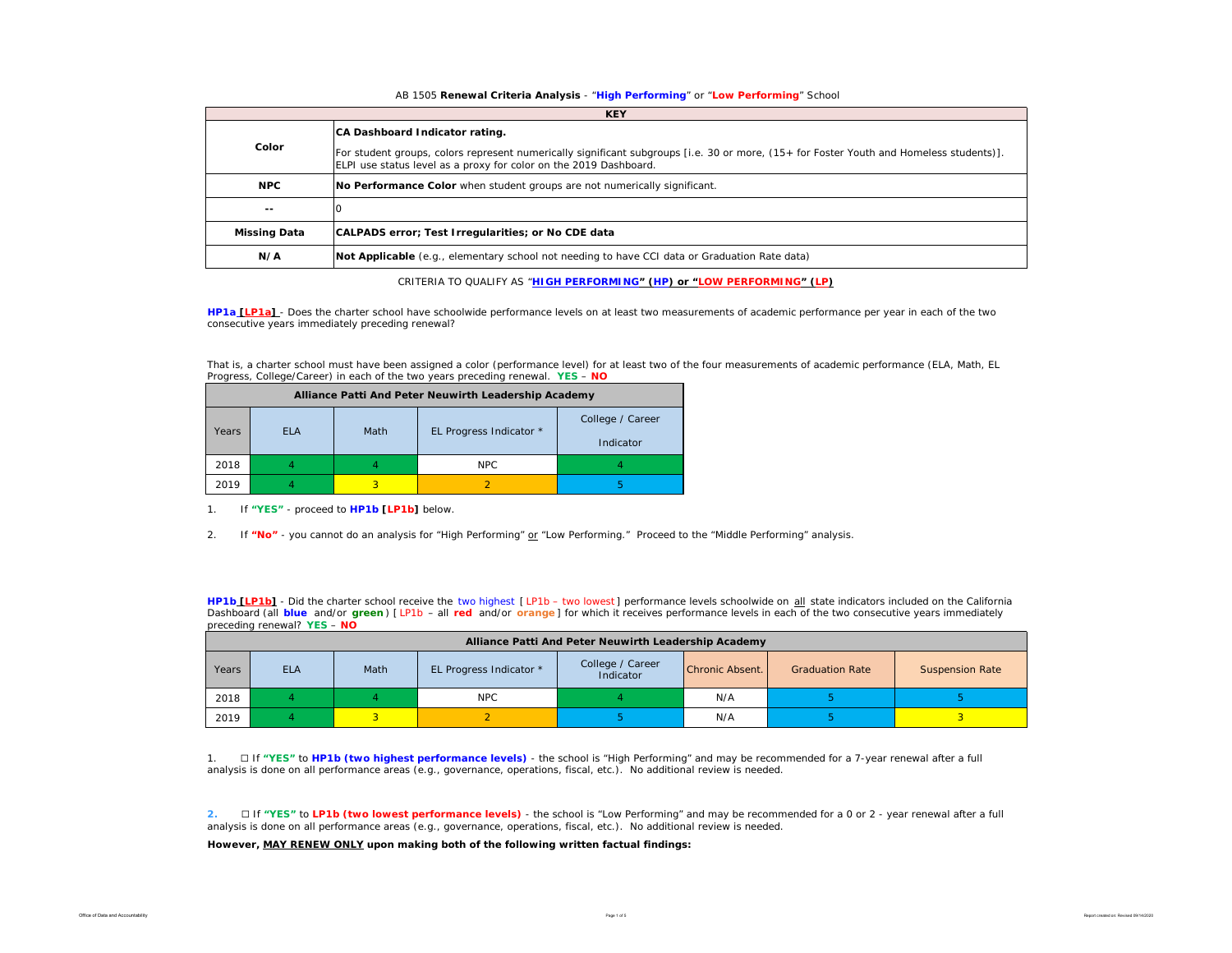**1) The charter school is taking meaningful steps to address the underlying cause(s) of low performance, which are or will be written in a plan adopted by the governing body of the charter school;** 

**AND**

**2) There is clear and convincing evidence, demonstrated by verified data, showing either:**

**a. The school achieved measurable increases in academic achievement, as defined by at least one year's progress for each year in school; OR**

- **b. Strong postsecondary outcomes equal to similar peers.**
- **3.** ☐ **If "NO" then proceed to HP2a [LP2a] below**

**a. If the charter school receives a combination of performance colors (red, orange, yellow, green, and blue) proceed to HP2a [LP2a] below.** 

**\*** *HP1b -* 

*\* LP1b -* 

| each of the two consecutive years immediately preceding renewal? YES - NO |                     |                                                              |
|---------------------------------------------------------------------------|---------------------|--------------------------------------------------------------|
| Indicator                                                                 | Number of Subgroups | Subroups                                                     |
| <b>ELA 2018</b>                                                           | 3                   | English Learners; Socioeconomically Disadvantaged<br>Latino; |
| ELA 2019                                                                  | $\overline{c}$      | Socioeconomically Disadvantaged<br>Latino;                   |
| Math 2018                                                                 | 3                   | English Learners; Socioeconomically Disadvantaged<br>Latino; |
| Math 2019                                                                 | $\overline{2}$      | Socioeconomically Disadvantaged<br>Latino;                   |
| EL Progress 2018                                                          | N/A                 | N/A                                                          |
| EL Progress 2019 *                                                        | $\mathbf{1}$        | English Learner                                              |
| College/Career 2018                                                       | $\overline{2}$      | Socioeconomically Disadvantaged<br>Latino;                   |
| College/Career 2019                                                       | $\overline{2}$      | Socioeconomically Disadvantaged<br>Latino;                   |

**HP2a [LP2a]** - *Does the charter school have performance levels on at least two of the four measurements of academic performance for at least two subgroups in* 

1. ☐ If **"YES"** – proceed to **HP2b [LP2b]** below.

2. ☐ If **"No"** – A charter school without *performance levels on at least two of the four measurements of academic performance for at least two subgroups in each of the two consecutive years immediately preceding renewal* cannot be considered within the "High Performing" or "Low Performing" renewal criteria. Proceed to the "Middle Performing" analysis.

\*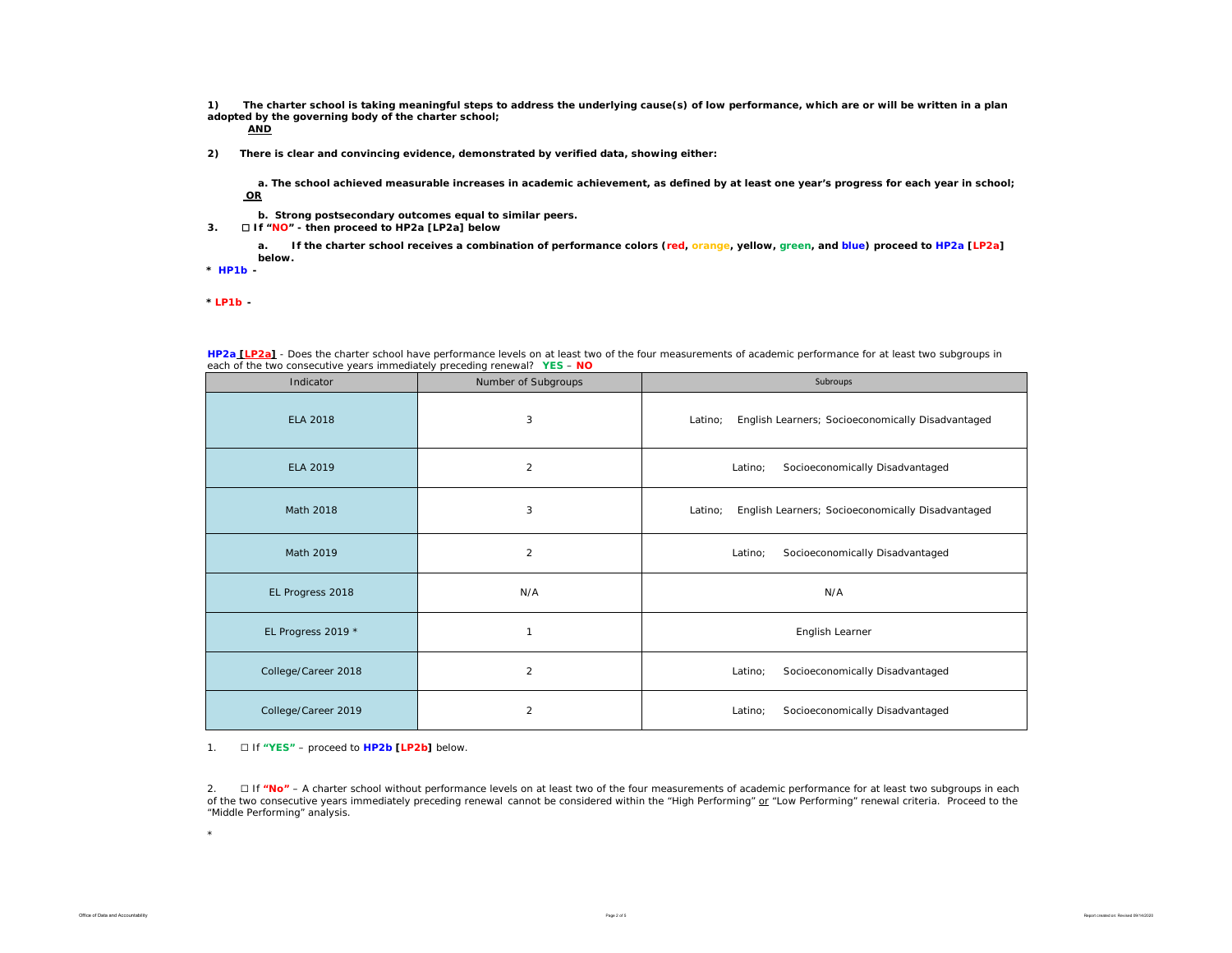| Indicator           |                         | <b>Alliance Patti And Peter</b><br><b>Neuwirth Leadership Academy</b> | <b>State</b>         |               |                                           |  |  |  |
|---------------------|-------------------------|-----------------------------------------------------------------------|----------------------|---------------|-------------------------------------------|--|--|--|
|                     | Performance<br>Level    | <b>Status</b>                                                         | Performance<br>Level | <b>Status</b> | <b>Status Comparison to State Average</b> |  |  |  |
| <b>ELA 2018</b>     | 4                       | 59.8                                                                  | $\overline{2}$       | $-6.0$        | Higher                                    |  |  |  |
| <b>ELA 2019</b>     | 4                       | 57.0                                                                  | 4                    | $-2.5$        | Higher                                    |  |  |  |
| Math 2018           | $\overline{\mathbf{A}}$ | $-4.1$                                                                | $\overline{2}$       | $-36.4$       | Higher                                    |  |  |  |
| Math 2019           | 3                       | $-12.2$                                                               | $\overline{2}$       | $-33.5$       | Higher                                    |  |  |  |
| EL Progress 2018    | <b>NPC</b>              | N/A                                                                   | <b>NPC</b>           | N/A           | $\sim$ $-$                                |  |  |  |
| EL Progress 2019 *  | $\overline{2}$          | 56.6%                                                                 | 3                    | 48.3%         | Higher                                    |  |  |  |
| College/Career 2018 | 4                       | 69.1%                                                                 | 3                    | 42.2%         | Higher                                    |  |  |  |
| College/Career 2019 | 5                       | 78.9%                                                                 | 3                    | 44.1%         | Higher                                    |  |  |  |

**HP2b [LP2b]** - *Did the charter school receive performance levels schoolwide (all students) that are the same or higher [ LP2b – same or lower ] than the state average for all four measurements of academic performance?* **YES** – **NO**

1. ☐ If **"YES"** to **HP2b (received performance levels schoolwide that are the same or higher than the state average for all four measurements)**  the school meets the criteria in the first part of section 47607 (c)(2)(A)(ii). Proceed to the subgroup comparison analysis pursuant to the latter half of section 47607 (c)(2)(A)(ii). Move on to **HP2c.**

2. ☐ If **"YES"** to **LP2c (received performance levels schoolwide that are the same or lower than the state average for all four measurements)** the school meets the criteria in the first part of section 47607.2 (a)(1)(B). Proceed to the subgroup comparison analysis pursuant to the latter half of section 47607.2 (a)(1)(B). Move on to **LP2c.**

3. □ If "No" – If all of the performance levels schoolwide are the "Same" or a combination of "Higher" and "Lower" proceed to the "Middle Performing" analysis. \* *HP2b -* 

\**LP2b -* 

| <b>ELA</b>                      |       |                |               |                |               |                                |                |                |                                |                |               |               |  |
|---------------------------------|-------|----------------|---------------|----------------|---------------|--------------------------------|----------------|----------------|--------------------------------|----------------|---------------|---------------|--|
|                                 |       |                | 2018          |                |               |                                |                |                | <b>Status</b><br>Comparison to |                |               |               |  |
| Subgroup                        | # of  |                | <b>School</b> | State          |               | <b>Status</b><br>Comparison to | # of           | School         |                                | <b>State</b>   |               |               |  |
|                                 | Stud. | Perf.<br>Level | <b>Status</b> | Perf.<br>Level | <b>Status</b> | State Average                  | Stud.          | Perf.<br>Level | <b>Status</b>                  | Perf.<br>Level | <b>Status</b> | State Average |  |
| <b>All Students</b>             | 135   | $\overline{4}$ | 59.8          | $\overline{2}$ | $-6.0$        | Higher                         | 130            | $\overline{4}$ | 57.0                           | 4              | $-2.5$        | Higher        |  |
| English Learner                 | 33    | $\overline{2}$ | $-3.6$        | $\overline{3}$ | $-47.1$       | Higher                         | 32             | <b>NPC</b>     | $-32.0$                        | 3 <sup>1</sup> | $-45.1$       |               |  |
| Foster Youth                    |       | <b>NPC</b>     | $\frac{1}{2}$ |                | $-79.2$       |                                | $- -$          | $- -$          | $\frac{1}{2}$                  | $\overline{2}$ | $-71.9$       |               |  |
| <b>Homeless</b>                 | $- -$ | $- -$          | $- -$         | $\overline{3}$ | $-51.0$       |                                |                | <b>NPC</b>     | $= -$                          | 3 <sup>1</sup> | $-46.7$       |               |  |
| Socioeconomically Disadvantaged | 134   | $\overline{4}$ | 59.9          | $\overline{3}$ | $-34.7$       | Higher                         | 127            | $\overline{4}$ | 56.2                           | $\overline{3}$ | $-30.1$       | Higher        |  |
| Students with Disabilities      | 5     | <b>NPC</b>     | $- -$         |                | $-95.5$       |                                | $\overline{7}$ | <b>NPC</b>     | $- -$                          | $\overline{2}$ | $-88.1$       |               |  |
| African American                | 6     | <b>NPC</b>     | $- -$         | $\overline{2}$ | $-51.8$       |                                | 4              | <b>NPC</b>     | $- -$                          | 3 <sup>1</sup> | $-47.6$       |               |  |

**HP2c [LP2c]** - For the state subgroups that are performing below the state average in each of the four measurements of academic performance in each respective year, did the majority of the school's subgroups receive performance levels that are higher [lower] than the state average? **YES** – **NO**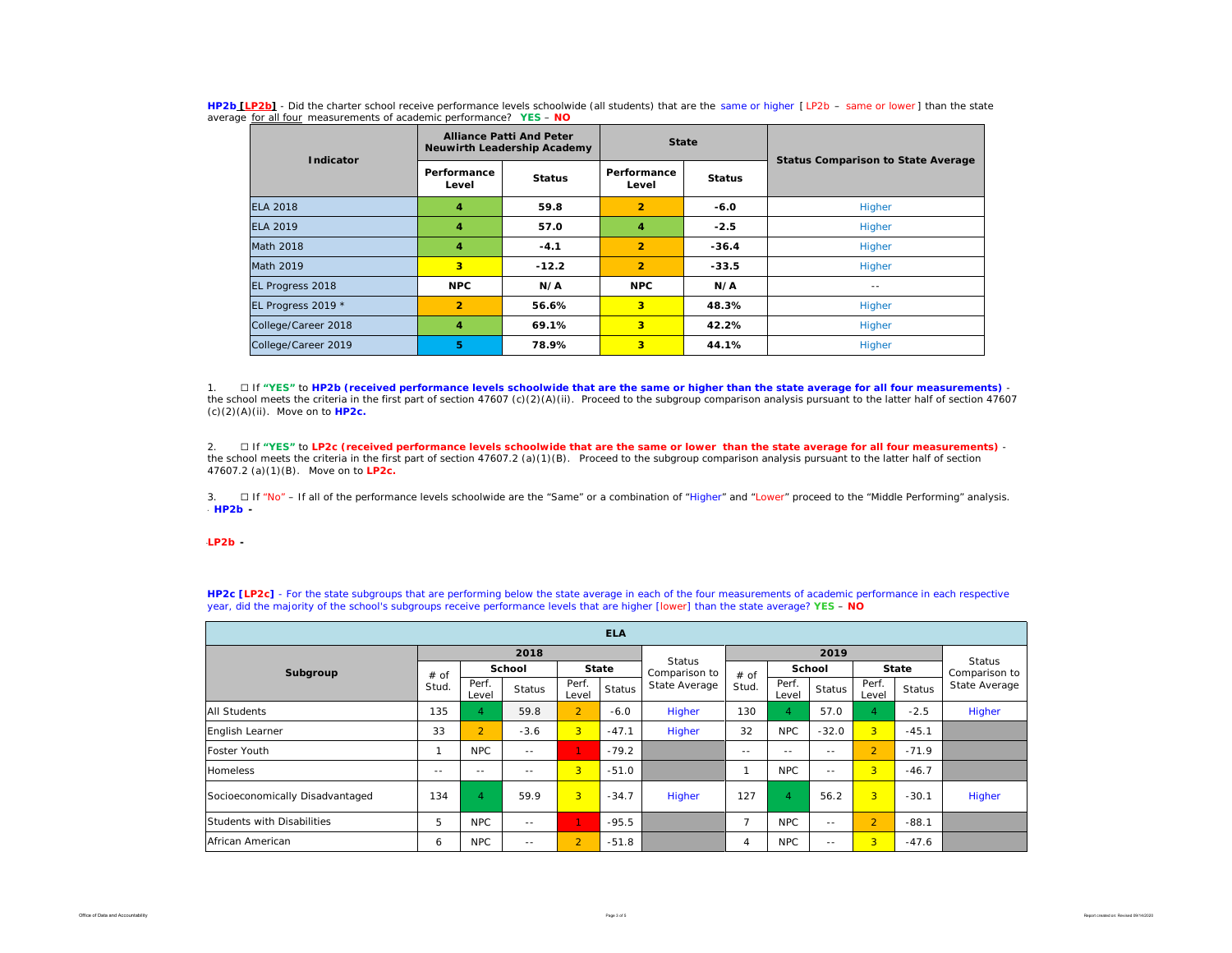| <b>ELA</b>                          |               |               |                        |                |               |               |        |               |        |                |               |               |
|-------------------------------------|---------------|---------------|------------------------|----------------|---------------|---------------|--------|---------------|--------|----------------|---------------|---------------|
|                                     |               |               | 2018                   |                |               | Status        |        |               | 2019   |                |               | Status        |
| Subgroup                            | $#$ of        |               | School<br><b>State</b> |                | Comparison to | # of          | School |               | State  |                | Comparison to |               |
|                                     | Stud.         | Perf.<br>evel | <b>Status</b>          | Perf.<br>Level | <b>Status</b> | State Average | Stud.  | Perf.<br>evel | Status | Perf.<br>Level | Status        | State Average |
| American Indian or Alaska Native    | $\frac{1}{2}$ | $- -$         | $- -$                  | $\overline{2}$ | $-36.8$       |               | $- -$  | $\sim$ $-$    | $- -$  | $\overline{2}$ | $-34.1$       |               |
| Asian                               | $- -$         | $- -$         | $- -$                  | 5              | 62.4          |               | $- -$  | $\sim$ $-$    | $- -$  | 5              | 64.8          |               |
| Filipino                            | $- -$         | $- -$         | $- -$                  | 4              | 44.0          |               | $- -$  | $\sim$ $-$    | $- -$  | 5              | 46.7          |               |
| Latino                              | 129           | $\Delta$      | 59.8                   | 3 <sup>1</sup> | $-31.3$       | Higher        | 125    | 4             | 55.6   | 3 <sup>1</sup> | $-26.6$       | Higher        |
| Native Hawaiian or Pacific Islander | $- -$         | $- -$         | $\sim$ $-$             | $\overline{2}$ | $-21.3$       |               | $- -$  | $\sim$ $-$    | $- -$  | $\overline{2}$ | $-19.5$       |               |
| White                               | $- -$         | $- -$         | $- -$                  | $\overline{4}$ | 27.7          |               |        | <b>NPC</b>    | $= -$  | 4              | 30.7          |               |
| Two or More Races                   | $- -$         | $- -$         | $- -$                  | 4              | 28.6          |               | $- -$  | $- -$         | $- -$  | 4              | 30.3          |               |

| <b>MATH</b>                         |               |                |                   |                |               |               |                |                |               |                |               |               |
|-------------------------------------|---------------|----------------|-------------------|----------------|---------------|---------------|----------------|----------------|---------------|----------------|---------------|---------------|
|                                     |               |                | 2018              |                |               | <b>Status</b> | 2019           |                |               |                |               | <b>Status</b> |
| Subgroup                            | $#$ of        | School         |                   |                | <b>State</b>  | Comparison to | $#$ of         | School         |               | <b>State</b>   |               | Comparison to |
|                                     | Stud.         | Perf.<br>Level | <b>Status</b>     | Perf.<br>Level | <b>Status</b> | State Average | Stud.          | Perf.<br>evel  | <b>Status</b> | Perf<br>Level  | <b>Status</b> | State Average |
| <b>All Students</b>                 | 135           | 4              | $-4.1$            | $\overline{2}$ | $-36.4$       | Higher        | 130            | $\overline{3}$ | $-12.2$       | $\overline{2}$ | $-33.5$       | Higher        |
| English Learner                     | 33            | $\overline{3}$ | $-81.1$           | $\overline{2}$ | $-69.9$       | Lower         | 32             | <b>NPC</b>     | $-92.4$       | $\overline{2}$ | $-68.6$       |               |
| Foster Youth                        | $\mathbf 1$   | <b>NPC</b>     | $\frac{1}{2}$     | $\mathbf{1}$   | $-114.0$      |               | $-$            | $\frac{1}{2}$  | $\frac{1}{2}$ | $\overline{2}$ | $-107.2$      |               |
| <b>Homeless</b>                     | $-$           | $\sim$ $-$     | $ -$              | $\overline{2}$ | $-81.0$       |               | $\mathbf{1}$   | <b>NPC</b>     | $- -$         | $\overline{2}$ | $-77.7$       |               |
| Socioeconomically Disadvantaged     | 134           | $\overline{4}$ | $-3.3$            | $\overline{2}$ | $-67.4$       | Higher        | 127            | $\overline{3}$ | $-14.5$       | 3 <sup>1</sup> | $-63.7$       | Higher        |
| Students with Disabilities          | 5             | <b>NPC</b>     | $\frac{1}{2}$     | $\mathbf{1}$   | $-125.3$      |               | $\overline{7}$ | <b>NPC</b>     | $\frac{1}{2}$ | $\overline{2}$ | $-119.4$      |               |
| African American                    | 6             | <b>NPC</b>     | $\frac{1}{2}$     | $\overline{2}$ | $-91.5$       |               | $\overline{4}$ | <b>NPC</b>     | $- -$         | $\overline{2}$ | $-87.9$       |               |
| American Indian or Alaska Native    | $- -$         | $\sim$ $-$     | $- -$             | $\overline{2}$ | $-73.0$       |               | $-$            | $\frac{1}{2}$  | $\frac{1}{2}$ | $\overline{2}$ | $-69.6$       |               |
| Asian                               | $-$           | $\sim$ $-$     | $ -$              | 5              | 56.7          |               | $-$            | $\frac{1}{2}$  | $- -$         | 5.             | 59.8          |               |
| Filipino                            | $- -$         | $\sim$ $-$     | $- -$             | $\overline{4}$ | 13.1          |               | $-$            | $\frac{1}{2}$  | $\frac{1}{2}$ | 4              | 18.0          |               |
| Latino                              | 129           | 4              | $-2.0$            | $\overline{2}$ | $-65.8$       | Higher        | 125            | $\overline{3}$ | $-13.0$       | 3 <sup>1</sup> | $-62.2$       | Higher        |
| Native Hawaiian or Pacific Islander | $\frac{1}{2}$ | $- -$          | $\qquad \qquad -$ | $\overline{2}$ | $-52.0$       |               | $- -$          | $\frac{1}{2}$  | $- -$         | $\overline{2}$ | $-49.8$       |               |
| White                               | $\frac{1}{2}$ | $\sim$ $-$     | $\frac{1}{2}$     | 3              | $-1.0$        |               | $\mathbf 1$    | <b>NPC</b>     | $- -$         | 4              | 1.4           |               |
| Two or More Races                   | $\frac{1}{2}$ | $\sim$ $-$     | $\frac{1}{2}$     | $\overline{4}$ | 1.9           |               | $- -$          | $\frac{1}{2}$  | $- -$         | 4              | 2.5           |               |